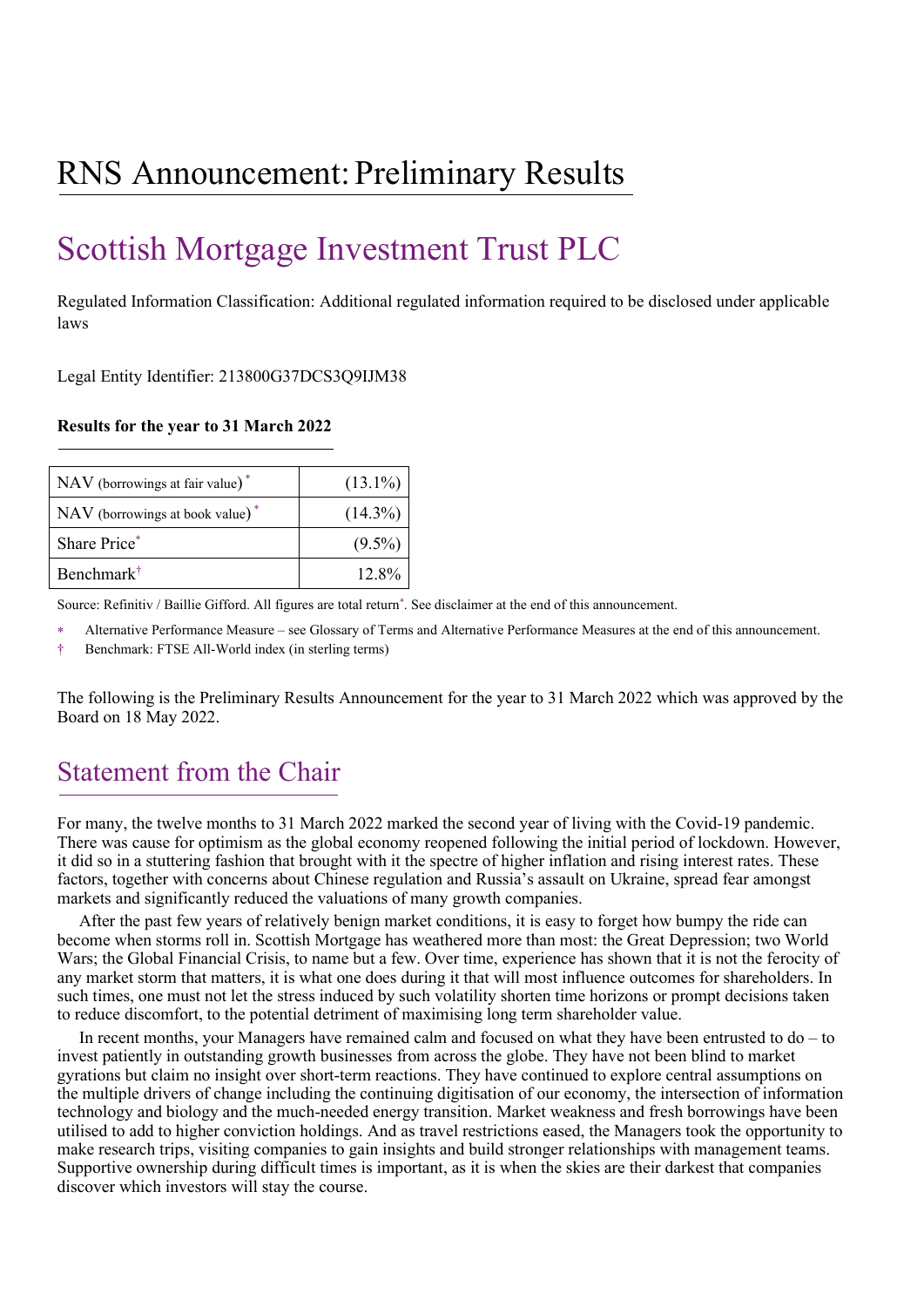For Scottish Mortgage, our time horizons reach far beyond most others but a sunny long-term forecast is of little value if companies themselves cannot navigate the current storms. It has been pleasing, therefore, to note that, whilst many portfolio companies possess the potential to shape the future, they have also continued to deliver strong operational performance and maintained a robust financial position. As such, competition for capital within the portfolio has remained strong.

### Performance

| Total Return <sup>(%)</sup>         | 12 Months to<br>31 March 2022 |
|-------------------------------------|-------------------------------|
| <b>NAV</b>                          | (13.1)                        |
| Share price                         | (9.5)                         |
| FTSE All-World Index                | 12.8                          |
| Global Sector Average - NAV         | (2.3)                         |
| Global Sector Average – share price | (2.5)                         |

Source: AIC/Refinitiv/Baillie Gifford. NAV after deducting borrowings at fair value<sup>\*</sup>.

∗ Alternative Performance Measure – see Alternative Performance Measures and Glossary of Terms at the end of this announcement.

Following the strongest ever return produced by the Company in the previous year, the Company posted a negative return in the year to 31 March 2022. However, these last couple of years have been extraordinary and do not offer a suitable timeframe over which to judge investment returns.

Some shareholders' minds may have been focussed on the drop in the share price that occurred during the year. I would reiterate my annual caution against drawing any meaningful conclusions from this datapoint, other than this time round to see it as an expected shorter-term cost when the longer-term rewards on offer are potentially so high. Over five and ten years, respectively, the share price has increased on an annualised, total return basis by 23.5% and 23.1%.

| Total Return <sup>*</sup> (%)       | <b>Five Years to</b><br><b>31 March 2022</b> | Ten Years to<br>31 March 2022 |
|-------------------------------------|----------------------------------------------|-------------------------------|
| <b>NAV</b>                          | 198.4                                        | 633.9                         |
| Share price                         | 187.5                                        | 697.3                         |
| FTSE All-World Index                | 68.1                                         | 231.7                         |
| Global Sector Average - NAV         | 123.8                                        | 400.3                         |
| Global Sector Average - share price | 120.1                                        | 445.8                         |

Source: AIC/Refinitiv/Baillie Gifford. NAV after deducting borrowings at fair value<sup>\*</sup>.

∗ Alternative Performance Measure – see Glossary of Terms and Alternative Performance Measures at the end of this announcement.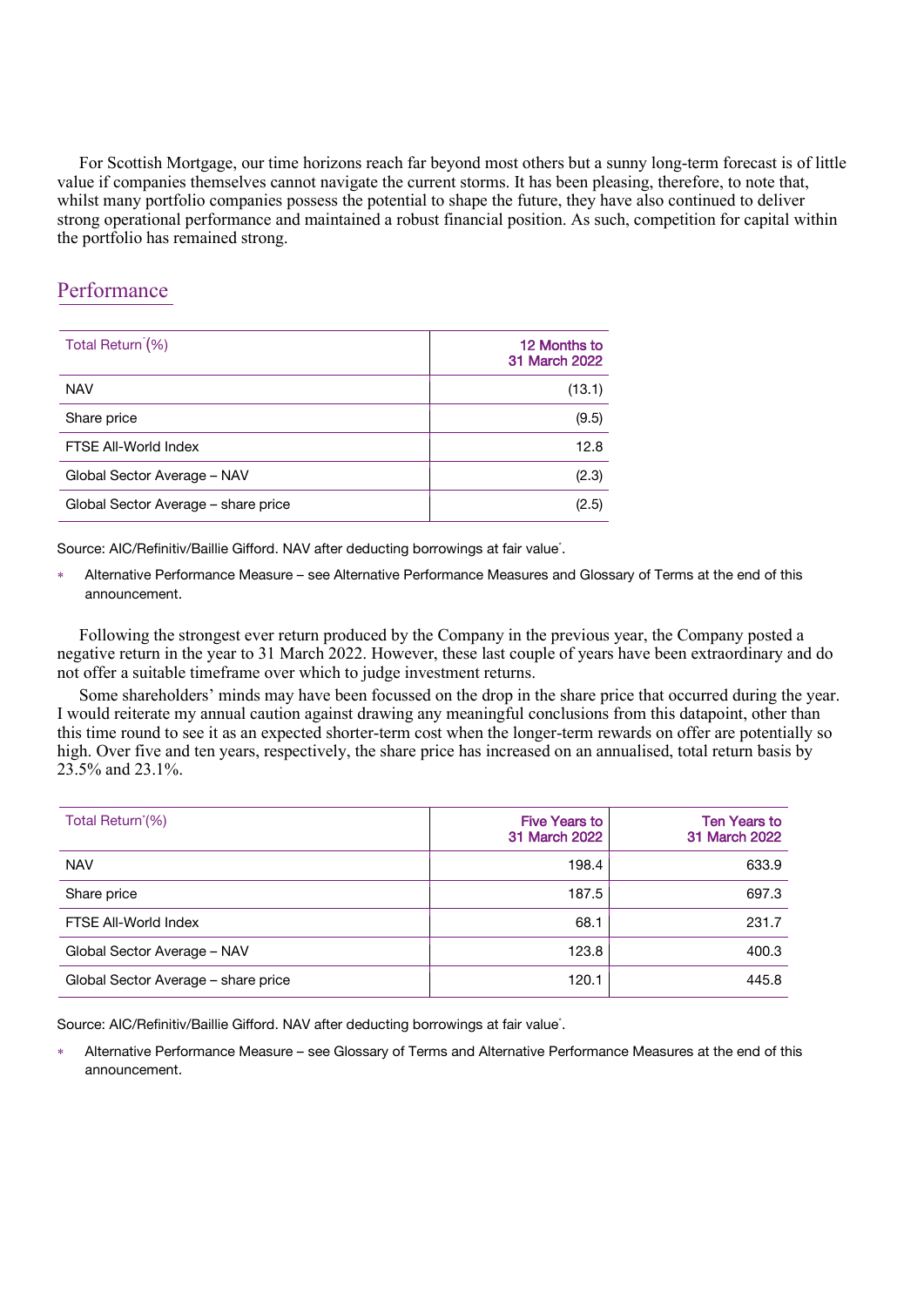#### Low Cost

Put simply, lower charges directly translate into shareholders keeping more of the returns generated from their investment. Ensuring that Scottish Mortgage has one of the lowest cost ratios available amongst active strategies remains central to the proposition for shareholders.

It is difficult to draw fair comparison with other investment funds, as so few provide access to both public and private companies in one portfolio, but the Company's ongoing charges of 0.32% are less than most actively managed funds and significantly less than private equity funds. As such, the Board and the Managers believe Scottish Mortgage offers shareholders excellent value for money.

### Financial Position

The Board remains committed to the strategic use of borrowings for the Company, in the belief that gearing the portfolio in this way will enhance the long term returns for shareholders. The Board views this as a significant advantage of the investment trust structure.

As previously announced, the Company has raised, in aggregate, a further £504 million in long-term, fixed rate, senior, unsecured private placement notes, denominated in a combination of sterling and US Dollars. These transactions provided further long-term financing at very attractive rates. Two sterling denominated notes of £100 million each were issued in August 2021: a 15 year note with a fixed coupon of 2.03% and a 25 year note with a fixed coupon of 2.30%. In January 2022, three US Dollar notes were issued: one 30 year note for US\$175 million with a fixed coupon of 2.99%, one 35 year note for US\$110 million with a fixed coupon of 3.04% and a 40 year note for US\$115 million with a fixed coupon of 3.09%. Additionally, further short-term bank borrowing was secured at competitive rates, full details of which are provided at the end of this document.

At the end of the year the overall value of the borrowing represented approximately 14% of the Company's net asset value. That marked a higher level than has been reported in recent years and was largely borne out of share price volatility, rather than a change in approach with regards to the level of gearing employed.

#### Earnings and Dividends

For several years the Board has encouraged the Managers to pursue a total return policy, without regard to the split between dividends and capital gains, believing this to be the best way of delivering value to shareholders. The Managers have created a portfolio of some of the best growth companies from around the world, both public and private. One common characteristic of these businesses is the retention and investment of most of their earnings to support R&D and future growth. This tends to result in a relatively low level of dividend income for the Company.

While we believe that Scottish Mortgage is held by investors for what it can offer in terms of capital growth, the Board acknowledges the importance to some shareholders of providing a predictable and growing level of dividend income to help plan their income needs.

After careful discussion, taking into consideration several factors such as the income generated from the portfolio, capital appreciation in recent years and the recent increase in inflation, we are recommending that this year the total dividend be increased by 5% to 3.59 pence.

The Company's revenue earnings for the year are insufficient to cover the dividend and the majority will be paid from realised capital reserves. Collectively, we believe this to be appropriate, given the relatively immaterial size of the element paid from capital compared with the scale of the distributable capital gains achieved over the long term.

### **Liquidity**

Over the period, the Company continued to operate its liquidity policy to meet, in normal market conditions, imbalances in supply and demand of its own shares over the short term. In total, the Company issued 35.0 million shares and bought back 12.4 million, resulting in a net issuance totalling around £361 million.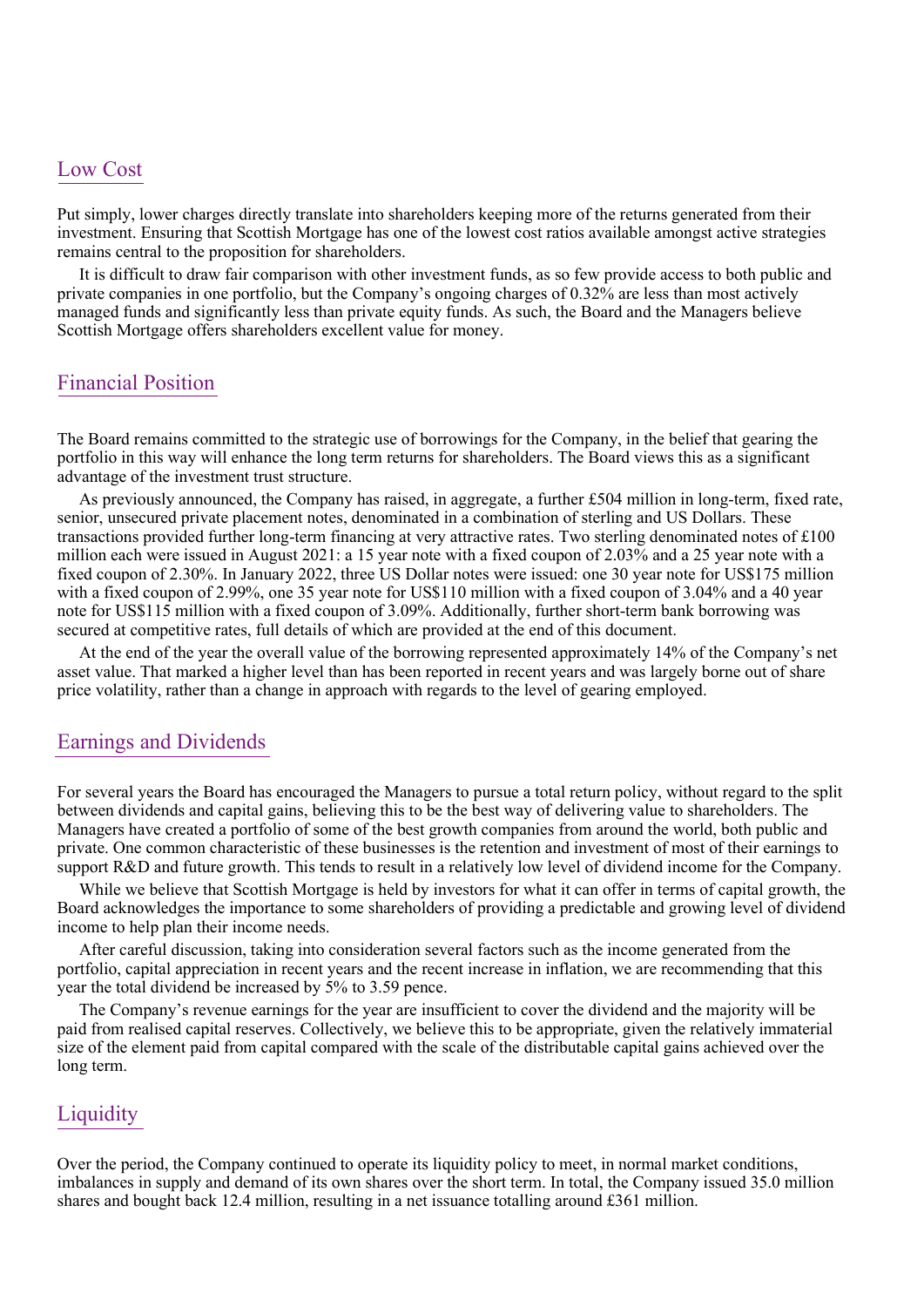### Portfolio Manager Transition

In March last year we announced that James Anderson would stand down as joint manager on 30 April 2022. It is difficult to find words to adequately thank James on behalf of shareholders. The investment returns during his tenure as manager, then joint manager, speak for themselves: from 30 April 2000 to 31 March 2022, the Company produced returns of 1,155% in NAV terms and 1,483% in share price terms against a FTSE All-World Index return of 354%.

Fortunately, James has said that there is a John Maynard Keynes quote for every situation, so in this case I will opt for, *"words ought to be a little wild, for they are the assaults of thoughts on the unthinking".* As manager, James has been both a devoted investor for shareholders and a visionary who has challenged convention, revolutionised the investment approach and entertained shareholders along the way. The current high conviction style with its large stakes in global private companies is a far cry from the trust he inherited. He invested in what are now household names years before peers and held on long after other investors had headed for the exit. As manager of one the UK's most widely held investment funds, his approach has also attracted its fair share of critics. James has never been shy of meeting his critics head on, often in illuminating fashion. In fact, I believe he secretly rather enjoyed it.

In his final Manager's Review last year, he invited Tom Slater and Lawrence Burns to, *"please help Scottish Mortgage become more unreasonable and more distinctive as the pressures of the investment world continue to pull at us"*. A hallmark of James and Tom's tenure was the constant drive to observe, learn, and improve which resulted in an investment philosophy that continued to evolve. The Board has full confidence that it will continue to do so under the excellent partnership that has already been established between Tom and Lawrence. Meantime, the Board would like to wish James the very best for the future and thank him for his 22 years of loyal service.

### Environmental and Social Governance (ESG)

The Board recognises the importance of considering ESG factors when making investments. We believe it is the Board's responsibility to monitor activity and progress in areas such as voting and engagement. Please note that the Company's voting record is displayed on the website.

The Managers' approach to sustainable investing is underpinned by five core beliefs that are detailed in 'Our Approach to Governance'. We recommend this as valuable reading to all shareholders and it can be accessed on the Company's website at: **scottishmortgageit.com**.

Climate change is rising up the agenda for many shareholders and its importance was highlighted by the COP 26 summit in November 2021. One hopes that we may reflect on this year as one in which momentum shifted and the need for significant action to limit global warming was widely recognised.

Over the next few years, the climate-related regulatory and policy environment will be turbulent. Against this backdrop, the Managers' purpose and philosophy will remain clear. They are resolutely long term and look for companies that will grow for many years to come. Just as they believe that only a small number of companies deliver outstanding returns, so they suspect a small group of innovators and industry leaders will prove to have an outsized influence on a timely energy transition. With this in mind, they continue to deploy capital in companies that can deliver returns for shareholders and have a meaningful impact in tackling the climate crisis. Further details of these companies can be found in 'Our Approach to Governance' noted above.

#### Board Update

I am delighted to report the appointment of a new Non-Executive Director, Mark FitzPatrick, who joined the Board on 5 October 2021 and became Chair of the Audit Committee from 1 April 2022. Mark brings with him a wealth of knowledge having held a range of executive leadership roles. He is currently interim group chief executive & chief operating officer of Prudential plc, a provider of life and health insurance and asset management exclusively focused on Asia and Africa. His fellow Board members and attendees have already benefited from his contribution on a wide range of topics in the Board. Mark's appointment is subject to shareholder ratification at the forthcoming AGM.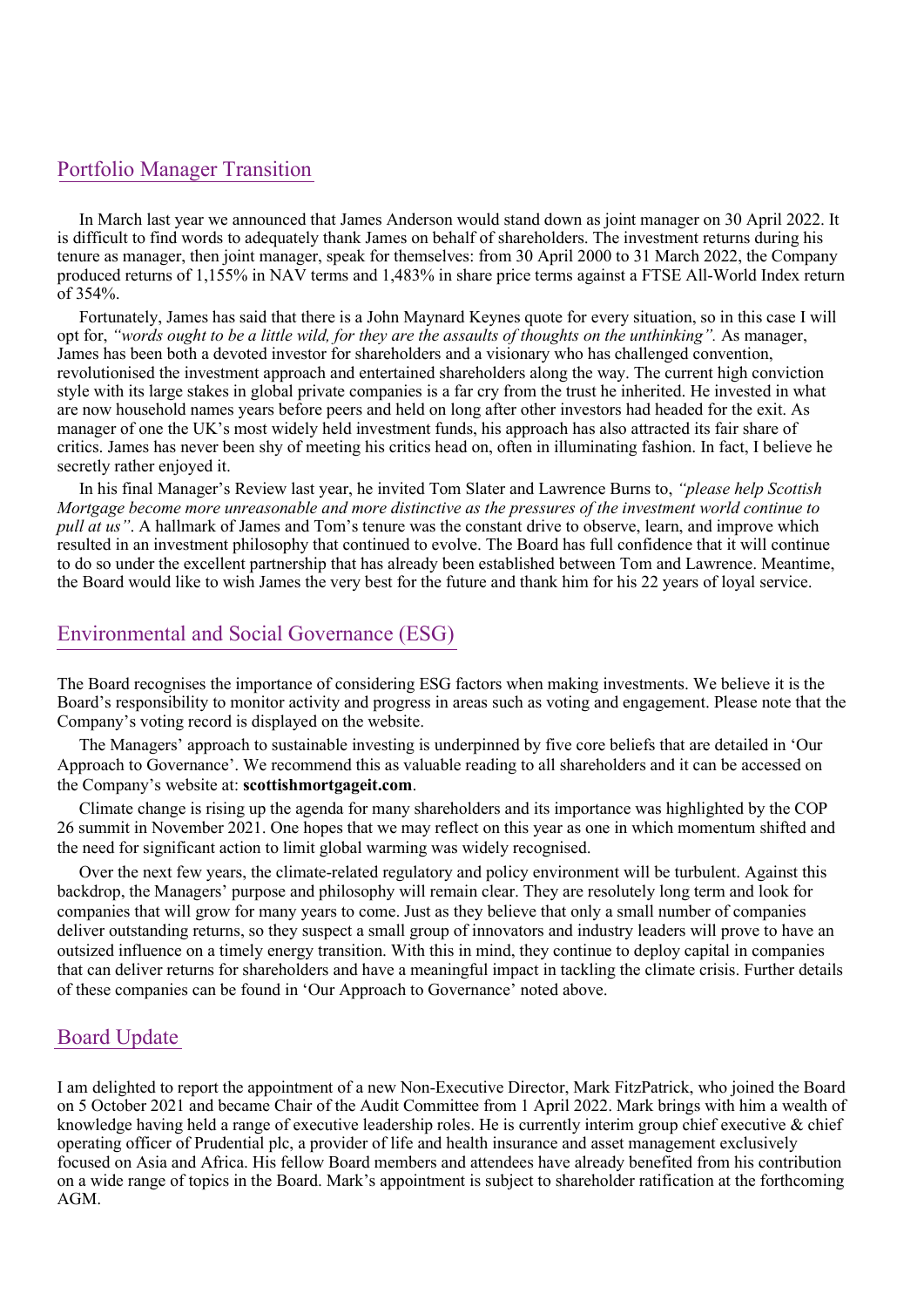Maintaining the knowledge base and diversity of thought on the Board is critical towards helping to guide the Company's future. The Company's policy on this and Board tenure is set out in the Annual Report and Financial Statements.

### Shareholder Engagement

Following two years in which we have not been able to meet in person, I hope to see as many shareholders as possible at the Scottish Mortgage Annual General Meeting on 30 June 2022. Please note that this year the meeting will be held at a new venue: The Waldorf Astoria Edinburgh – The Caledonian, Princes Street, Edinburgh, EH1 2AB. In the event that circumstances change and shareholders are not permitted to attend the AGM, further information will be made available through the Company's website at scottishmortgageit.com and the London Stock Exchange regulatory news service.

As always, the details of the outcomes of the AGM business will subsequently be available on the website. These will be accompanied by filmed Managers' updates. More generally, I would encourage shareholders to engage with the Company throughout the year, not solely via the AGM. Now more than ever, digital resources are important in allowing shareholders to stay well informed. I am pleased to report that in the Autumn of 2022 a new Scottish Mortgage website will be launched that will host more information to provide you with even better insights.

### Outlook

Coming off the back of a challenging year it is perhaps worth remembering that investing in growing companies that help to shape the future has been a successful strategy for as long as there have been stock markets. There is no reason to think that this will change. In the long run, growth is both essential and valuable, often more so than the stock market is prepared to believe in the short term. Investors' confidence in companies' growth prospects will rise and fall, which creates opportunities for patient long-term investors, such as your Managers.

We remain confident that Scottish Mortgage merits a place in all portfolios and shareholders benefit from a high-quality management team, with a clearly defined investment philosophy and process.

Finally, I would like to thank everyone who has continued to work on and support this Company throughout this year and look forward to the future.

Fiona McBain Chair 18 May 2022

#### *Past performance is not a guide to future performance.*

*See disclaimer at the end of this announcement.*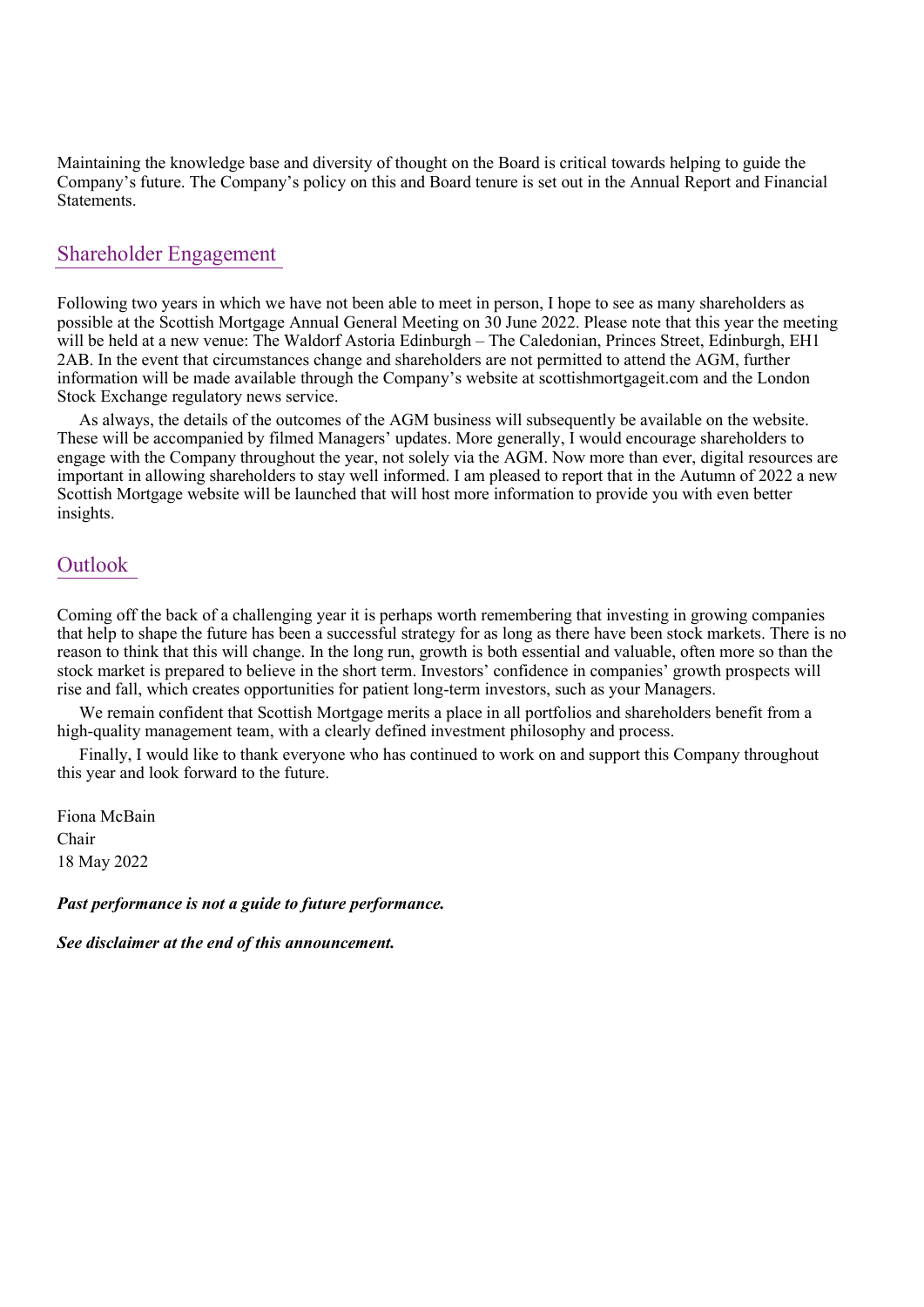### Managers' Report

It has been a tough year. Markets have been driven by macroeconomic concerns, geopolitics and the ongoing shockwaves from Covid-19. Investing in this environment requires resilience and clarity of purpose. Our purpose is to provide long-term funding and support for Growth companies and the entrepreneurs building the future of our economy. This approach will sometimes be popular and sometimes, as now, be out of favour. Because of such swings, we discourage those with a time horizon under five years from investing in our shares. While we do not enjoy discomfiting our fellow shareholders, we believe resilience during drawdowns is necessary for generating long-term returns. We can do most to support our investee companies at times of stress.

It is more useful to observe and analyse geopolitical and macroeconomic developments than to engage in futile attempts at prediction. A standout lesson from the past two years is that our world is, in Sir John Kay's terms, radically uncertain. We must be wary of those making confident assertions about the future. Instead, our job is to acknowledge the limits of prediction, build a portfolio that is robust to changing conditions and focus on answering the question, 'What is going on here?'.

We think many of the challenges the world faces today are the negative consequences of two contentions that have driven our portfolio construction over the last decade. Firstly, China's economic development is disrupting the established world order. Secondly, technological progress has created companies of increasing geopolitical importance and a complex network of global interconnection. China's rise has brought a vast swathe of humanity out of poverty and created opportunities for workers and investors alike. However, this success has fuelled greater geopolitical ambition and a challenge to US hegemony. Online network companies have built an infrastructure that creates economic opportunity for millions, but the scale of their impact raises questions of governance and tradeoffs to limit the influence of bad actors. It will not be possible to resolve these issues quickly or easily.

#### **China**

China's economy is now approximately three-quarters of the size of the United States (larger when measured using purchasing power parity) and a multiple of any other country. Its technology companies are world-leading in some important areas. The Made in China 2025 plan aims to make good its shortcomings in others. Indeed, by denying access to American technology, the US government forces previously ambivalent Chinese corporates to develop domestic supply chains. China's rise has been predictable, and it telegraphs its intentions using five-year plans. The change in recent times has been the deterioration in the China-US relationship. Worsening trade relations have been matched by an increasingly hostile attitude from the US cross-party defence and foreign policy establishment, which events in Ukraine have intensified.

Investors in Chinese companies have suffered from President Xi's regulatory crackdowns in the name of 'common prosperity'. In retrospect, it has been a mistake to reduce our holdings in western online platform companies rather than their Chinese counterparts. The censure of Ant Group at the time of its proposed stock market listing turned out to be the first in a slew of actions that included severe constraints on the online tutoring sector, restrictions on video games, anti-monopoly activities against internet platforms and new policies on data and privacy. Many of the actions in isolation are similar to reforms that have been considered but less successfully implemented elsewhere. In aggregate, they add up to a substantial reinforcement of government control of the private sector. They have discouraged the supply of western capital.

The deteriorating geopolitical situation and significant job losses in the technology and education sectors have made the Chinese government's aggressive regulatory stance less tenable. Vice Premier Liu He's statement in March that the authorities should deliver 'policies favourable to markets and be cautious in introducing contractionary measures' may signal that the worst of the crackdown is behind us. The challenge now for western investors is twofold: incorporating the low but increased chances of future US sanctions into their evaluation of Chinese investments and considering how the Chinese state may limit the upside in stock prices for the breakthrough winners. Our Chinese holdings have remained largely unchanged through this period of turbulence.

#### **Technology**

Technology and capital have been critical enablers of globalisation. Start-up culture has spread from its homeland on the west coast of America to the east coasts of both the US and China and then, in the mobile era, to anywhere with an internet connection. However, the providers of the capital and skills required to scale a start-up have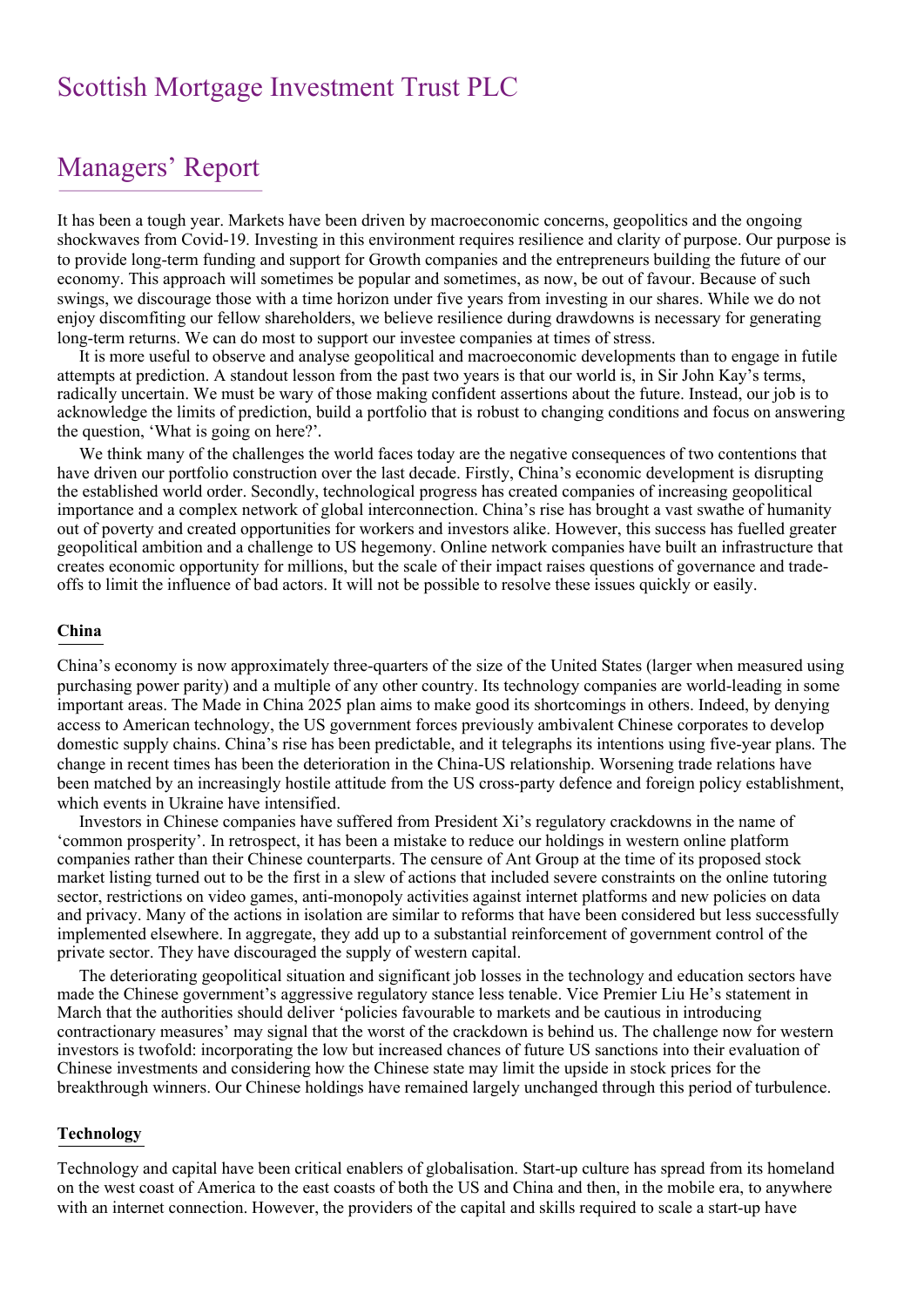remained relatively geographically concentrated. US venture capital companies provided financing and reaped the associated rewards from several of China's most successful start-ups. China's softened stance on the common prosperity policy would suggest some acknowledgement that western capital remains important. Before the war in Ukraine, globalisation was already giving way to a world of three separate economic zones (the Americas, Europe and Asia). It will be increasingly challenging for investee companies to navigate these divides.

We have little to add on the central preoccupation of markets with inflation and interest rates. Supply chains were already tight, and the combination of war in Ukraine and a substantial Covid-19 outbreak in China has exacerbated this situation. Capitalism, combined with the technical brilliance of companies like ASML in the critical semiconductor area, will solve these supply bottlenecks over time. We believe that technological progress is not captured well in aggregate statistics and will be the primary determinant of both growth and inflation in the long term. For example, on the supply side, the production of batteries and solar panels continues to increase exponentially. While the impact on energy markets takes time to accumulate, manufacturing learning curves and ongoing technical improvements will eventually drive down energy costs. From a demand perspective, the companies we speak with that have embraced the modern tools of remote working report that their new recruits are lower cost and higher quality than previously.

#### **Portfolio**

Diverse processes of significant change underpin the growth of our companies. We believe that a greater understanding of disease's genomic and molecular causes will result in targeted and personalised healthcare. People's attention is shifting from traditional forms of media to online. The retail business is going mobile and payments companies are becoming aggregators of information and services. Enterprises are increasingly turning to the cloud for the provision of IT services. We are moving away from a world of carbon-based energy generation and transport. It is helpful to measure recent events and stock prices against these contentions. Has healthcare become less likely to personalise? Will people go back to offline forms of media and commerce? Are we more likely to be using fossil fuels ten years from now?

For us, the answer to these questions is 'No!'. Indeed, recent events are likely to have accelerated some of these processes. Consequently, we have not made meaningful changes to the portfolio. We still own all the top 30 stocks we owned a year ago (a relevant measure as approximately three-quarters of the portfolio by weight is in the top 30 holdings). Moderna, the mRNA company responsible for one of the key Covid vaccines, is now our largest holding, partly because of additions. It is the only company in our top ten held for less than five years. We think the approach that led to its Covid vaccine will offer critical medical breakthroughs in the years to come. Tesla, the electric car producer, is our second-largest holding despite further reductions. Demand for its products far outstrips supply, and its operational execution has been remarkable.

The most significant reduction has been Amazon, our largest holding for many years. We still have enormous respect for the company and believe it has a substantial opportunity ahead of it, particularly in providing cloud infrastructure through Amazon Web Services. However, founder Jeff Bezos stepping back from the CEO role is a source of concern given how central he has been to the corporate culture. At the same time, the maths of future growth is more challenging. E-commerce has grown from 5 per cent. to 15 per cent. of the US retail market over the past ten years, tripling the market for online retailers. Suppose e-commerce takes another ten percentage points of market share over the next decade. In that case, the opportunity will only have grown by two thirds. Given our focus on Growth, it now makes sense for us to redeploy capital in other areas.

#### **Private Companies**

The contribution of venture investments to our portfolio and our thinking continues to grow. As in previous years, most of our new ideas come through private company investments. This year these included Solugen, a synthetic biology company seeking to produce chemicals through low-carbon processes, Redwood Materials, a battery recycling company and Capsule, an online pharmacist. Successful private investments are growing into our top holdings. We originally purchased over half of the top 30 as private investments. At times of stress, our role in supporting younger loss-making companies becomes ever more critical. We pay careful attention to those that can deal with challenging conditions and use our capital to increase their chances of success.

As a result of our reputation as patient owners, we get the opportunity to invest in a diverse range of growth businesses. Hitherto, many of the most exciting investments have had digital business models. We are now considering more companies with physical products, which have a greater capital requirement if they are to achieve scale. Scottish Mortgage is well suited to investing in such companies, given its resources and time horizon. Our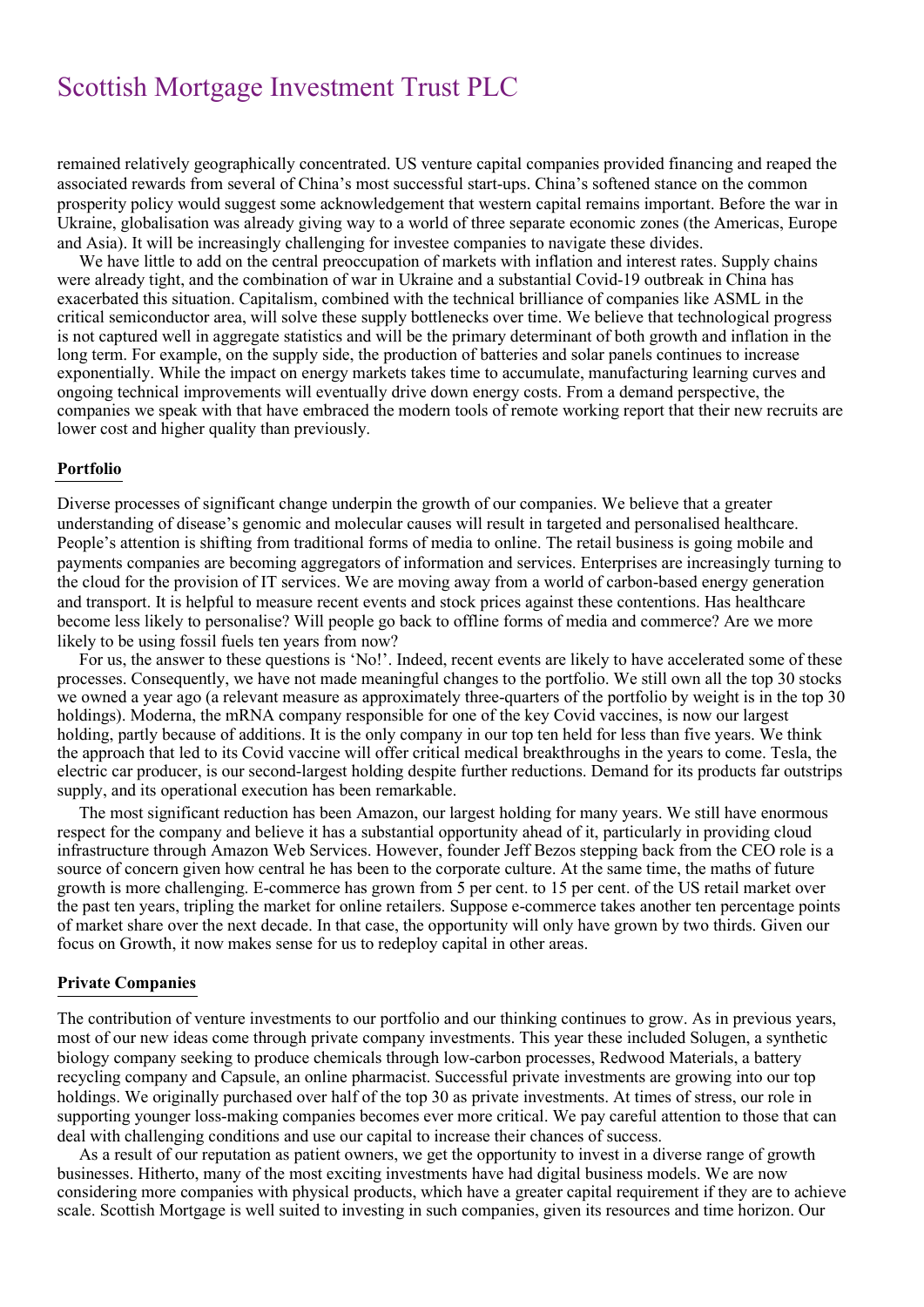society will not transition away from carbon-based energy and transportation without substantial investment. Companies such as European battery manufacturer Northvolt will be critical to progress, and we think the returns on capital deployment can be very attractive. We are considering how we can help drive progress in this and other essential areas, including taking a more significant role in company formation.

#### **Outlook**

Most companies in the portfolio have delivered exceptional levels of growth over the past two years in a challenging operating environment. Despite geopolitical uncertainty, significant increases in the cost of living and rapidly rising interest rate expectations in many parts of the world, we are still expecting most to deliver high levels of growth this year. These firms are well capitalised, led by exceptional leaders and have already demonstrated high levels of adaptability and resilience. A small number of companies create the majority of stock market returns regardless of the prevailing economic conditions. We aim to identify companies with that potential and, where we find them, to support them for as long as possible.

Tom Slater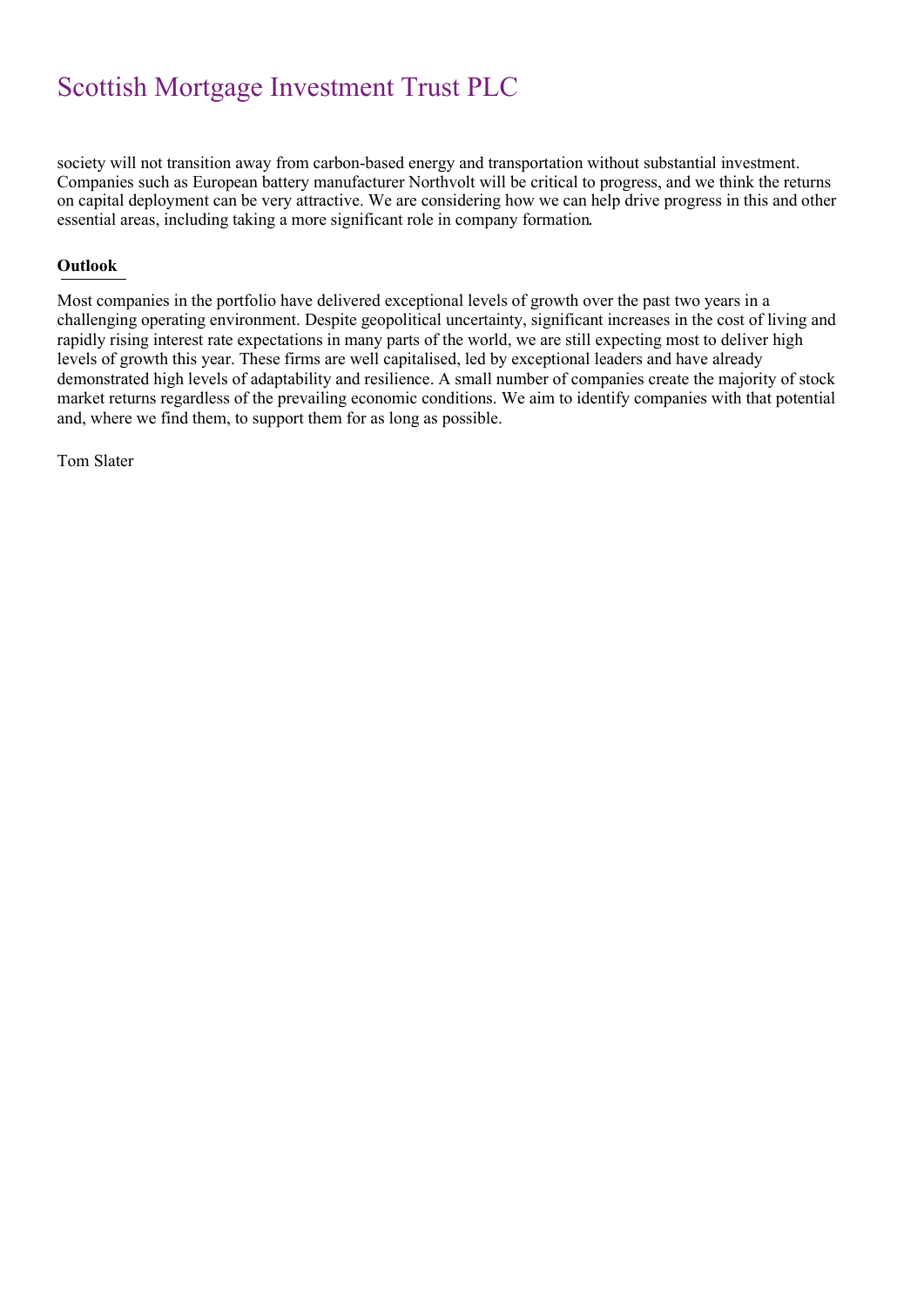### Managers' Report

#### **Long-Term Endurance**

We believe that the long time horizon with which we approach investing is the source of much of our distinctiveness and edge.

There are a great many investors and commentators focused on the short-term. Consequently, our ability to derive an edge from such matters is limited. An inordinate number of very smart people are already committed to that task. Part of the challenge with trying to add value over short time horizons is that you are competing against so many people in the same crowded pursuit. However, if you are able to withstand the behavioural and institutional pressures that come with operating over far longer time horizons then you can dramatically reduce the number of people you are competing with. This in turn makes the possibility of edge and genuine difference to the market far greater.

We make our investment decisions by considering a company's prospects over a decade and certainly no less than five years. We believe this is radically different to the average market participant. In doing so it aligns us with the fundamental progress of companies rather than the fashions of markets. After all, it takes many years for large market opportunities to be seized, for formidable competitive advantage to be recognised and for the vision of founders to come to fruition.

#### **Long and Winding Roads**

What makes long-term investing difficult is that progress is rarely a straight-line. Genuine long-term investing requires not just patience but the ability to endure periods of intense discomfort. We have experienced such discomfort often with our holdings. Tesla was first purchased by Scottish Mortgage in January 2013. It experienced a fall of 40% that first year alone. During the course of our ownership, it has now fallen by 30% or more on seven occasions. Yet more extreme was NIO, the Chinese electric car maker. It endured a near 90% drawdown in the year following its IPO before experiencing its tremendous rise. Our other significant contributors to long-term performance such as Amazon, Illumina and Tencent have all been subjected to discomforting drawdowns during their time in the portfolio. The returns generated by these companies could easily have been forgone if the endurance of steep share price declines had not been weathered. Giving up on Tesla, on any one of those seven occasions, would have been catastrophic to the returns of Scottish Mortgage shareholders.

The work of Professor Hendrik Bessembinder, examining the last seven decades of US equity returns, shows us our own examples are not unusual but representative. He notes "*even those investments that are the most successful at long horizons involve painful losses over shorter horizons*" with drawdowns of 40% or more shown to be common and often lasting around a year.

We therefore know that significant drawdowns are a normal part of long-term investing. Nevertheless, that does not dispel the uncertainty that inevitably accompanies each occasion. We must always consider the possibility that the world has changed and that our investment case is no longer valid. We have never made a single investment we were certain would be successful. This is why endurance in investing is so difficult. It is endurance not with the certainty that we are right but with the acceptance that we could in the fullness of time turn out to be wrong.

We must therefore engage in honest reflection during periods such as this. The primary mechanism through which we do so is by returning to our scenario analysis and updating as appropriate. For each holding we sketch out a range of possible scenarios as to how a company might look in five to ten years. Usually, those scenarios will range from zero to a very high figure. It is the likelihood adjusted returns from those different scenarios that determines whether we add, hold or redeploy our shareholders' capital elsewhere. As you would expect we have revisited our holdings' future scenarios as they have come under pressure.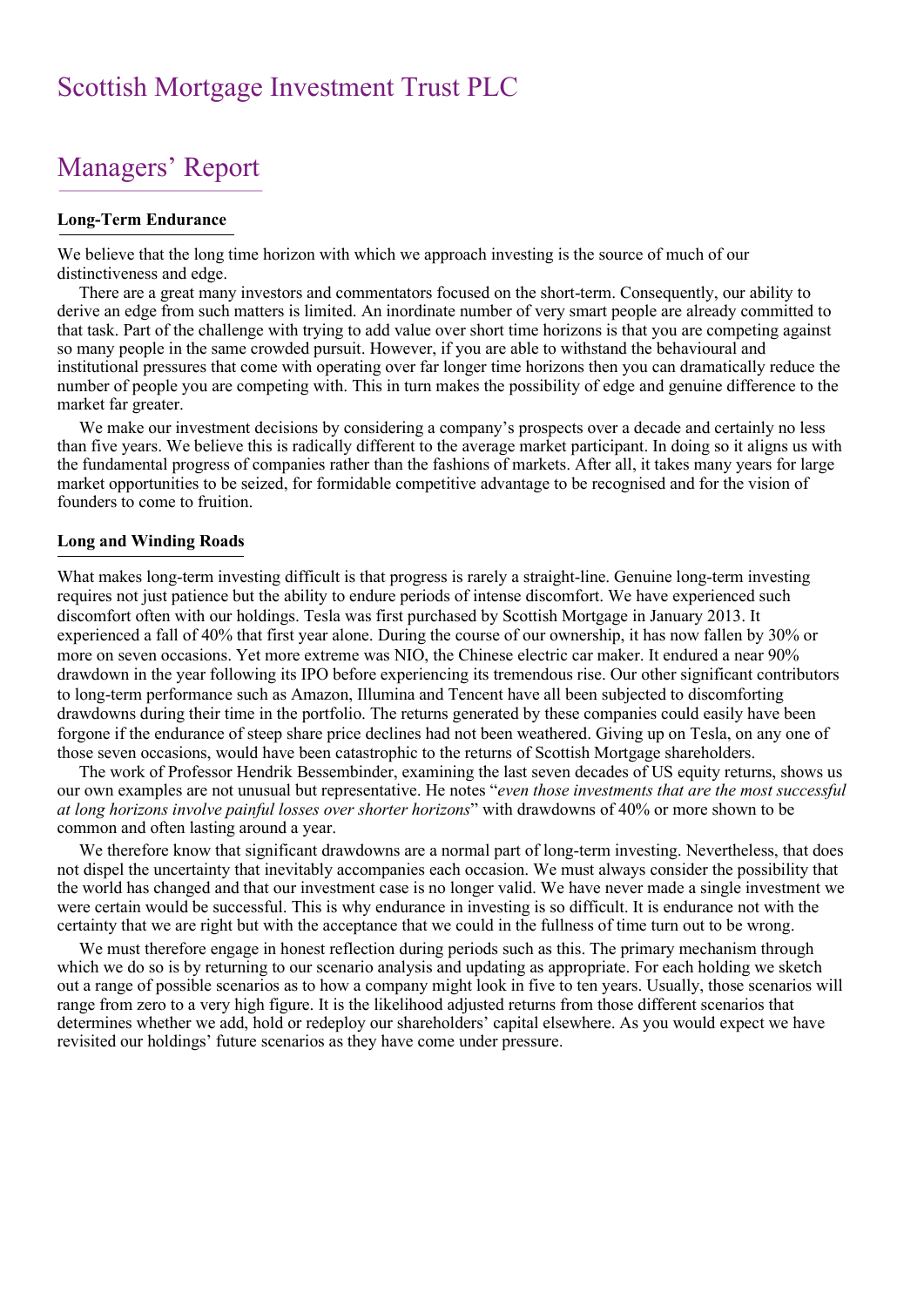

Source: Eikon content from Refinitiv. Performance calculated daily from 31 March 2012 to 31 March 2022, sterling Past performance is not a guide to future performance.

#### **The Drawdowns of Today**

Moderna has experienced a 70 per cent. fall from the highs of last year. While the market focus has been on the longevity of Covid vaccine revenues we have felt this overlooks the progress being made to apply its mRNA technology to a broader range of healthcare problems such as flu, Zika, HIV and even cancer. It is hard to argue significant value is being placed upon that broader potential platform when the company is valued by the market on a mere five-times earnings and has nearly one-third of its market cap in cash. We have therefore used the falls in the share price to add. This has in large part been funded by reductions to Amazon and Tesla.

Delivery Hero, is a local delivery company headquartered in Berlin but operating across 50 countries around the world from Argentina to Singapore. It suffered a particularly precipitous fall in its share price. Nonetheless, when re-visiting our investment case and accompanying scenario analysis we assessed that, if anything, the likelihoods of success may have actually increased. Our biggest concern had been competition in the key market of South Korea. Nonetheless, the most recent evidence is that it is growing rapidly and continuing to hold its near 80 per cent. market share in the country. Looking across all the markets it operates in revenues grew over 50% annually in the first three months of this year with a significant long-term growth opportunity still remaining. Continued progress does not appear to be recognised by the market. Indeed, over the last two years revenues have increased nearly four-fold and yet the share price has fallen over 50 per cent. during that same period.

We would far rather endure painful drawdowns such as these than too readily abandon the companies and founders that have the potential to deliver the rare outlier returns we seek. We remain deeply enthused by some of the long-term changes we are seeing in the world and the companies bringing those changes to life. The continuing digitisation of our society, the intersection of biology and information technology and the much needed energy transition, each offer tremendous long-term structural opportunities.

Of course, our reaction to some drawdowns will still be to conclude that the investment case is not developing as hoped. This was the case with CureVac, the German biotechnology company which we held for six years starting as a private company. The lack of progress in multiple clinical trials compounded with several disconcerting management changes led us to ascribe a substantially lower likelihood of success and we therefore divested last summer.

#### **A Continued Commitment to Being Long-Term**

Long-term endurance in turbulent times such as those of the last few months can be challenging. In periods of stress people's time horizons contract, and the pressure to sacrifice long-term gains for immediate respite grows by the day. Should our own time horizon ever meaningfully shorten we would be destroying our greatest advantage. We have no intention of ever doing this but if we did our shareholders should sell. For it is precisely at such difficult times that the distinctiveness, and importance, of taking a long-term perspective is greatest – for us as investors, for the companies in which we invest, and for our shareholders. We are deeply appreciative of the trust our shareholders place in us, and of their support in our task.

Lawrence Burns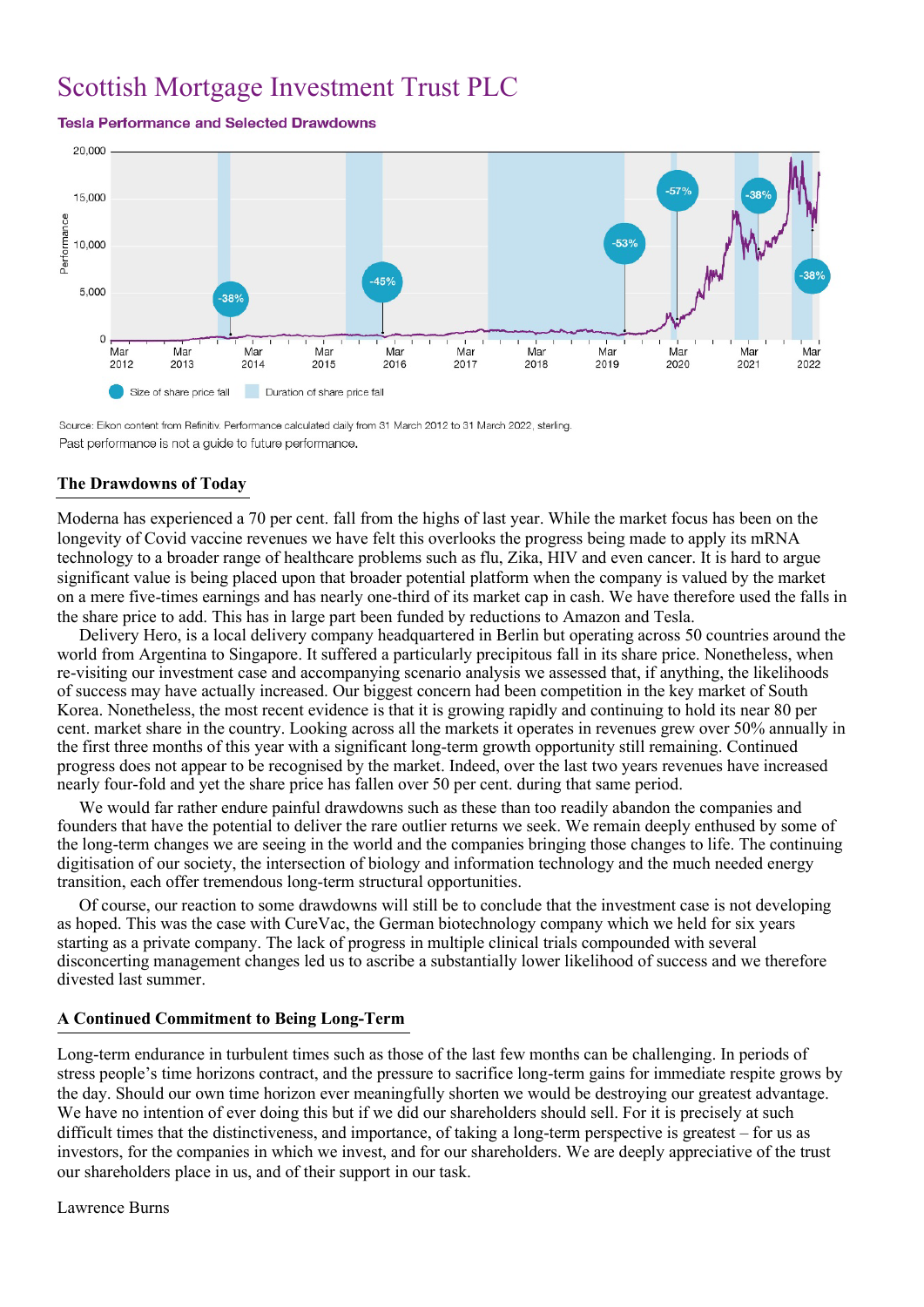### Income statement

The following is the preliminary statement for the year to 31 March 2022 which was approved by the Board on 18 May 2022.

### For the year ended 31 March

|                                        | <b>Notes</b> | 2022<br>Revenue<br>£'000 | 2022<br>Capital<br>£'000 | 2022<br>Total<br>£'000 | 2021<br>Revenue<br>£'000 | 2021<br>Capital<br>£'000 | 2021<br>Total<br>£'000 |
|----------------------------------------|--------------|--------------------------|--------------------------|------------------------|--------------------------|--------------------------|------------------------|
| (Losses)/gains on investments          |              | -                        | (2,421,025)              | (2,421,025)            |                          | 9,265,424                | 9,265,424              |
| Currency (losses)/gains on investments |              |                          | (41, 559)                | (41, 559)              |                          | 14,093                   | 14,093                 |
| Income                                 | 2            | 23,262                   |                          | 23,262                 | 16,347                   |                          | 16,347                 |
| Investment management fee              |              | -                        | (51, 647)                | (51, 647)              | $\qquad \qquad -$        | (42, 197)                | (42, 197)              |
| Other administrative expenses          |              | (6,818)                  |                          | (6, 818)               | (6,302)                  |                          | (6, 302)               |
| Net return before finance costs        |              |                          |                          |                        |                          |                          |                        |
| and taxation                           |              | 16,444                   | (2,514,231)              | (2,497,787)            | 10,045                   | 9,237,320                | 9,247,365              |
| Finance costs of borrowings            |              |                          | (44, 651)                | (44, 651)              |                          | (30, 270)                | (30, 270)              |
| Net return before taxation             |              | 16,444                   | (2,558,882)              | (2,542,438)            | 10,045                   | 9,207,050                | 9,217,095              |
| Tax                                    |              | 137                      | (2,048)                  | (1,911)                | (976)                    | (2,459)                  | (3, 435)               |
| Net return after taxation              |              | 16,581                   | (2,560,930)              | (2,544,349)            | 9,069                    | 9,204,591                | 9,213,660              |
| Net return per ordinary share          | 4            | 1.16p                    | (179.48p)                | (178.32p)              | 0.62 <sub>p</sub>        | 632.22p                  | 632.84p                |

The total column of this statement is the profit and loss account of the Company. The supplementary revenue and capital return columns are prepared under guidance published by the Association of Investment Companies.

All revenue and capital items in this statement derive from continuing operations.

A Statement of Comprehensive Income is not required as all gains and losses of the Company have been reflected in the above statement.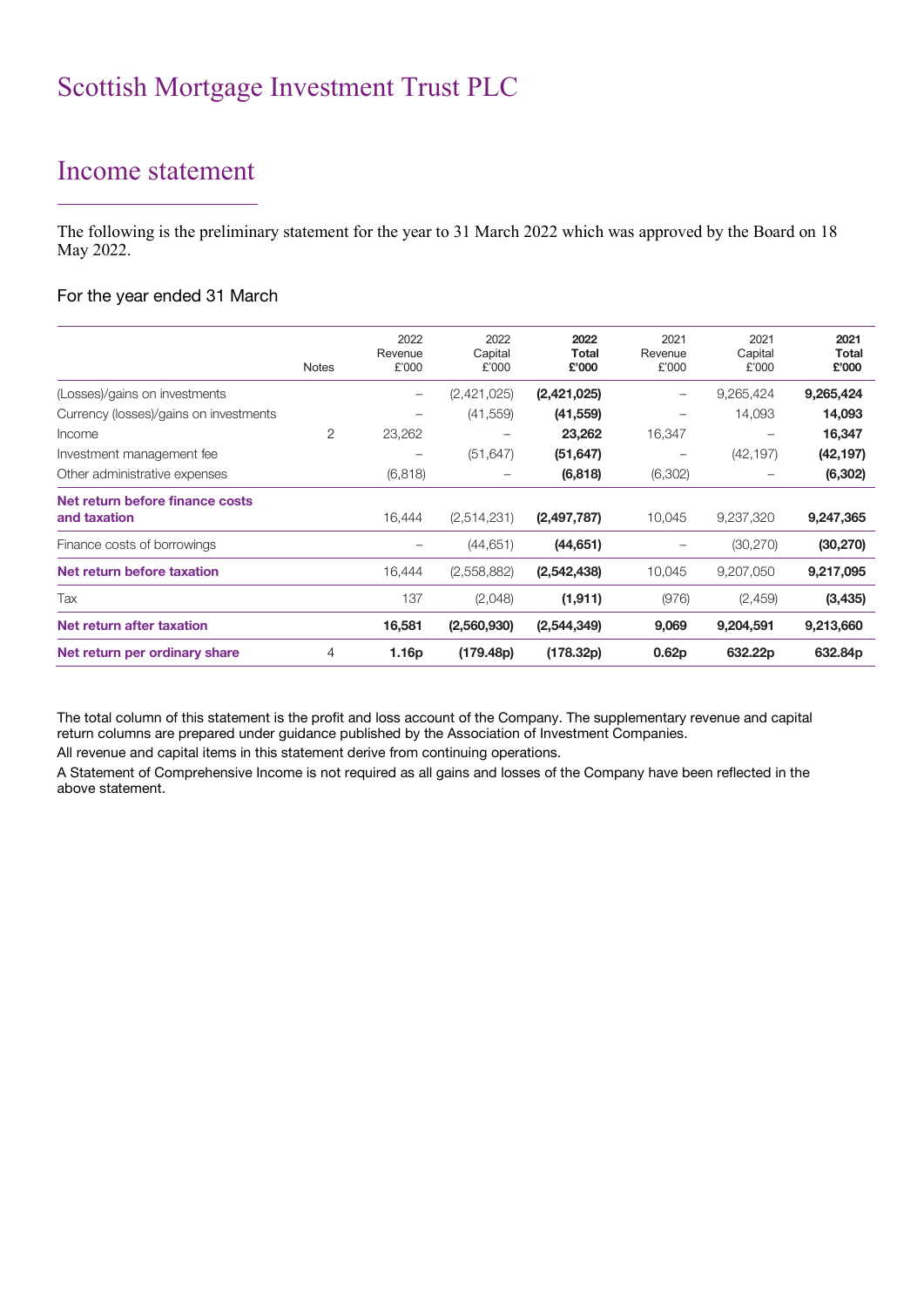## Balance sheet

#### As at 31 March

|                                                       | <b>Notes</b> | 2022<br>£'000 | 2022<br>£'000 | 2021<br>£'000 | 2021<br>£'000 |
|-------------------------------------------------------|--------------|---------------|---------------|---------------|---------------|
| <b>Fixed assets</b>                                   |              |               |               |               |               |
| Investments held at fair value through profit or loss | 6            |               | 16,669,469    |               | 18,042,688    |
| <b>Current assets</b>                                 |              |               |               |               |               |
| <b>Debtors</b>                                        |              | 13,142        |               | 20,883        |               |
| Cash and cash equivalents                             |              | 229,962       |               | 212,128       |               |
|                                                       |              | 243,104       |               | 233,011       |               |
| <b>Creditors</b>                                      |              |               |               |               |               |
| Amounts falling due within one year:                  | 7            |               |               |               |               |
| <b>Bank loans</b>                                     |              | (502,032)     |               | (264, 550)    |               |
| Other creditors and accruals                          |              | (23, 814)     |               | (46, 438)     |               |
|                                                       |              | (525, 846)    |               | (310,988)     |               |
| <b>Net current liabilities</b>                        |              |               | (282, 742)    |               | (77, 977)     |
| <b>Total assets less current liabilities</b>          |              |               | 16,386,727    |               | 17,964,711    |
| <b>Creditors</b>                                      |              |               |               |               |               |
| Amounts falling due after more than one year:         | 7            |               |               |               |               |
| Bank loans                                            |              | (516, 384)    |               | (362, 289)    |               |
| Loan notes                                            |              | (985, 613)    |               | (482, 629)    |               |
| Debenture stock                                       |              | (127, 559)    |               | (127, 864)    |               |
| Provision for deferred tax liability                  |              | (1, 172)      |               | (2,459)       |               |
|                                                       |              |               | (1,630,728)   |               | (975, 241)    |
|                                                       |              |               | 14,755,999    |               | 16,989,470    |
| <b>Capital and reserves</b>                           |              |               |               |               |               |
| Called up share capital                               | 9            |               | 74,239        |               | 74,239        |
| Share premium account                                 |              |               | 928,400       |               | 781,771       |
| Capital redemption reserve                            |              |               | 19,094        |               | 19,094        |
| Capital reserve                                       |              |               | 13,717,685    |               | 16,105,297    |
| Revenue reserve                                       |              |               | 16,581        |               | 9,069         |
| <b>Total shareholders' funds</b>                      |              |               | 14,755,999    |               | 16,989,470    |
| Net asset value per ordinary share                    |              |               |               |               |               |
| (after deducting borrowings at book)*                 |              |               | 1,021.8p      |               | 1,195.1p      |

\* See Glossary of Terms and Alternative Performance Measures at the end of this announcement.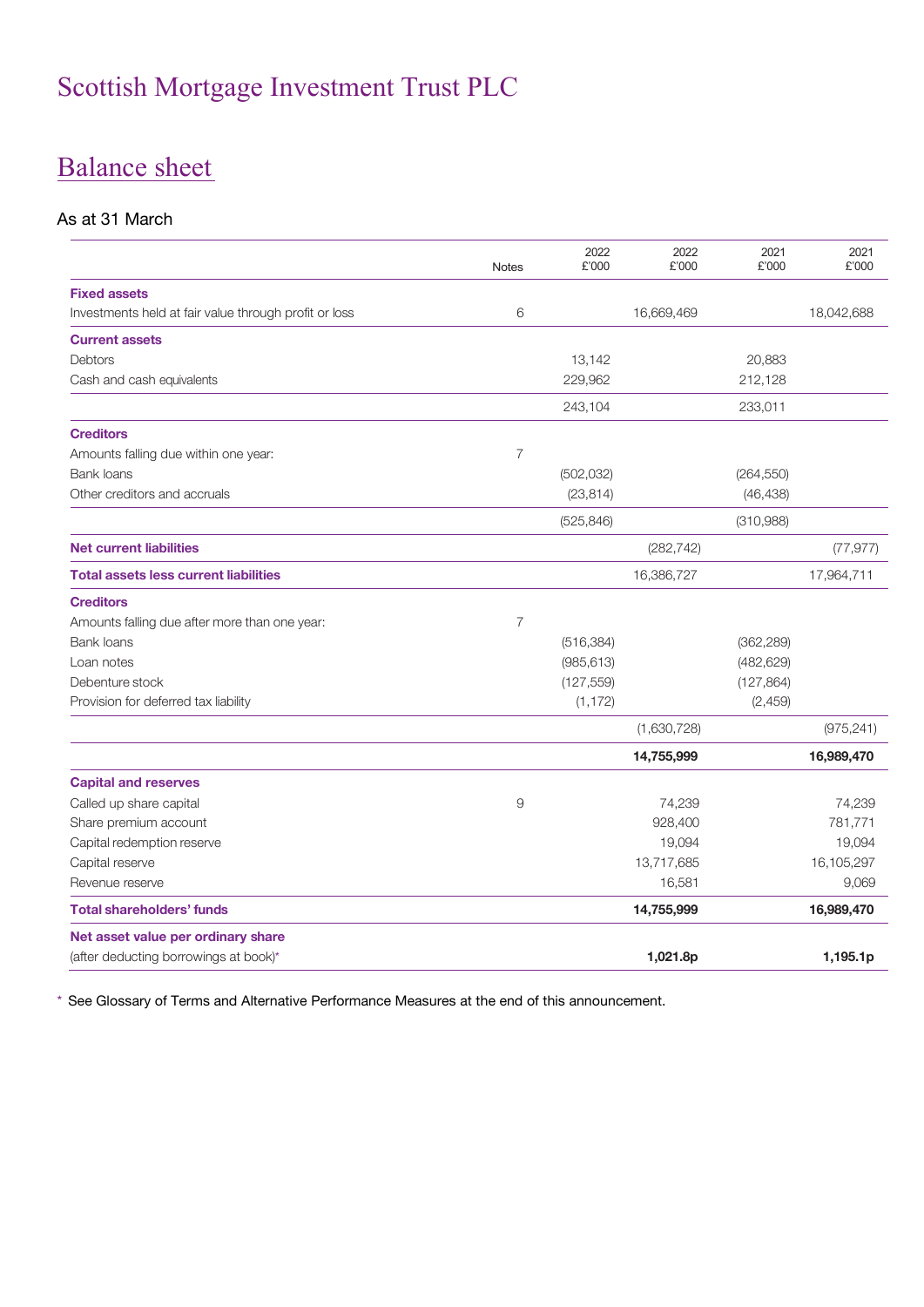## Statement of changes in equity

#### For the year ended 31 March 2022

|                                           | <b>Notes</b> | Called up<br>share<br>capital<br>£'000 | Share<br>premium<br>account<br>£'000 | Capital<br>redemption<br>reserve<br>£'000 | Capital<br>reserve'<br>£'000 | Revenue<br>reserve <sup>'</sup><br>£'000 | <b>Total</b><br>shareholders'<br>funds<br>£'000 |
|-------------------------------------------|--------------|----------------------------------------|--------------------------------------|-------------------------------------------|------------------------------|------------------------------------------|-------------------------------------------------|
| Shareholders' funds at 1 April 2021       |              | 74.239                                 | 781.771                              | 19.094                                    | 16,105,297                   | 9.069                                    | 16,989,470                                      |
| Net return after taxation                 |              |                                        |                                      | -                                         | (2,560,930)                  | 16,581                                   | (2,544,349)                                     |
| Ordinary shares bought back into treasury |              |                                        |                                      | -                                         | (157, 597)                   |                                          | (157, 597)                                      |
| Ordinary shares sold from treasury        |              | -                                      | 146.629                              | -                                         | 371,617                      |                                          | 518,246                                         |
| Dividends paid during the year            | 5            | -                                      |                                      | -                                         | (40, 702)                    | (9,069)                                  | (49, 771)                                       |
| Shareholders' funds at 31 March 2022      |              | 74,239                                 | 928,400                              | 19,094                                    | 13,717,685                   | 16,581                                   | 14,755,999                                      |

#### For the year ended 31 March 2021

|                                             | <b>Notes</b> | Called up<br>share<br>capital<br>£'000 | Share<br>premium<br>account<br>£'000 | Capital<br>redemption<br>reserve<br>£'000 | Capital<br>reserve <sup>*</sup><br>£'000 | Revenue<br>reserve *<br>£'000 | <b>Total</b><br>shareholders'<br>funds<br>£'000 |
|---------------------------------------------|--------------|----------------------------------------|--------------------------------------|-------------------------------------------|------------------------------------------|-------------------------------|-------------------------------------------------|
| Shareholders' funds at 1 April 2020         |              | 74.239                                 | 764.521                              | 19.094                                    | 7,363,915                                | 22,865                        | 8,244,634                                       |
| Net return after taxation                   |              |                                        |                                      | $\qquad \qquad$                           | 9.204.591                                | 9.069                         | 9,213,660                                       |
| Ordinary shares bought back into treasury   |              |                                        |                                      | -                                         | (613,920)                                |                               | (613,920)                                       |
| Ordinary shares sold from treasury          |              |                                        | 17.250                               | -                                         | 176,309                                  |                               | 193,559                                         |
| Dividends paid during the year              | 5            | -                                      |                                      | $\qquad \qquad -$                         | (25,598)                                 | (22, 865)                     | (48, 463)                                       |
| <b>Shareholders' funds at 31 March 2021</b> |              | 74,239                                 | 781,771                              | 19.094                                    | 16,105,297                               | 9.069                         | 16,989,470                                      |

The Capital Reserve balance at 31 March 2022 includes investment holding gains of £6,560,689,000(31 March 2021 – gains of £10,259,431,000).

∗ The Revenue Reserve and Capital Reserve (to the extent it constitutes realised profits) are distributable.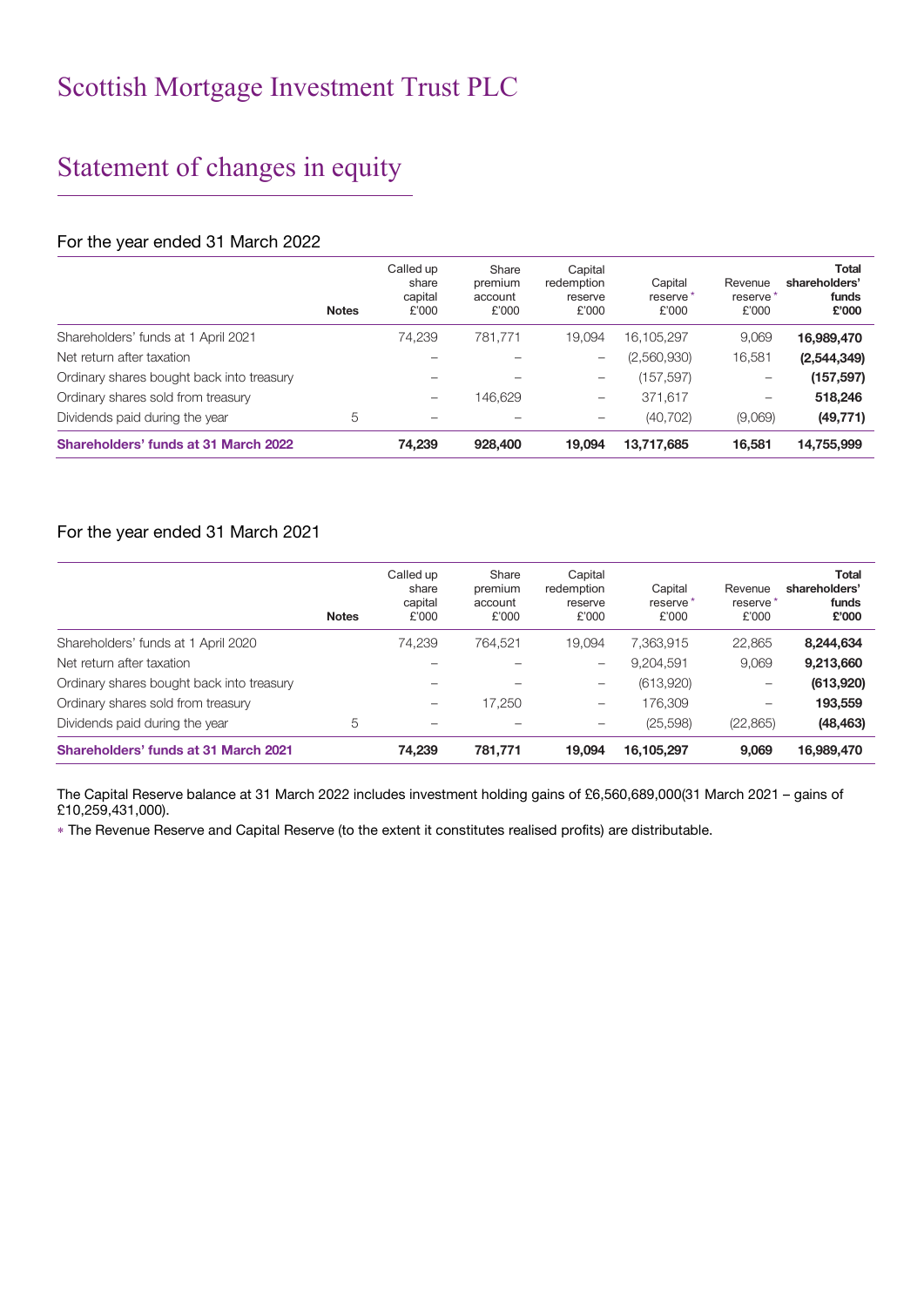## Cash flow statement

### For the year ended 31 March

|                                                                  | <b>Notes</b> | 2022<br>£'000 | 2022<br>£'000 | 2021<br>£'000 | 2021<br>£'000 |
|------------------------------------------------------------------|--------------|---------------|---------------|---------------|---------------|
| <b>Cash flows from operating activities</b>                      |              |               |               |               |               |
| Net return before taxation                                       |              | (2,542,438)   |               | 9,217,095     |               |
| Losses/(gains) on investments                                    |              | 2,421,025     |               | (9,265,424)   |               |
| Currency losses/(gains)                                          |              | 41,559        |               | (14,093)      |               |
| Finance costs of borrowings                                      |              | 44,651        |               | 30,270        |               |
| Overseas withholding tax incurred                                |              | (5, 104)      |               | (976)         |               |
| Changes in debtors and creditors                                 |              | (4,054)       |               | 5,485         |               |
| <b>Cash used in operations</b>                                   |              |               | (44, 361)     |               | (27, 643)     |
| Interest paid                                                    |              |               | (41, 545)     |               | (30, 316)     |
| Net cash outflow from operating activities                       |              |               | (85,906)      |               | (57, 959)     |
| <b>Cash flows from investing activities</b>                      |              |               |               |               |               |
| Acquisitions of investments                                      |              | (2,687,415)   |               | (4, 168, 249) |               |
| Disposals of investments                                         |              | 1,652,769     |               | 4,498,167     |               |
| Net cash (outflow)/inflow from investing activities              |              |               | (1,034,646)   |               | 329,918       |
| Equity dividends paid                                            | 5            | (49, 771)     |               | (48, 463)     |               |
| Ordinary shares bought back into treasury and stamp duty thereon |              | (183, 015)    |               | (588, 502)    |               |
| Ordinary shares sold from treasury                               |              | 518,246       |               | 193,559       |               |
| Debenture repaid                                                 |              |               |               | (20,000)      |               |
| Bank loans repaid                                                |              | (265, 727)    |               |               |               |
| Bank loans drawn down and loan notes issued                      |              | 1,109,394     |               | 384,519       |               |
| Net cash inflow/(outflow) from financing activities              |              |               | 1,129,127     |               | (78, 887)     |
| Increase in cash and cash equivalents                            |              |               | 8,575         |               | 193,072       |
| Exchange movements                                               |              |               | 9,259         |               | (19, 470)     |
| Cash and cash equivalents at start of period                     |              |               | 212,128       |               | 38,526        |
| Cash and cash equivalents at end of period*                      |              |               | 229,962       |               | 212,128       |

\* Cash and cash equivalents represent cash at bank and short term money market deposits repayable on demand.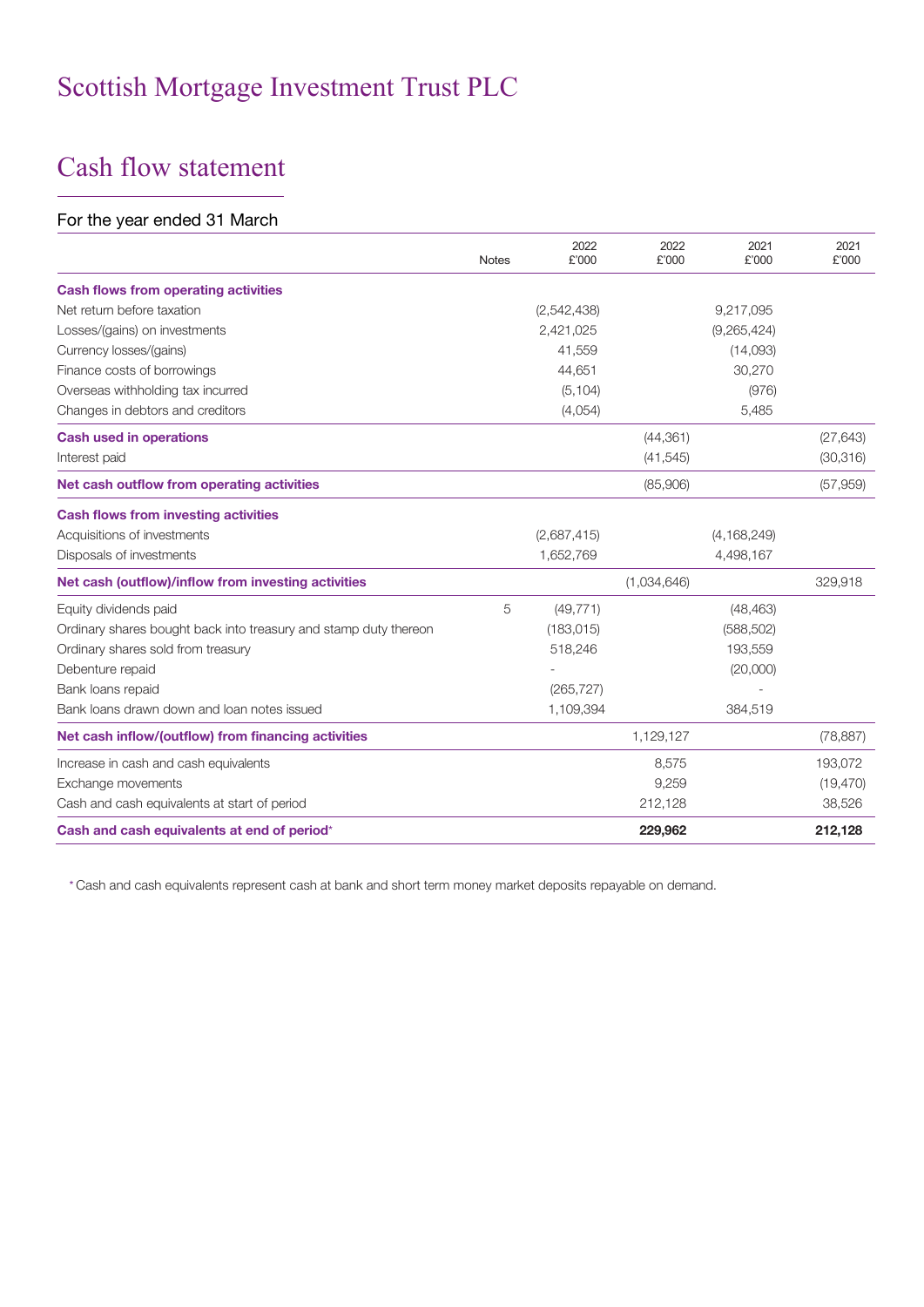## Thirty largest holdings and twelve month performance at 31 March 2022

| Name                                            | <b>Business</b>                                                                                       | Fair value<br>31 March<br>2022<br>£'000 | $\%$<br>of total<br>assets | Absolute<br>performance<br>$\frac{0}{0}$ | Contribution<br>to absolute<br>performance +<br>$\%$ | Fair value<br>31 March<br>2021<br>£'000 |
|-------------------------------------------------|-------------------------------------------------------------------------------------------------------|-----------------------------------------|----------------------------|------------------------------------------|------------------------------------------------------|-----------------------------------------|
| Moderna                                         | Clinical stage biotechnology company                                                                  | 1,204,059                               | 7.1                        | 38.9                                     | 1.0                                                  | 646,271                                 |
| Tesla Inc                                       | Electric cars, autonomous driving                                                                     |                                         |                            |                                          |                                                      |                                         |
|                                                 | and solar energy                                                                                      | 1,115,783                               | 6.6                        | 68.9                                     | 2.5                                                  | 828,668                                 |
| <b>ASML</b>                                     | Lithography                                                                                           | 1,080,697                               | 6.4                        | 17.6                                     | 0.7                                                  | 923,130                                 |
| Illumina                                        | Biotechnology equipment                                                                               | 1,078,156                               | 6.4                        | (4.7)                                    | $\overline{\phantom{m}}$                             | 1,059,297                               |
| <b>Tencent Holdings</b>                         | Internet services                                                                                     | 708,821                                 | 4.2                        | (34.1)                                   | (2.1)                                                | 1,110,755                               |
| <b>NVIDIA</b>                                   | Visual computing                                                                                      | 582,378                                 | 3.4                        | 114.7                                    | 1.6                                                  | 334,991                                 |
| Amazon.com                                      | Online retailer and cloud computing                                                                   | 500,852                                 | 3.0                        | 10.4                                     | 0.5                                                  | 910,847                                 |
| Alibaba Group <sup>P</sup>                      | Online retailing and financial services                                                               | 419,268                                 | 2.5                        | (47.1)                                   | (1.6)                                                | 792,539                                 |
| Kering                                          | Luxury goods producer and retailer                                                                    | 409,853                                 | 2.4                        | (1.8)                                    | (0.1)                                                | 422,631                                 |
| Meituan Dianping <sup>P</sup>                   | Local services aggregator                                                                             | 389,841                                 | 2.3                        | (45.7)                                   | (1.9)                                                | 717,711                                 |
| Northvolt AB <sup>#4</sup>                      | Battery developer and manufacturer,<br>specialised in lithium-ion<br>technology for electric vehicles | 379,307                                 | 2.3                        | 8.6                                      | 0.2                                                  | 225,502                                 |
| NIO Inc <sup>P</sup>                            | Designs and manufactures electric<br>and autonomous vehicles                                          | 359,220                                 | 2.1                        | (43.4)                                   | (1.4)                                                | 634,335                                 |
| Space Exploration<br>Technologies <sup>#4</sup> | Designs, manufactures and launches<br>rockets and spacecraft                                          | 335,692                                 | 2.0                        | 47.6                                     | 0.5                                                  | 206,396                                 |
| MercadoLibre                                    | Latin American e-commerce platform                                                                    | 333,435                                 | 2.0                        | (14.7)                                   | (0.1)                                                | 303,802                                 |
| The Brandtech Group#                            | Digital advertising                                                                                   | 321,764                                 | 1.9                        | 79.9                                     | 0.4                                                  | 178,870                                 |
| ByteDance Ltd <sup>#4</sup>                     | Social media                                                                                          | 314,560                                 | 1.9                        | (4.4)                                    | (0.4)                                                | 328,992                                 |
| Ginkgo BioWorks Inc <sup>P</sup>                | Bio-engineering company                                                                               | 277,228                                 | 1.6                        | (18.0)                                   | (0.5)                                                | 259,544                                 |
| Netflix                                         | Subscription service for TV shows<br>and movies                                                       | 264,214                                 | 1.6                        | (24.8)                                   | (0.5)                                                | 351,135                                 |
| Blockchain.com##                                | Software platform for digital assets                                                                  | 258,119                                 | 1.5                        | 150.1                                    | 0.6                                                  |                                         |
| Stripe Inc <sup>#4</sup>                        | Online payment platform                                                                               | 250,176                                 | 1.4                        | 11.3                                     | $\overline{\phantom{m}}$                             | 171,605                                 |
| Delivery Hero                                   | Online food delivery service                                                                          | 231,834                                 | 1.4                        | (64.3)                                   | (2.2)                                                | 544,212                                 |
| Ferrari                                         | Luxury automobiles                                                                                    | 228,349                                 | 1.4                        | 10.9                                     | $\overline{\phantom{m}}$                             | 304,315                                 |
| Adyen                                           | Global payment company                                                                                | 223,895                                 | 1.3                        | (5.7)                                    | (0.1)                                                | 237,488                                 |
| Zalando                                         | International online clothing retailer                                                                | 220,640                                 | 1.3                        | 11.7                                     |                                                      | 290,851                                 |
| Tempus Labs Inc‡ <sup>⊥</sup>                   | Offers molecular diagnostics tests for<br>cancer and aggregates clinical                              |                                         |                            |                                          |                                                      |                                         |
|                                                 | oncology records                                                                                      | 198,661                                 | 1.2                        | (9.5)                                    | (0.1)                                                | 219,485                                 |
| Spotify Technology SAP<br>Wise Plc <sup>P</sup> | Online music streaming service<br>Online platform to send and                                         | 189,643                                 | 1.1                        | (40.9)                                   | (0.7)                                                | 321,399                                 |
|                                                 | receive money                                                                                         | 183,614                                 | 1.1                        | (3.0)                                    | (0.2)                                                | 189,200                                 |
| Snowflake Inc P                                 | Developer of a SaaS-based cloud<br>data warehousing platform                                          | 163,321                                 | 1.0                        | 4.7                                      | (0.2)                                                | 74,865                                  |
| HelloFresh <sup>P</sup>                         | Grocery retailer                                                                                      | 161,987                                 | 1.0                        | (36.1)                                   | (0.5)                                                | 253,246                                 |
| Zipline International Inc <sup>+u</sup>         | Logistics company that designs,<br>manufactures and operates drones                                   |                                         |                            |                                          |                                                      |                                         |
|                                                 | to deliver medical supplies                                                                           | 153,359                                 | 0.9                        | (3.8)                                    |                                                      | 159,420                                 |
|                                                 |                                                                                                       | 12,538,726                              | 74.3                       |                                          |                                                      |                                         |

Absolute performance (in sterling terms) has been calculated on a total return basis over the period 1 April 2021 to 31 March 2022. For a definition of the total return see Glossary of Terms and Alternative Performance Measures at the end of this announcement.  $<sup>†</sup>$  Contribution to absolute performance (in sterling terms) has been calculated to illustrate how an individual stock has contributed to the</sup> overall return. It is influenced by both share price performance and the weighting of the stock in the portfolio, taking account of any purchases or sales over the period.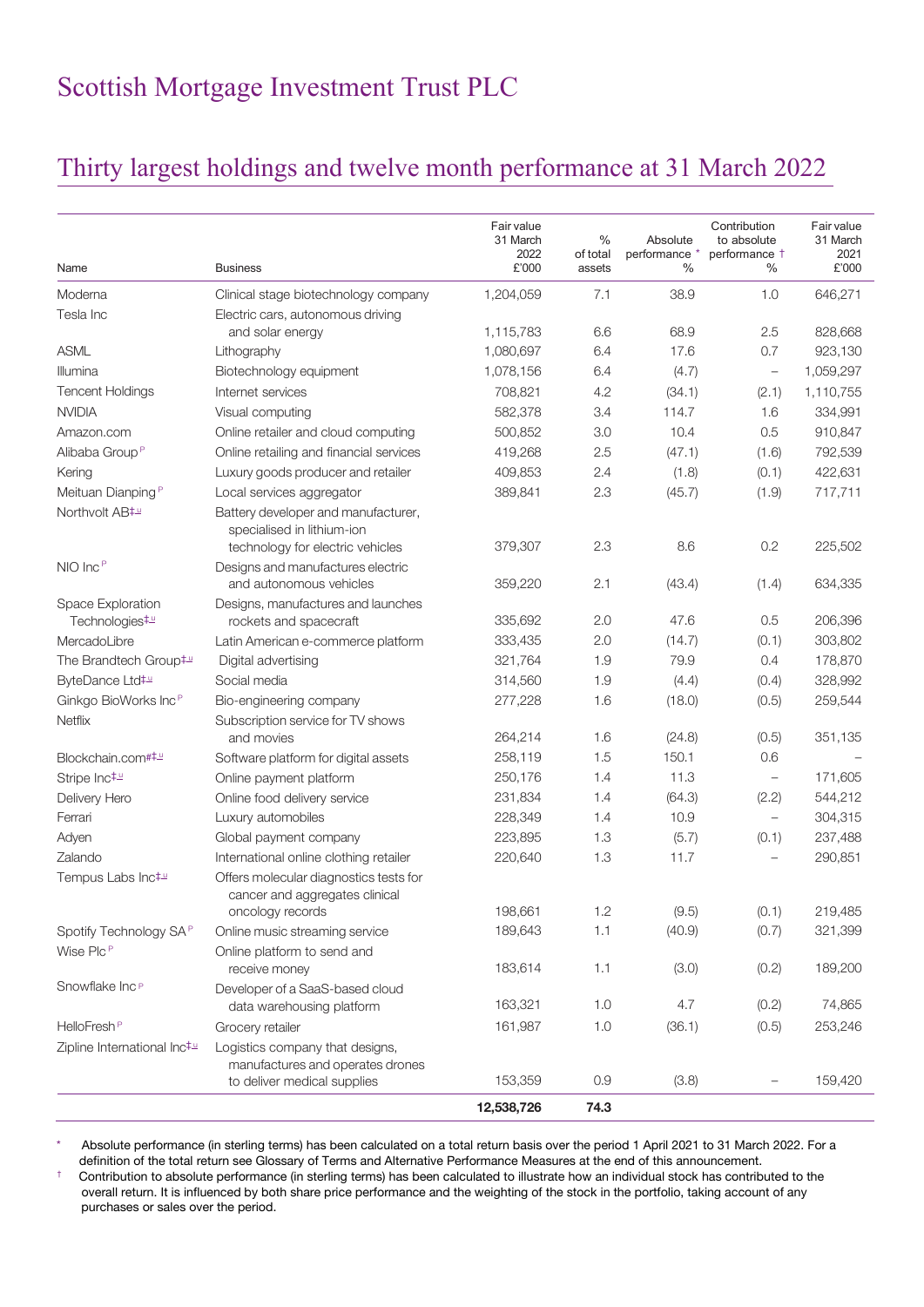- # Figures relate to part period returns where the investment has been purchased in the period.<br>
Denotes unlisted (private company) investment.
- 
- P Denotes listed security previously held in the portfolio as an unlisted (private company) security.<br>
Multiple lines of stock held. Holding information represents the aggregate of all lines of stock.
- 

Source: Baillie Gifford/StatPro and underlying data providers. See disclaimer at the end of this announcement.

Past performance is not a guide to future performance.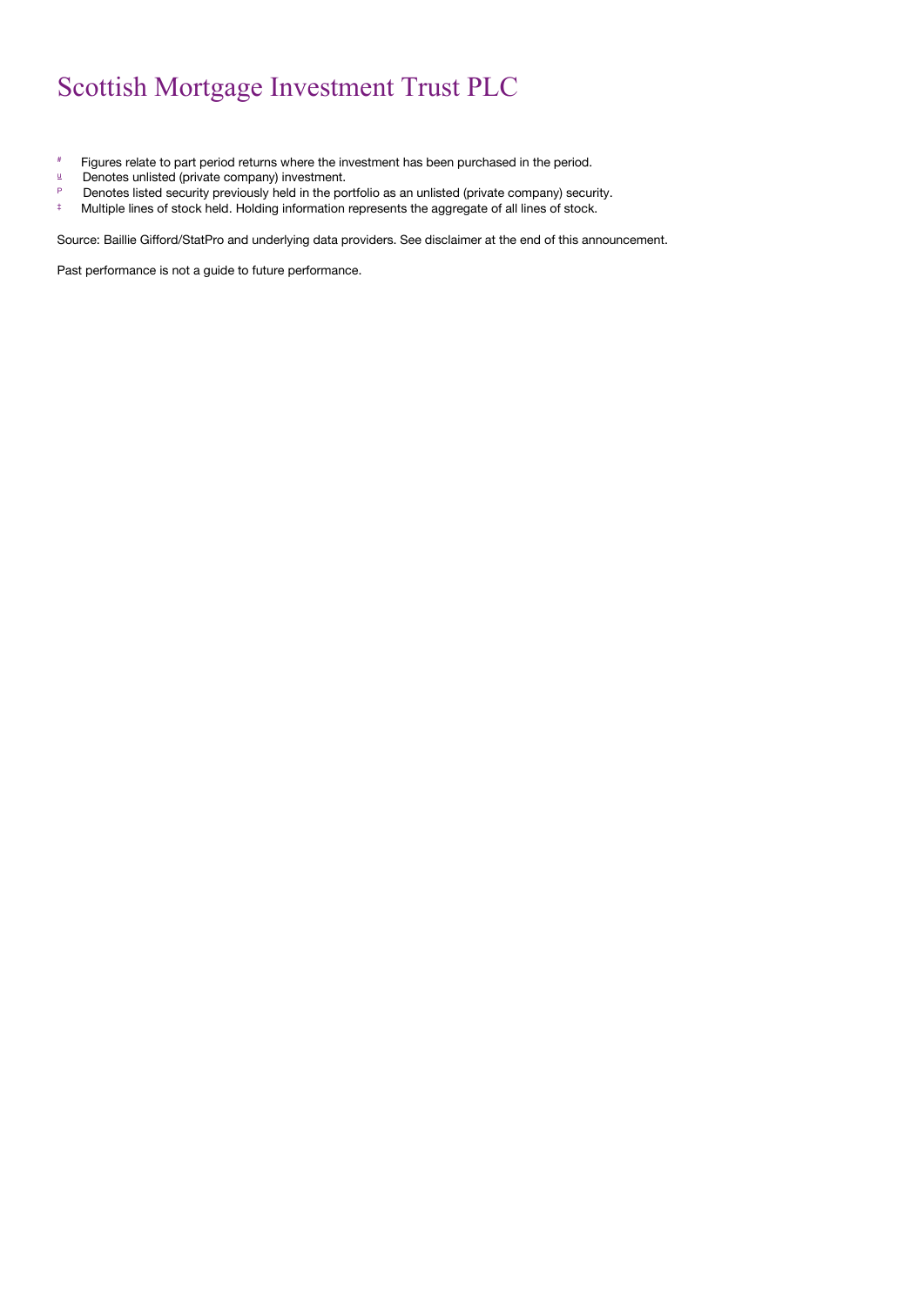## Long Term Investment

## Portfolio Holding Periods as at 31 March 2022

| More Than 5 Years                   |            | 2-5 Years                                  |        | <b>Less Than 2 Years</b>                 |        |
|-------------------------------------|------------|--------------------------------------------|--------|------------------------------------------|--------|
| <b>Name</b>                         | % of total | Name                                       | % of   | <b>Name</b>                              | % of   |
|                                     | assets     |                                            | total  |                                          | total  |
|                                     |            |                                            | assets |                                          | assets |
| Tesla Inc                           | 6.6        | NIO Inc <sup>P</sup>                       | 2.1    | Moderna                                  | 7.1    |
| Illumina <sup>10</sup>              | 6.4        | Space Exploration                          |        | Northvolt AB <sup>1</sup>                | 2.3    |
| <b>ASML</b>                         | 6.4        | Technologies <sup>11</sup>                 | 2.0    | Blockchain.com <sup>11</sup>             | 1.5    |
| Tencent Holdings <sup>10</sup>      | 4.2        | MercadoLibre                               | 2.0    | Adven                                    | 1.3    |
| <b>NVIDIA</b>                       | 3.4        | ByteDance Ltd <sup>u</sup>                 | 1.9    | Epic Games Inc <sup>a</sup>              | 0.9    |
| Amazon.com <sup>10</sup>            | 3.0        | Stripe Incu                                | 1.4    | 10x Genomics                             | 0.6    |
| Alibaba Group <sup>P</sup>          | 2.5        | Delivery Hero                              | 1.4    | Ocado                                    | 0.6    |
| Kering <sup>10</sup>                | 2.4        | Tempus Labs Inc <sup>u</sup>               | 1.2    | Nuro Inc <sup>™</sup>                    | 0.5    |
| Meituan Dianping <sup>P</sup>       | 2.3        | Snowflake Inc <sup>P</sup>                 | 1.0    | Carvana                                  | 0.5    |
| The Brandtech Group <sup>11</sup>   | 1.9        | Zipline International Inc <sup>u</sup>     | 0.9    | DoorDash                                 | 0.5    |
| Ginkgo BioWorks IncP                | 1.6        | Affirm Holdings Inc <sup>P</sup>           | 0.9    | Redwood Materials Inc <sup>u</sup>       | 0.4    |
| <b>Netflix</b>                      | 1.6        | Pinduoduo Inc                              | 0.8    | Blockstream Corporation Inc <sup>u</sup> | 0.4    |
| Ferrari                             | 1.4        | Ant International Ltd <sup>1</sup>         | 0.8    | ChargePoint Holdings Inc                 | 0.4    |
| Zalando                             | 1.3        | Shopify                                    | 0.8    | Solugen Inc <sup>u</sup>                 | 0.4    |
| Spotify Technology SAP              | 1.1        | Wayfair                                    | 0.7    | Relativity Space Incu                    | 0.4    |
| Wise Plc <sup>P</sup>               | 1.1        | The Production Board <sup>1</sup>          | 0.7    | Honor Technology Inc <sup>u</sup>        | 0.3    |
| HelloFresh <sup>P</sup>             | 1.0        | Tanium Inc <sup>u</sup>                    | 0.6    | Salt Pay Co Ltd <sup>u</sup>             | 0.3    |
| Denali Therapeutics <sup>P</sup>    | 0.9        | Zoom                                       | 0.5    | Databricks Inc <sup>u</sup>              | 0.3    |
| Warby Parker Inc <sup>P</sup>       | 0.6        | Aurora Innovation Inc <sup>P</sup>         | 0.5    | Rappi Inc <sup>1</sup>                   | 0.3    |
| Housing Development Finance         |            | Carbon Incu                                | 0.5    | Jiangxiaobai Holdings Ltd <sup>u</sup>   | 0.3    |
| Corporation <sup>10</sup>           | 0.6        | Recursion Pharmaceuticals Inc <sup>P</sup> | 0.4    | GoPuff Inc <sup>a</sup>                  | 0.3    |
| Atlas Copco <sup>10</sup>           | 0.5        | Vir Biotechnology Inc <sup>P</sup>         | 0.4    | Lilium NVP                               | 0.3    |
| Kinnevik                            | 0.5        | Indigo Agriculture Inc <sup>a</sup>        | 0.4    | Workrise Technologies Inc. <sup>11</sup> | 0.3    |
| Airbnb Inc <sup>P</sup>             | 0.4        | Uptake Technologies Inc <sup>u</sup>       | 0.4    | Capsule <sup>u</sup>                     | 0.3    |
| Thumbtack Inc <sup>a</sup>          | 0.3        | Bolt Threads Inc <sup>u</sup>              | 0.3    | Horizon Robotics <sup>11</sup>           | 0.3    |
| Essence Healthcare <sup>1</sup>     | 0.3        | JRSK Inc (Away) <sup>u</sup>               | 0.3    | Clover Health Investments <sup>P</sup>   | 0.1    |
| <b>Innovation Works</b>             |            | Convoy Incu                                | 0.3    | Clear Secure Inc                         | 0.1    |
| Development Fund <sup>10</sup>      | 0.1        | HeartFlow Inc <sup>u</sup>                 | 0.3    | PsiQuantum <sup>1</sup>                  | 0.1    |
| WI Harper Fund VII <sup>L10</sup>   | 0.1        | Joby Aviation Inc <sup>P</sup>             | 0.2    | <b>KE Holdings</b>                       | 0.1    |
| Zocdoc Inc <sup>u</sup>             | 0.1        | Sana Biotechnology Inc <sup>P</sup>        | 0.2    | Zymergen Inc <sup>P</sup>                | < 0.1  |
| ARCH Ventures Fund IX <sup>II</sup> | 0.1        | Full Truck Alliance Ltd <sup>P</sup>       | 0.2    | ARCH Ventures Fund XI <sup>II</sup>      | < 0.1  |
| JD.com                              | 0.1        | KSQ Therapeutics Inc <sup>u</sup>          | 0.2    | <b>Beam Therapeutics</b>                 | < 0.1  |
| Sinovation Fund III <sup>II</sup>   | 0.1        | Rubius Therapeutics Inc <sup>P</sup>       | 0.1    | Antler Est Africa Fund <sup>⊥</sup>      | < 0.1  |
| WI Harper Fund VIII <sup>II</sup>   | 0.1        | <b>ARCH Ventures Fund X</b><br>Overage     | < 0.1  |                                          |        |
| Udacity Incu                        | 0.1        | ARCH Ventures Fund X <sup>11</sup>         | < 0.1  |                                          |        |
| Global Al Opportunities Fund        | < 0.1      |                                            |        |                                          |        |
| Intarcia Therapeutics Incu          |            |                                            |        |                                          |        |
|                                     |            |                                            |        |                                          |        |

| <b>Total</b> | Total<br>53. I | <b>Total</b><br>эл л<br><b>ATIT</b> | . |
|--------------|----------------|-------------------------------------|---|
|              |                |                                     |   |

<sup>µ</sup> Denotes unlisted (private company) security.<br/>\n<sup>Þ</sup> Denotes listed security previously held in the portfolio as an unlisted (private company) security.<br/>\n<sup>10</sup> Denotes security held for more than 10 years.</sup>

Net liquid assets represent 1.3% of total assets. See Glossary of Terms and Alternative Performance Measures at the end of this announcement.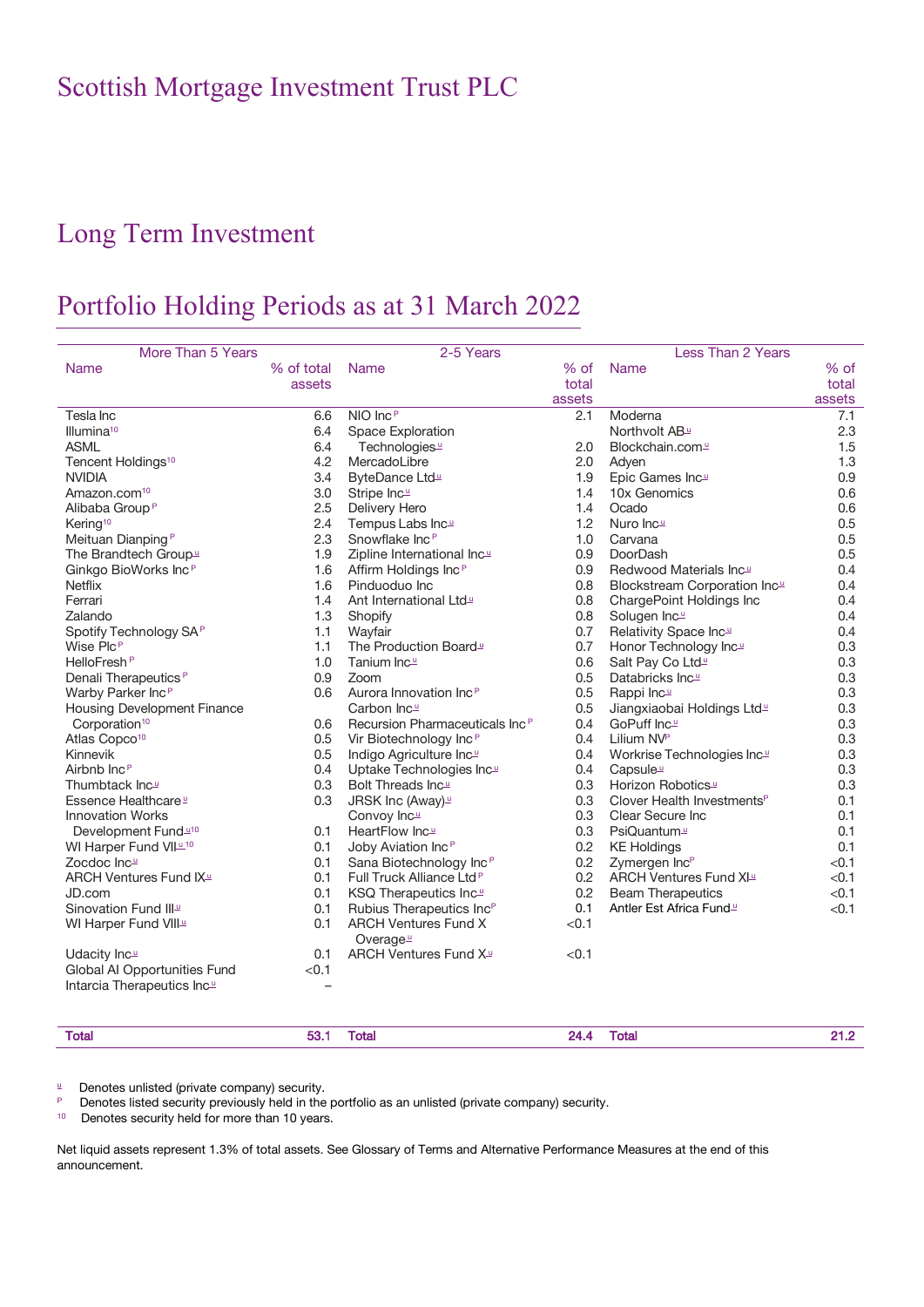## List of Investments as at 31 March 2022

| Name                                                                            | <b>Business</b>                                                                                       | Fair value<br>31 March<br>2022<br>£'000 | $\%$<br>of total<br>assets | Contribution<br>to absolute<br>performance*<br>$\%$ | Notes <sup>†</sup>                     | Fair value<br>31 March<br>2021<br>£'000 |
|---------------------------------------------------------------------------------|-------------------------------------------------------------------------------------------------------|-----------------------------------------|----------------------------|-----------------------------------------------------|----------------------------------------|-----------------------------------------|
|                                                                                 |                                                                                                       |                                         |                            |                                                     |                                        |                                         |
| Moderna                                                                         | Clinical stage biotechnology company                                                                  | 1,204,059                               | 7.1                        | 1.0                                                 | Significant addition                   | 646,271                                 |
| Tesla Inc                                                                       | Electric cars, autonomous driving<br>and solar energy                                                 | 1,115,783                               | 6.6                        | 2.5                                                 | Significant reduction§                 | 828,668                                 |
| <b>ASML</b>                                                                     | Lithography                                                                                           | 1,080,697                               | 6.4                        | 0.7                                                 |                                        | 923,130                                 |
| Illumina                                                                        | Biotechnology equipment                                                                               | 1,078,156                               | 6.4                        | $\overline{\phantom{0}}$                            |                                        | 1,059,297                               |
| <b>Tencent Holdings</b>                                                         | Internet services                                                                                     | 708,821                                 | 4.2                        | (2.1)                                               |                                        | 1,110,755                               |
| <b>NVIDIA</b>                                                                   | Visual computing                                                                                      | 582,378                                 | 3.4                        | 1.6                                                 | Significant reduction§                 | 334,991                                 |
| Amazon.com                                                                      | Online retailer and cloud computing                                                                   | 500,852                                 | 3.0                        | 0.5                                                 | Significant reduction                  | 910,847                                 |
| Alibaba Group <sup>P</sup>                                                      | Online retailing and financial services                                                               | 419,268                                 | 2.5                        | (1.6)                                               |                                        | 792,539                                 |
| Kering                                                                          | Luxury goods producer and retailer                                                                    | 409,853                                 | 2.4                        | (0.1)                                               |                                        | 422,631                                 |
| Meituan Dianping <sup>P</sup>                                                   | Local services aggregator                                                                             | 389,841                                 | 2.3                        | (1.9)                                               |                                        | 717,711                                 |
| Northvolt AB Series                                                             | Battery developer and manufacturer,                                                                   |                                         |                            |                                                     |                                        |                                         |
| E1 Pref. <sup>4</sup>                                                           | specialised in lithium-ion technology<br>for electric vehicles                                        | 232,425                                 | 1.4                        | 0.1                                                 |                                        | 218,459                                 |
| Northvolt AB Series<br>$E2$ Pref. $4$                                           | Battery developer and manufacturer,<br>specialised in lithium-ion technology<br>for electric vehicles | 119,977                                 | 0.7                        | 0.1                                                 | New purchase and<br>warrant conversion | 6,763                                   |
| Northvolt AB Series<br>A Ord. <sup>ª</sup>                                      | Battery developer and manufacturer,<br>specialised in lithium-ion technology<br>for electric vehicles | 26,060                                  | 0.2                        |                                                     | New purchase                           |                                         |
| Northvolt AB Series<br>D1 Pref. <sup>14</sup>                                   | Battery developer and manufacturer,<br>specialised in lithium-ion technology<br>for electric vehicles | 547                                     | < 0.1                      |                                                     | New purchase                           |                                         |
| Northvolt AB Series<br>$D$ Pref. $H$                                            | Battery developer and manufacturer,<br>specialised in lithium-ion technology                          |                                         |                            |                                                     |                                        |                                         |
|                                                                                 | for electric vehicles                                                                                 | 298                                     | < 0.1                      |                                                     |                                        | 280                                     |
| $NIO$ Inc $P$                                                                   |                                                                                                       | 379,307                                 | 2.3                        | 0.2                                                 |                                        | 225,502                                 |
|                                                                                 | Designs and manufactures electric<br>and autonomous vehicles                                          | 359,220                                 | 2.1                        | (1.4)                                               |                                        | 634,335                                 |
| Space Exploration<br><b>Technologies Corp Series</b><br>$J$ Pref. $\frac{u}{c}$ | Designs, manufactures and launches<br>rockets and spacecraft                                          | 144,901                                 | 0.9                        | 0.2                                                 |                                        | 98,196                                  |
| Space Exploration<br>Technologies Corp Series<br>$N$ Pref. $\frac{u}{r}$        | Designs, manufactures and launches<br>rockets and spacecraft                                          | 116,458                                 | 0.7                        | 0.2                                                 |                                        | 78,921                                  |
| Space Exploration<br><b>Technologies Corp Class</b><br>A Common <sup>1</sup>    | Designs, manufactures and launches<br>rockets and spacecraft                                          | 56,810                                  | 0.3                        | 0.1                                                 | Significant addition                   | 17,404                                  |
| Space Exploration<br>Technologies Corp Class<br>C Common <sup>™</sup>           | Designs, manufactures and launches<br>rockets and spacecraft                                          | 17,523                                  | 0.1                        |                                                     |                                        | 11,875                                  |
|                                                                                 |                                                                                                       | 335,692                                 | 2.0                        | 0.5                                                 |                                        | 206,396                                 |
| MercadoLibre                                                                    | Latin American e-commerce platform                                                                    | 333,435                                 | 2.0                        | (0.1)                                               | Significant addition                   | 303,802                                 |
| The Brandtech Group                                                             |                                                                                                       |                                         |                            |                                                     |                                        |                                         |
| Class $A-1^{\underline{u}}$<br>The Brandtech Group                              | Digital advertising                                                                                   | 81,711                                  | 0.5                        | 0.3                                                 |                                        | 42,971                                  |
| Class A-3 <sup>u</sup>                                                          | Digital advertising                                                                                   | 240,053                                 | 1.4                        | 0.1                                                 |                                        | 135,899                                 |
|                                                                                 |                                                                                                       | 321,764                                 | 1.9                        | 0.4                                                 |                                        | 178,870                                 |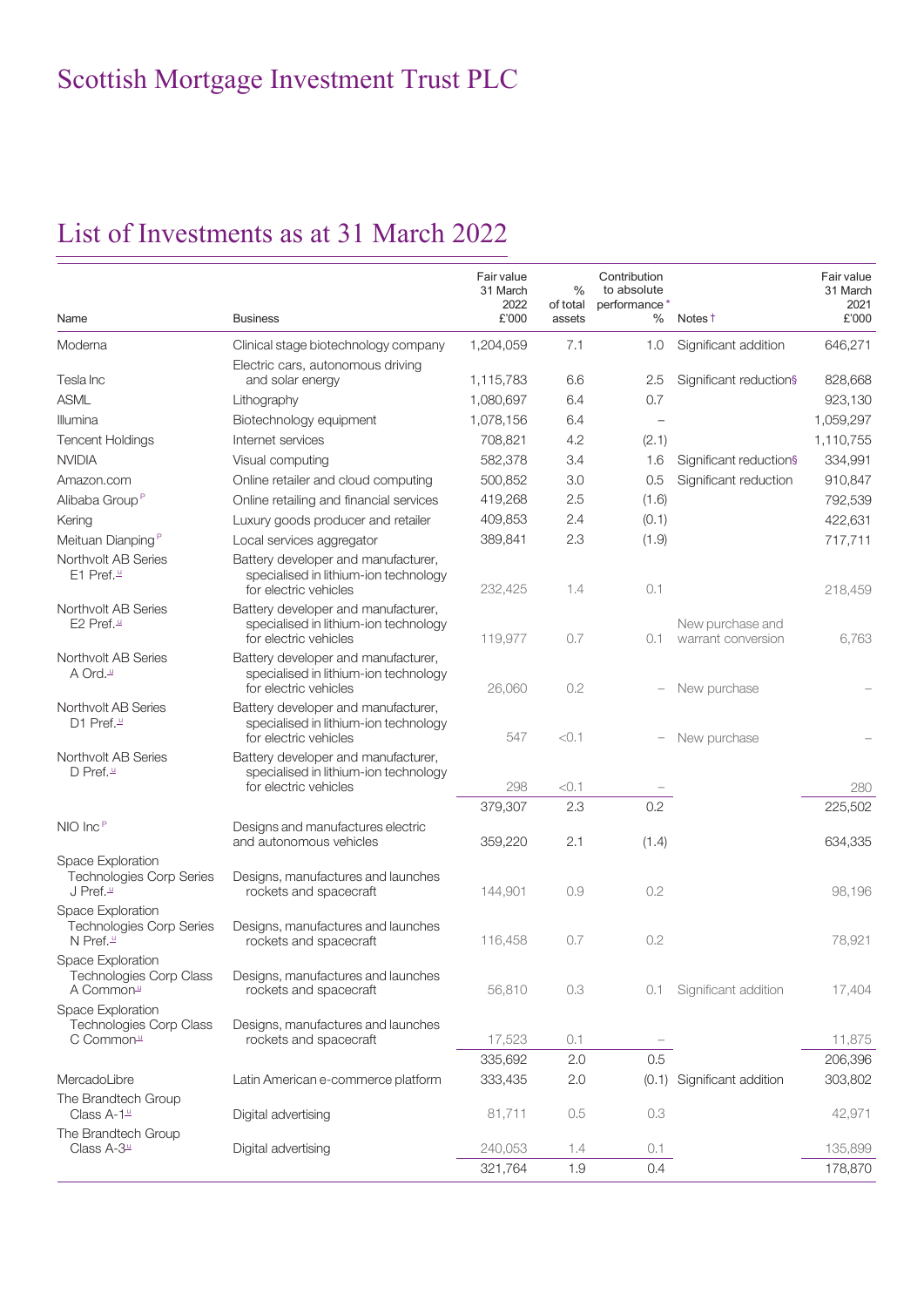| Name                                              | <b>Business</b>                                                                              | Fair value<br>31 March<br>2022<br>£'000 | $\frac{0}{0}$<br>of total<br>assets | Contribution<br>to absolute<br>performance*<br>$\%$ | Notes t                    | Fair value<br>31 March<br>2021<br>£'000 |
|---------------------------------------------------|----------------------------------------------------------------------------------------------|-----------------------------------------|-------------------------------------|-----------------------------------------------------|----------------------------|-----------------------------------------|
| <b>ByteDance Ltd Series</b>                       |                                                                                              |                                         |                                     |                                                     |                            |                                         |
| E Pref <sup>u</sup>                               | Social media                                                                                 | 165,590                                 | 1.0                                 | (0.2)                                               |                            | 173,187                                 |
| <b>ByteDance Ltd Series</b>                       |                                                                                              |                                         |                                     |                                                     |                            |                                         |
| $E-1$ Pref <sup><math>u</math></sup>              | Social media                                                                                 | 148,970                                 | 0.9                                 | (0.2)                                               |                            | 155,805                                 |
|                                                   |                                                                                              | 314,560                                 | 1.9                                 | (0.4)                                               |                            | 328,992                                 |
| Ginkgo BioWorks Inc <sup>P</sup>                  | Bio-engineering company                                                                      | 277,228                                 | 1.6                                 | (0.5)                                               | Significant addition       | 259,544                                 |
| <b>Netflix</b>                                    | Subscription service for TV shows<br>and movies                                              | 264,214                                 | 1.6                                 | (0.5)                                               |                            | 351,135                                 |
| Blockchain.com<br>Series C-1 Pref. <sup>14</sup>  | Software platform for digital assets                                                         | 182,169                                 | 1.1                                 | 0.6                                                 | New purchase               |                                         |
| Blockchain.com                                    |                                                                                              |                                         |                                     |                                                     |                            |                                         |
| Series D Pref. <sup>11</sup>                      | Software platform for digital assets                                                         | 75,950                                  | 0.4                                 |                                                     | New purchase               |                                         |
|                                                   |                                                                                              | 258,119                                 | 1.5                                 | 0.6                                                 |                            |                                         |
| Stripe Inc Series G Pref. <sup>14</sup>           | Online payment platform                                                                      | 166,921                                 | 1.0                                 |                                                     |                            | 149,651                                 |
| Stripe Inc Class B Common <sup>11</sup>           | Online payment platform                                                                      | 58,768                                  | 0.3                                 |                                                     | New purchase               |                                         |
| Stripe Inc Series H Pref. <sup>14</sup>           | Online payment platform                                                                      | 24,487                                  | 0.1                                 |                                                     |                            | 21,954                                  |
|                                                   |                                                                                              | 250,176                                 | 1.4                                 |                                                     |                            | 171,605                                 |
| Delivery Hero                                     | Online food delivery service                                                                 | 231,834                                 | 1.4                                 | (2.2)                                               |                            | 544,212                                 |
| Ferrari                                           | Luxury automobiles                                                                           | 228,349                                 | 1.4                                 | $\overline{\phantom{0}}$                            | Significant reduction      | 304,315                                 |
| Adyen                                             | Global payment company                                                                       | 223,895                                 | 1.3                                 | (0.1)                                               |                            | 237,488                                 |
| Zalando                                           | International online clothing retailer                                                       | 220,640                                 | 1.3                                 | $\overline{\phantom{a}}$                            | Significant addition^      | 290,851                                 |
| Tempus Labs Inc Series<br>$E$ Pref. $\frac{u}{c}$ | Offers molecular diagnostics tests<br>for cancer and aggregates clinical<br>oncology records | 114,805                                 | 0.7                                 | (0.1)                                               |                            | 128,690                                 |
| Tempus Labs Inc Series<br>F Pref.≞                | Offers molecular diagnostics tests<br>for cancer and aggregates clinical<br>oncology records | 41,906                                  | 0.3                                 |                                                     |                            | 46,974                                  |
| Tempus Labs Inc Series<br>$G-2$ Pref. $H$         | Offers molecular diagnostics tests<br>for cancer and aggregates clinical<br>oncology records | 35,187                                  | 0.2                                 |                                                     |                            | 36,240                                  |
| Tempus Labs Inc Series<br>$G$ Pref. $H$           | Offers molecular diagnostics tests<br>for cancer and aggregates clinical<br>oncology records | 6,763                                   | < 0.1                               |                                                     |                            | 7,581                                   |
|                                                   |                                                                                              | 198,661                                 | 1.2                                 | (0.1)                                               |                            | 219,485                                 |
|                                                   |                                                                                              |                                         |                                     |                                                     |                            |                                         |
| Spotify Technology SAP<br>Wise Plc <sup>P</sup>   | Online music streaming service                                                               | 189,643                                 | 1.1                                 | (0.7)                                               |                            | 321,399                                 |
|                                                   | Online platform to send and<br>receive money                                                 | 183,614                                 | 1.1                                 | (0.2)                                               |                            | 189,200                                 |
| Snowflake Inc <sup>P</sup>                        | Developer of a SaaS-based cloud                                                              |                                         | 1.0                                 |                                                     | (0.2) Significant addition | 74,865                                  |
| HelloFresh <sup>P</sup>                           | data warehousing platform<br>Grocery retailer                                                | 163,321<br>161,987                      | 1.0                                 | (0.5)                                               |                            | 253,246                                 |
|                                                   |                                                                                              |                                         |                                     |                                                     |                            |                                         |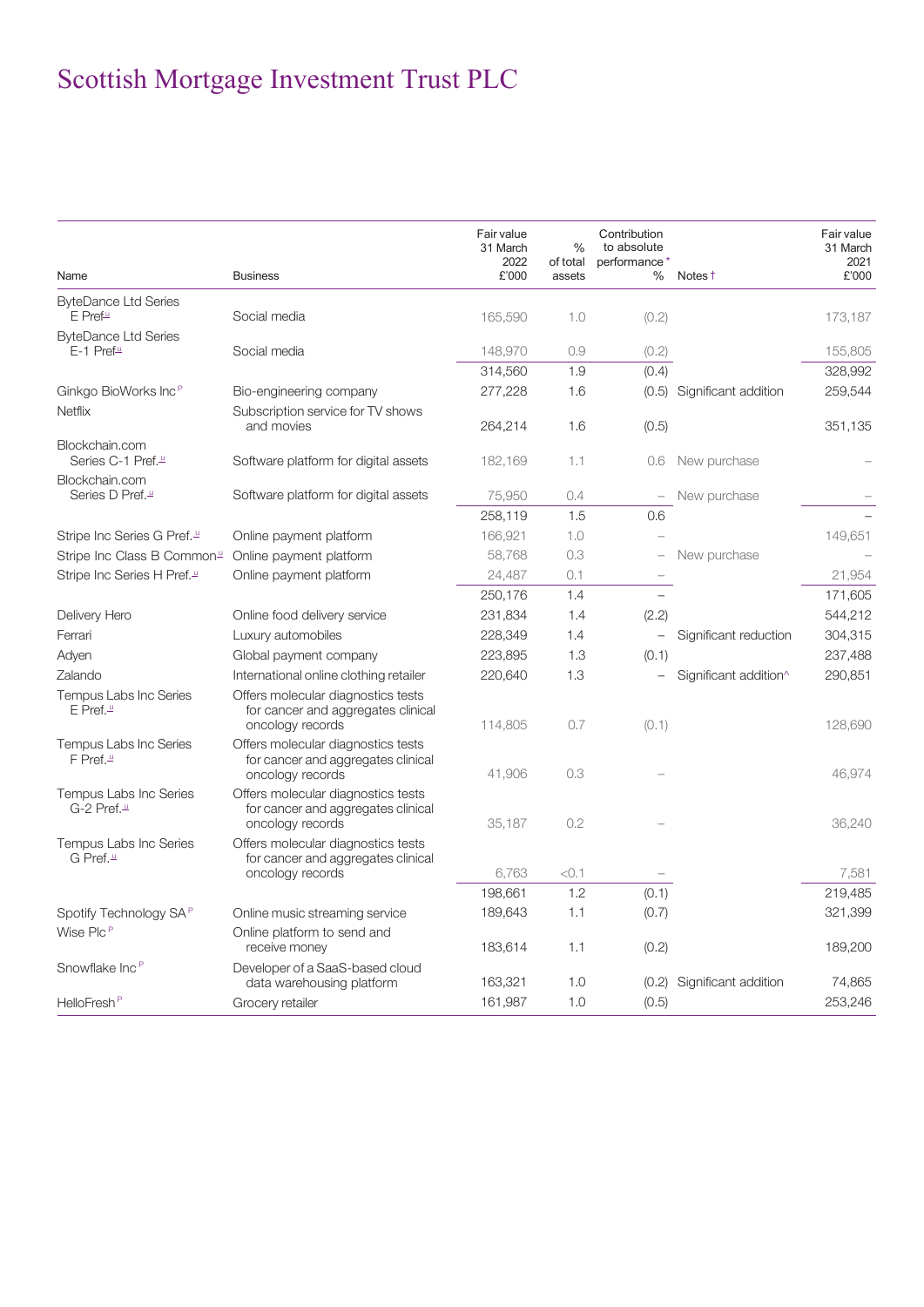|                                                                                 |                                                                                                    | Fair value<br>31 March<br>2022 | $\%$<br>of total | Contribution<br>to absolute<br>performance* |                             | Fair value<br>31 March<br>2021 |
|---------------------------------------------------------------------------------|----------------------------------------------------------------------------------------------------|--------------------------------|------------------|---------------------------------------------|-----------------------------|--------------------------------|
| Name                                                                            | <b>Business</b>                                                                                    | £'000                          | assets           | %                                           | Notes †                     | £'000                          |
| Zipline International Inc<br>Series D Pref. <sup>14</sup>                       | Logistics company that designs,<br>manufactures and operates drones<br>to deliver medical supplies | 58,508                         | 0.3              |                                             |                             | 61,116                         |
| Zipline International Inc<br>Series C Pref. <sup>14</sup>                       | Logistics company that designs,<br>manufactures and operates drones<br>to deliver medical supplies | 49,964                         | 0.3              |                                             |                             | 52,190                         |
| Zipline International Inc<br>Series E Pref. <sup>14</sup>                       | Logistics company that designs,<br>manufactures and operates drones<br>to deliver medical supplies | 44,887                         | 0.3              |                                             |                             | 46,114                         |
|                                                                                 |                                                                                                    | 153,359                        | 0.9              |                                             |                             | 159,420                        |
| Denali Therapeutics <sup>P</sup>                                                | Biotechnology                                                                                      | 150,121                        | 0.9              | (0.4)                                       |                             | 253,963                        |
| Affirm Holdings Inc Class A <sup>P</sup>                                        | Online platform which provides lending<br>and consumer credit services                             | 144,207                        | 0.9              | (0.4)                                       |                             | 209,518                        |
| Epic Games Inc <sup>u</sup>                                                     | Gaming platform                                                                                    | 144,064                        | 0.9              | $\overline{\phantom{0}}$                    |                             | 155,065                        |
| Pinduoduo Inc                                                                   | Chinese e-commerce                                                                                 | 142,114                        | 0.8              | (0.9)                                       | Significant addition^       | 258,258                        |
| Ant International Ltd Class<br>$C$ Ord. $\equiv$                                | Online financial services platform                                                                 | 136,502                        | 0.8              | (0.5)                                       |                             | 240,306                        |
| Shopify                                                                         | Cloud-based commerce platform                                                                      |                                |                  |                                             |                             |                                |
|                                                                                 | provider                                                                                           | 133,802                        | 0.8              | (0.4)                                       |                             | 209,270                        |
| Wayfair                                                                         | Online household goods retailer                                                                    | 111,760                        | 0.7              | (0.8)                                       |                             | 239,353                        |
| The Production Board Series Holding company for food<br>$A-2$ Pref. $H$         | technology companies                                                                               | 77,166                         | 0.5              | 0.2                                         |                             | 35,080                         |
| The Production Board Series Holding company for food<br>A-3 Pref. <sup>14</sup> | technology companies                                                                               | 28,266                         | 0.2              |                                             | New purchase                |                                |
|                                                                                 |                                                                                                    | 105,432                        | 0.7              | 0.2                                         |                             | 35,080                         |
| Tanium Inc Class B<br>Common≞                                                   | Provides security and systems<br>management solutions                                              | 104,374                        | 0.6              |                                             |                             | 106,961                        |
| 10x Genomics                                                                    | A life science and diagnostics<br>company                                                          | 103,343                        | 0.6              | (0.5)                                       | New purchase                |                                |
| Ocado                                                                           | Online grocery retailer and technology<br>provider                                                 | 102,395                        | 0.6              |                                             | (0.4) Significant addition^ | 124,357                        |
| <b>Housing Development</b><br><b>Finance Corporation</b>                        | Indian mortgage provider                                                                           | 101,717                        | 0.6              |                                             |                             | 105,134                        |
| Warby Parker Inc <sup>P</sup>                                                   | Online and physical glasses retailer                                                               | 96,854                         | 0.6              |                                             | Significant addition        | 59,165                         |
| Zoom                                                                            | Remote conferencing service provider                                                               | 91,537                         | 0.5              | (0.6)                                       |                             | 239,408                        |
| Aurora Innovation Inc<br>Class A Common <sup>P</sup>                            | Developer of driverless vehicle<br>technology                                                      | 86,922                         | 0.5              |                                             | (0.3) Significant addition  | 38,552                         |
| Atlas Copco                                                                     | Engineering                                                                                        | 86,205                         | 0.5              |                                             | (0.1) Significant reduction | 154,175                        |
| Kinnevik                                                                        | Investment company                                                                                 | 85,605                         | 0.5              |                                             |                             | 150,313                        |
| Nuro Inc Series C Pref. <sup>14</sup>                                           | Delivery business, using self-driving<br>purpose-built electric vehicles                           | 55,561                         | 0.3              | 0.1                                         |                             | 36,240                         |
| Nuro Inc Series D Pref. <sup>⊥</sup>                                            | Delivery business, using self-driving<br>purpose-built electric vehicles                           | 28,433                         | 0.2              |                                             | New purchase                |                                |
|                                                                                 |                                                                                                    | 83,994                         | 0.5              | 0.1                                         |                             | 36,240                         |
| Carvana                                                                         | Online platform for buying used cars                                                               | 83,168                         | 0.5              | (0.4)                                       |                             | 174,501                        |
| <b>DoorDash</b>                                                                 | Provides restaurant food delivery<br>services                                                      | 81,972                         | 0.5              |                                             |                             | 87,606                         |
|                                                                                 |                                                                                                    |                                |                  |                                             |                             |                                |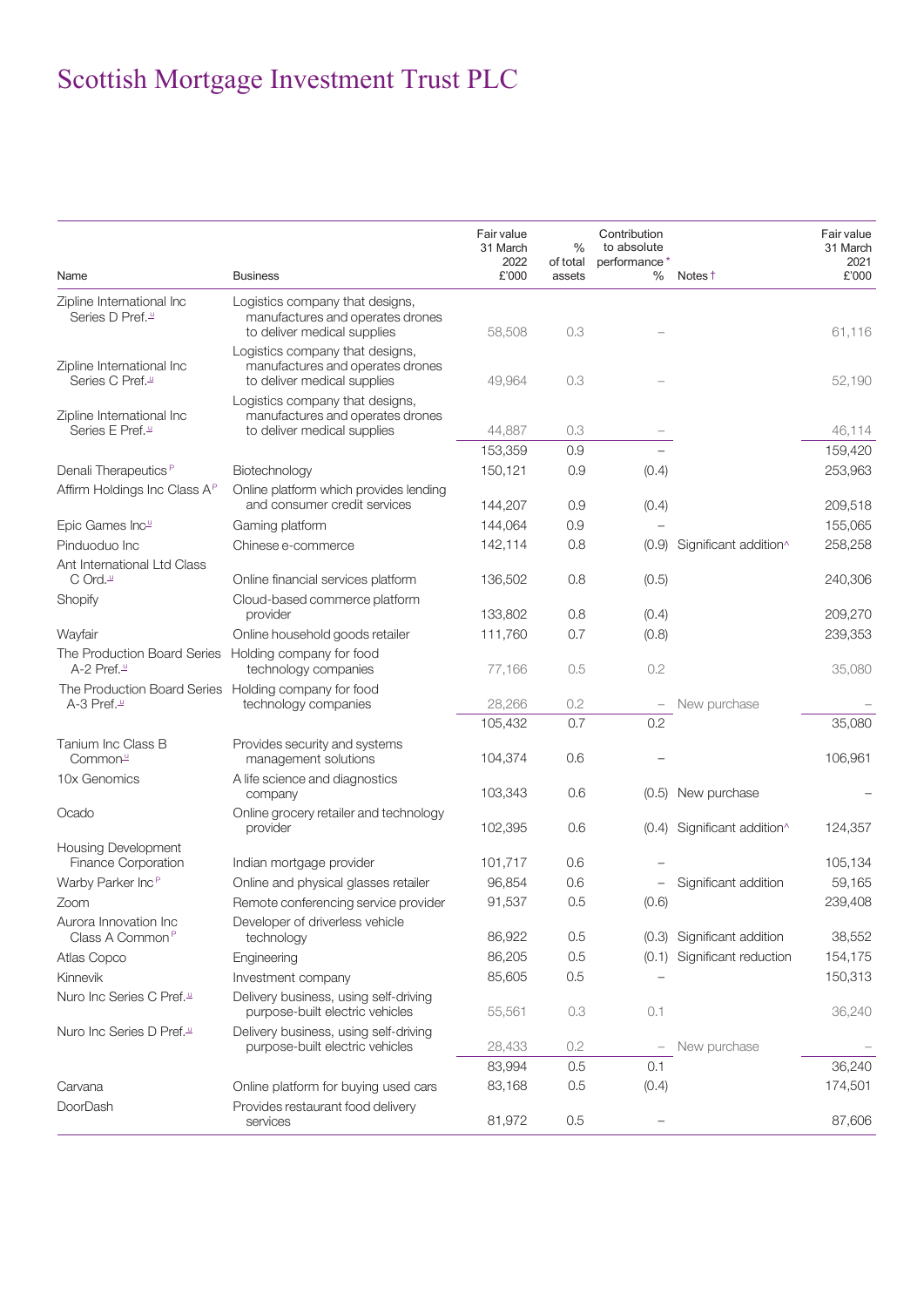| Name                                                                | <b>Business</b>                                                                        | Fair value<br>31 March<br>2022<br>£'000 | $\%$<br>of total<br>assets | Contribution<br>to absolute<br>performance*<br>% | Notes t                    | Fair value<br>31 March<br>2021<br>£'000 |
|---------------------------------------------------------------------|----------------------------------------------------------------------------------------|-----------------------------------------|----------------------------|--------------------------------------------------|----------------------------|-----------------------------------------|
| Carbon Inc Series D Pref. <sup>14</sup>                             | Manufactures and develops                                                              | 49,205                                  | 0.3                        |                                                  |                            |                                         |
|                                                                     | 3D printers                                                                            |                                         |                            |                                                  |                            | 45,876                                  |
| Carbon Inc Series E Pref. <sup>14</sup>                             | Manufactures and develops                                                              |                                         |                            |                                                  |                            |                                         |
|                                                                     | 3D printers                                                                            | 30,782                                  | 0.2                        |                                                  |                            | 28,700                                  |
| Recursion Pharmaceuticals<br>Inc <sup>P</sup>                       | Uses image recognition/machine<br>earning and automation to improve<br>drug discovery  | 79,987<br>75,850                        | 0.5<br>0.4                 |                                                  | (0.1) Significant addition | 74,576<br>55,509                        |
| Redwood Materials Inc.<br>Series C Pref. <sup>14</sup>              | Environmental battery recycling                                                        | 74,535                                  | 0.4                        |                                                  | New purchase               |                                         |
| Vir Biotechnology Inc <sup>P</sup>                                  | Biotechnology company developing                                                       |                                         |                            |                                                  |                            |                                         |
|                                                                     | anti-infective therapies                                                               | 73,365                                  | 0.4                        | (0.4)                                            |                            | 136,754                                 |
| <b>Blockstream Corporation Inc</b><br>Series B-1 Pref. <sup>⊥</sup> | Financial software developer                                                           | 71,135                                  | 0.4                        |                                                  | (0.1) New purchase         |                                         |
| Airbnb Inc Class B                                                  | Online marketplace for travel                                                          |                                         |                            |                                                  |                            |                                         |
| Common <sup>P</sup>                                                 | accommodation                                                                          | 70,019                                  | 0.4                        |                                                  |                            | 73,048                                  |
| ChargePoint Holdings Inc                                            | Electric vehicle charging solutions                                                    | 69,111                                  | 0.4                        |                                                  |                            | 77,408                                  |
| Solugen Inc. Series<br>$C-1$ Pref. $4$                              | Solugen exists to scale synthetic<br>biology and bring green chemicals<br>to the world | 67,922                                  | 0.4                        |                                                  | New purchase               |                                         |
| Indigo Agriculture Inc Series                                       | Analyses plant microbiomes to                                                          |                                         |                            |                                                  |                            |                                         |
| $D$ Pref. $\frac{u}{c}$                                             | increase crop yields                                                                   | 25,049                                  | 0.1                        |                                                  |                            | 32,807                                  |
| Indigo Agriculture Inc Series<br>$F$ Pref. $\frac{u}{2}$            | Analyses plant microbiomes to<br>increase crop yields                                  | 14,776                                  | 0.1                        |                                                  |                            | 16,731                                  |
| Indigo Agriculture Inc Series<br>$E$ Pref. $\frac{u}{2}$            | Analyses plant microbiomes to<br>increase crop yields                                  | 14,670                                  | 0.1                        |                                                  |                            | 17,187                                  |
| Indigo Agriculture Inc Series<br>$G$ Pref. $4$                      | Analyses plant microbiomes to<br>increase crop yields                                  | 9,447                                   | 0.1                        |                                                  | New purchase               |                                         |
| Indigo Agriculture Inc<br>Common≞                                   | Analyses plant microbiomes to<br>increase crop yields                                  | 2,221                                   | < 0.1                      |                                                  |                            | 3,685                                   |
|                                                                     |                                                                                        | 66,163                                  | 0.4                        |                                                  |                            | 70,410                                  |
| Relativity Space Inc Series<br>$D$ Pref. $\frac{u}{x}$              | Aerospace company, designs and<br>builds rockets using 3D printers                     | 44,217                                  | 0.3                        |                                                  |                            | 34,930                                  |
| Relativity Space Inc Series<br>$E$ Pref. $\frac{u}{x}$              | Aerospace company, designs and                                                         |                                         |                            |                                                  |                            |                                         |
|                                                                     | builds rockets using 3D printers                                                       | 21,583<br>65,800                        | 0.1<br>0.4                 |                                                  | New purchase               | 34,930                                  |
| Uptake Technologies Inc<br>Series D Pref. <sup>14</sup>             | Designs and develops enterprise<br>software                                            | 41,545                                  | 0.3                        |                                                  |                            | 35,598                                  |
| Uptake Technologies Inc<br>Promissory Note "                        | Designs and develops enterprise<br>software                                            |                                         |                            |                                                  |                            |                                         |
|                                                                     |                                                                                        | 22,785<br>64,330                        | 0.1<br>0.4                 |                                                  | New purchase               | 35,598                                  |
| Honor Technology Inc Series                                         |                                                                                        |                                         |                            |                                                  |                            |                                         |
| D Pref. $\frac{u}{x}$                                               | Provider of home-care services                                                         | 37,375                                  | 0.2                        |                                                  |                            | 36,240                                  |
| Honor Technology Inc Series<br>E Pref.≞                             | Provider of home-care services                                                         | 24,766                                  | 0.1                        |                                                  | New purchase               |                                         |
|                                                                     |                                                                                        | 62,141                                  | 0.3                        |                                                  |                            | 36,240                                  |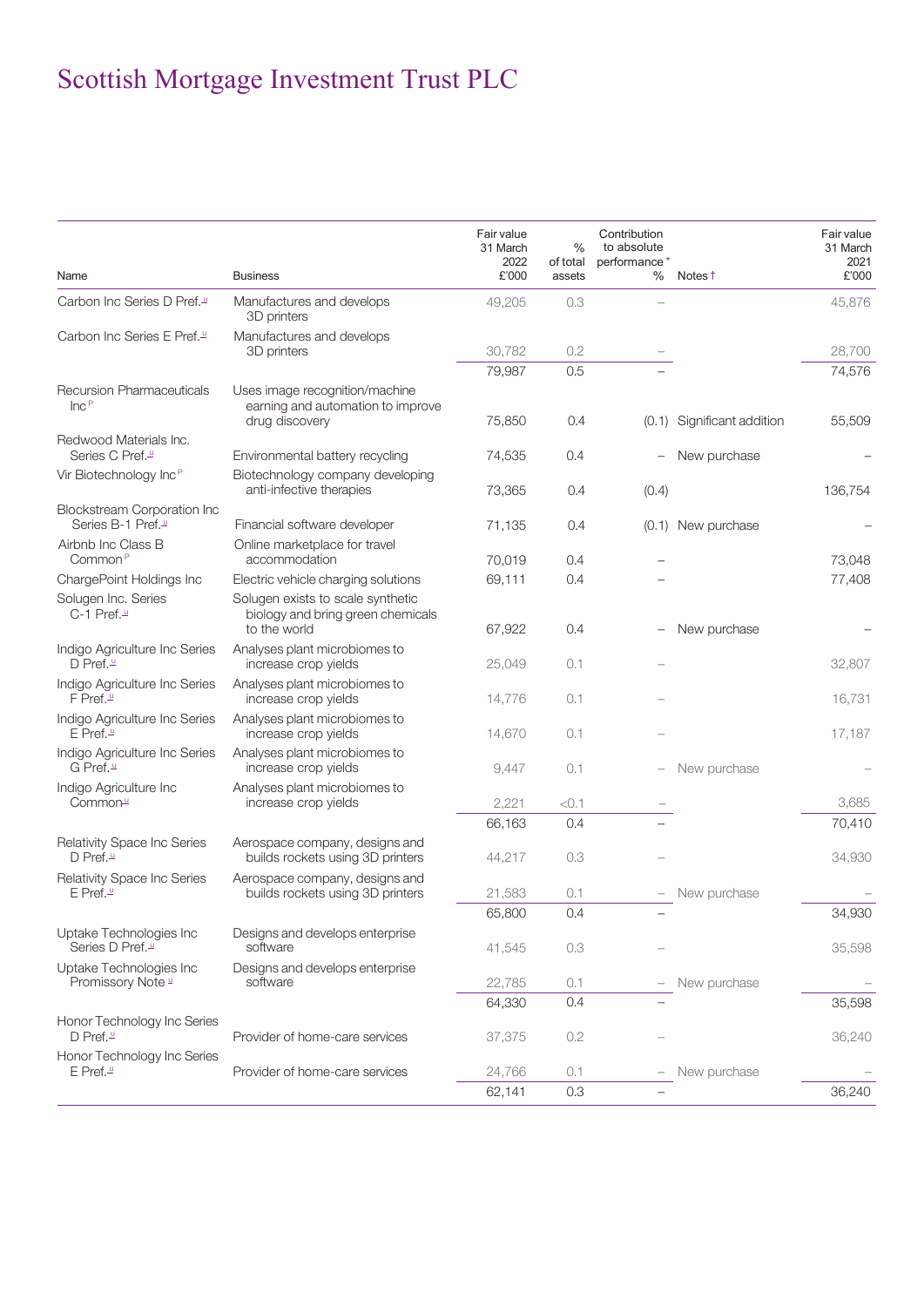|                                                             |                                                                                                     | Fair value<br>31 March<br>2022 | $\%$<br>of total | Contribution<br>to absolute<br>performance* |                                       | Fair value<br>31 March<br>2021 |
|-------------------------------------------------------------|-----------------------------------------------------------------------------------------------------|--------------------------------|------------------|---------------------------------------------|---------------------------------------|--------------------------------|
| Name                                                        | <b>Business</b>                                                                                     | £'000                          | assets           | %                                           | Notes <sup>+</sup>                    | £'000                          |
| Salt Pay Co Ltd Non-Voting<br>Ordinary Shares <sup>11</sup> | Payment and management solutions                                                                    | 60,434                         | 0.3              |                                             | New purchase                          |                                |
| Salt Pay Co Ltd Voting<br>Ordinary Shares <sup>14</sup>     | Payment and management solutions                                                                    | 1                              | < 0.1            |                                             | New purchase                          |                                |
|                                                             |                                                                                                     | 60,435                         | 0.3              |                                             |                                       |                                |
| Databricks Inc Series H Pref <sup>⊥</sup> .                 | Data software solutions                                                                             | 58,997                         | 0.3              |                                             | $(0.1)$ New purchase                  |                                |
| Rappi Inc. Series F Pref. <sup>14</sup>                     | Provider of an on-demand delivery<br>platform designed to connect<br>consumers with local stores    | 58,899                         | 0.3              |                                             | $(0.1)$ New purchase                  |                                |
| Thumbtack Inc Series<br>$G$ Pref. $H$                       | Online directory service for local<br>businesses                                                    | 33,513                         | 0.2              | (0.1)                                       |                                       | 40,115                         |
| Thumbtack Inc Series<br>$I$ Pref. $\frac{u}{2}$             | Online directory service for local<br>businesses                                                    | 11,741                         | 0.1              |                                             | New purchase                          |                                |
| Thumbtack Inc Series<br>$H$ Pref. $H$                       | Online directory service for local<br>businesses                                                    | 6,703                          | < 0.1            |                                             |                                       | 8,023                          |
| Thumbtack Inc Class<br>A Common <sup>u</sup>                | Online directory service for local<br>businesses                                                    | 3,023                          | < 0.1            |                                             | New purchase                          |                                |
| Thumbtack Inc Series<br>A Pref. <sup>⊔</sup>                | Online directory service for local<br>businesses                                                    | 1,783                          | < 0.1            |                                             | New purchase                          |                                |
| Thumbtack Inc Series<br>$C$ Pref. $\frac{u}{c}$             | Online directory service for local<br>businesses                                                    | 521                            | < 0.1            |                                             | New purchase                          |                                |
| Thumbtack Inc Series<br>B Pref.≞                            | Online directory service for local<br>businesses                                                    | 121                            | < 0.1            | $\qquad \qquad -$                           | New purchase                          |                                |
|                                                             |                                                                                                     | 57,405                         | 0.3              | (0.1)                                       |                                       | 48,138                         |
| Jiangxiaobai Holdings Ltd<br>Series C Pref. <sup>⊥</sup>    | Producer of alcoholic beverages                                                                     | 55,950                         | 0.3              |                                             |                                       | 45,632                         |
| GoPuff Inc (GoBrands) Series                                |                                                                                                     |                                |                  |                                             |                                       |                                |
| G Pref. <sup>⊥</sup><br>Lilium NVP                          | On demand retail delivery service                                                                   | 55,476                         | 0.3              | (0.1)                                       |                                       | 54,360                         |
| Workrise Technologies Inc                                   | On demand air transportation<br>Online platform connecting                                          | 53,503                         | 0.3              | (0.4)                                       |                                       | 54,226                         |
| Series E Pref. 4                                            | contractors with work                                                                               | 51,918                         | 0.3              |                                             |                                       | 47,112                         |
| Capsule Corp Series<br>D Pref. <sup>⊥</sup>                 | Digital platform providing home<br>delivery of prescription medication                              | 47,719                         | 0.3              |                                             | New purchase                          |                                |
| <b>Bolt Threads Inc Series</b><br>$D$ Pref. $H$             | Natural fibres and fabrics<br>manufacturer                                                          | 25,308                         | 0.2              |                                             |                                       | 32,360                         |
| <b>Bolt Threads Inc Series</b>                              | Natural fibres and fabrics                                                                          |                                |                  |                                             | Promissory note<br>conversion and new |                                |
| $E$ Pref. $4$                                               | manufacturer                                                                                        | 21,696                         | 0.1              |                                             | purchase                              | 7,418                          |
|                                                             |                                                                                                     | 47,004                         | 0.3              |                                             |                                       | 39,778                         |
| <b>Horizon Robotics Series</b><br>$C$ Pref. $\frac{u}{c}$   | Designer and developer of AI chips<br>and algorithms principally for<br>advanced driving assistance |                                |                  |                                             |                                       |                                |
|                                                             | systems and autonomous vehicles                                                                     | 44,187                         | 0.3              |                                             |                                       | 36,240                         |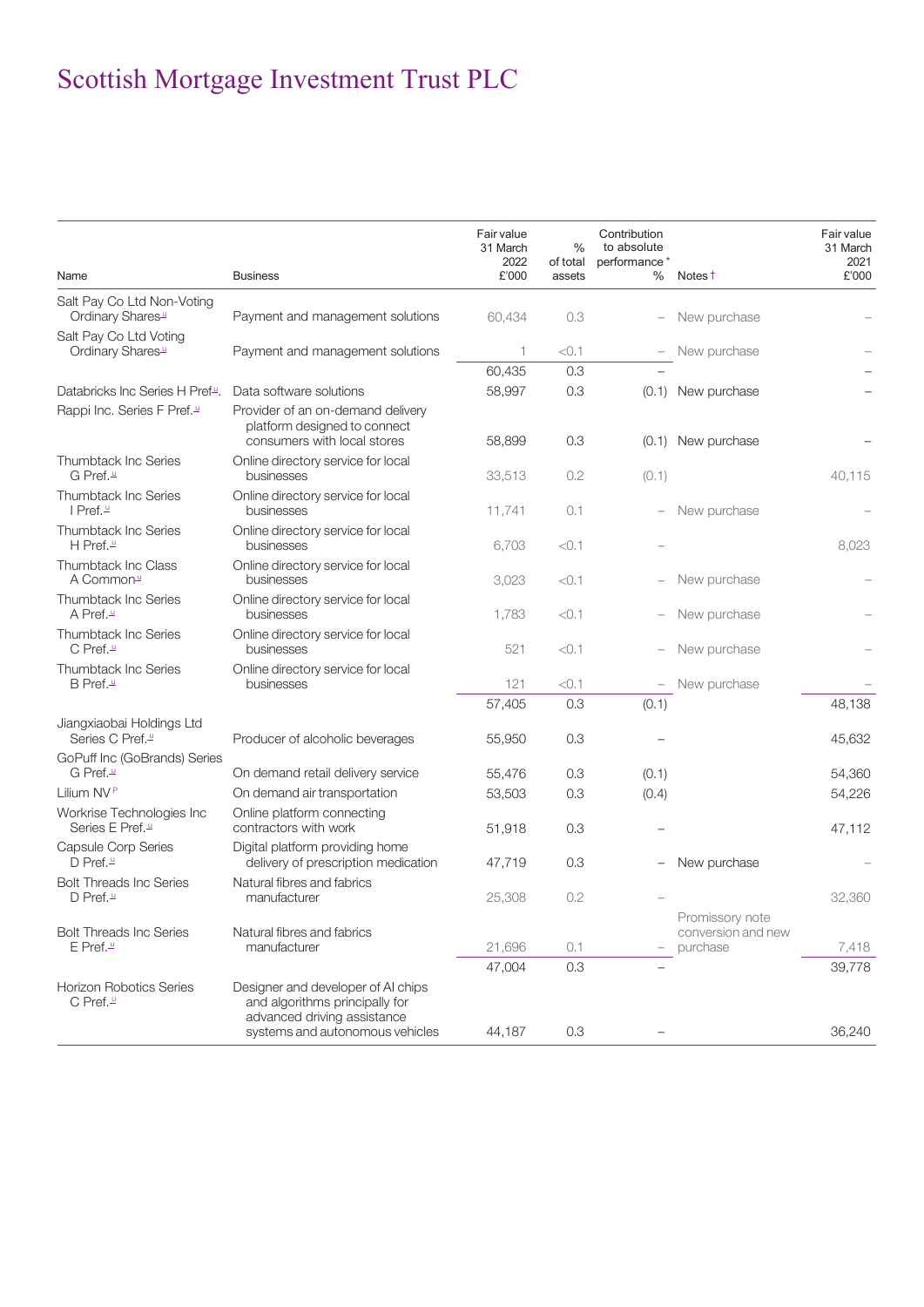| Name                                                                | <b>Business</b>                                                         | Fair value<br>31 March<br>2022<br>£'000 | $\frac{0}{0}$<br>of total<br>assets | Contribution<br>to absolute<br>performance*<br>% | Notes <sup>+</sup>    | Fair value<br>31 March<br>2021<br>£'000 |
|---------------------------------------------------------------------|-------------------------------------------------------------------------|-----------------------------------------|-------------------------------------|--------------------------------------------------|-----------------------|-----------------------------------------|
| JRSK Inc (Away) Series                                              |                                                                         |                                         |                                     |                                                  |                       |                                         |
| $D$ Pref. $\frac{u}{c}$                                             | Manufactures luggage                                                    | 17,355                                  | 0.1                                 |                                                  |                       | 15,197                                  |
| JRSK Inc (Away) Series<br>Seed Pref. <sup>14</sup>                  | Manufactures luggage                                                    | 9,651                                   | 0.1                                 |                                                  |                       | 7,113                                   |
| JRSK Inc (Away) Convertible<br>Promissory Note <sup>11</sup>        | Manufactures luggage                                                    | 8,034                                   | < 0.1                               |                                                  |                       | 8,531                                   |
| JRSK Inc (Away) Convertible                                         |                                                                         |                                         |                                     |                                                  |                       |                                         |
| Promissory Note 2021 <sup>1</sup>                                   | Manufactures luggage                                                    | 8,034                                   | < 0.1                               |                                                  | New purchase          |                                         |
|                                                                     |                                                                         | 43,074                                  | 0.3                                 |                                                  |                       | 30,841                                  |
| Convoy Inc Series D Pref. <sup>14</sup>                             | Marketplace for truckers and shippers                                   | 27,763                                  | 0.2                                 |                                                  |                       | 25,871                                  |
| Convoy Inc Series E Pref. <sup>14</sup>                             | Marketplace for truckers and shippers                                   | 15,190                                  | 0.1                                 |                                                  | New purchase          |                                         |
|                                                                     |                                                                         | 42,953                                  | 0.3                                 |                                                  |                       | 25,871                                  |
| Heartflow Inc Series E Pref. <sup>14</sup>                          | Develops software for cardiovascular<br>disease diagnosis and treatment | 41,525                                  | 0.3                                 |                                                  |                       | 37,644                                  |
| <b>Essence Healthcare Series</b><br>3 Pref. <sup>⊥</sup>            | Cloud-based health provider                                             | 38,304                                  | 0.3                                 |                                                  |                       | 45,950                                  |
| Joby Aviation Inc <sup>P</sup>                                      | Electric aircraft                                                       | 38,040                                  | 0.2                                 |                                                  |                       | 18,438                                  |
| Sana Biotechnology Inc <sup>P</sup>                                 | Biotechnology company creating<br>and delivering engineered cells       |                                         |                                     |                                                  |                       |                                         |
|                                                                     | as medicine                                                             | 35,003                                  | 0.2                                 | (0.4)                                            |                       | 134,828                                 |
| Full Truck Alliance Ltd <sup>P</sup><br>KSQ Therapeutics Inc Series | Freight-truck matching platform                                         | 31,660                                  | 0.2                                 | (0.1)                                            |                       | 51,854                                  |
| $C$ Pref. $\frac{u}{c}$<br>KSQ Therapeutics Inc Series              | Biotechnology company                                                   | 19,996                                  | 0.1                                 |                                                  |                       | 13,630                                  |
| D Pref. $\frac{u}{x}$                                               | Biotechnology company                                                   | 7,303                                   | 0.1                                 |                                                  | New purchase          |                                         |
|                                                                     |                                                                         | 27,299                                  | 0.2                                 |                                                  |                       | 13,630                                  |
| Zocdoc Inc Series D-2 Pref. <sup>14</sup>                           | Online platform for searching for<br>doctors and booking appointments   | 22,321                                  | 0.1                                 |                                                  |                       | 16,421                                  |
| Clover Health Investments <sup>P</sup>                              | Healthcare insurance provider                                           | 20,938                                  | 0.1                                 |                                                  | Significant addition^ | 28,214                                  |
| Clear Secure Inc                                                    | Biometric security firm                                                 | 20,393                                  | 0.1                                 |                                                  | New purchase          |                                         |
| PsiQuantum Series D Pref. <sup>14</sup>                             | Operates as a biotechnology company                                     | 18,988                                  | 0.1                                 |                                                  | New purchase          |                                         |
| <b>KE Holdings</b>                                                  | Chinese real estate platform                                            | 17,616                                  | 0.1                                 | (0.3)                                            |                       | 77,434                                  |
| ARCH Ventures Fund IX <sup>™</sup>                                  | Venture capital fund to invest in<br>biotech start-ups                  | 16,579                                  | 0.1                                 |                                                  | Significant reduction | 18,556                                  |
| Innovation Works<br>Development Fund <sup>14</sup>                  | Venture capital fund                                                    | 16,201                                  | 0.1                                 |                                                  |                       | 20,622                                  |
| JD.com                                                              | Largest online direct sales company<br>in China                         | 14,631                                  | 0.1                                 |                                                  |                       |                                         |
| Rubius Therapeutics Inc <sup>P</sup>                                | Biotechnology                                                           | 14,309                                  | 0.1                                 | (0.2)                                            |                       | 65,822                                  |
| Sinovation Fund III <sup>LL</sup>                                   | Venture capital fund                                                    |                                         |                                     |                                                  |                       |                                         |
|                                                                     |                                                                         | 10,145                                  | 0.1                                 |                                                  |                       | 8,613                                   |
| WI Harper Fund VIII <sup>LL</sup>                                   | Venture capital fund                                                    | 9,757                                   | 0.1                                 |                                                  |                       | 9,174                                   |
| Udacity Inc Series D Pref. <sup>14</sup>                            | Online education                                                        | 8,269                                   | 0.1                                 |                                                  |                       | 8,928                                   |
| WI Harper Fund VII <sup>LL</sup>                                    | Venture capital fund                                                    | 7,589                                   | 0.1                                 |                                                  |                       | 6,404                                   |
| <b>ARCH Ventures Fund</b><br>X Overage <sup>u</sup>                 | Venture capital fund to invest<br>in biotech start-ups                  | 6,840                                   | < 0.1                               |                                                  |                       | 4,144                                   |
| ARCH Ventures Fund X <sup>11</sup>                                  | Venture capital fund to invest<br>in biotech start-ups                  | 6,331                                   | < 0.1                               |                                                  |                       | 3,750                                   |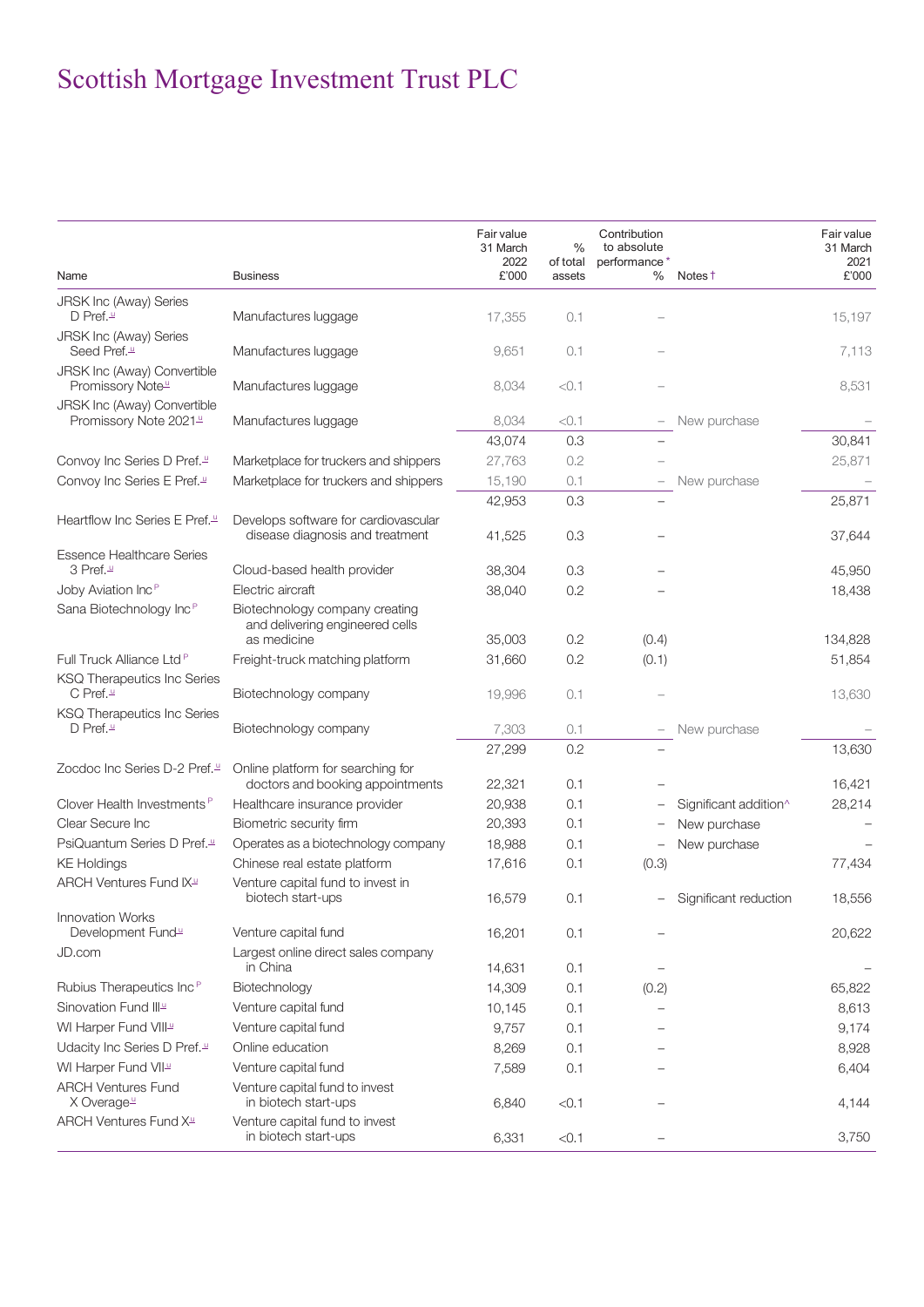| Name                                                        | <b>Business</b>                                                               | Fair value<br>31 March<br>2022<br>£'000 | $\frac{0}{0}$<br>of total<br>assets | Contribution<br>to absolute<br>performance*<br>$\%$ | Notes t              | Fair value<br>31 March<br>2021<br>£'000 |
|-------------------------------------------------------------|-------------------------------------------------------------------------------|-----------------------------------------|-------------------------------------|-----------------------------------------------------|----------------------|-----------------------------------------|
| Global Al Opportunities Fund                                | Artificial intelligence based<br>algorithmic trading                          | 5,114                                   | < 0.1                               |                                                     |                      | 5,107                                   |
| Zymergen Inc <sup>P</sup>                                   | Developer of molecular technology                                             | 4,840                                   | < 0.1                               | (0.1)                                               |                      | 25,368                                  |
| ARCH Ventures Fund XI <sup>⊥</sup>                          | Venture capital fund to invest<br>in biotech start-ups                        | 3,362                                   | < 0.1                               |                                                     | Significant addition | 652                                     |
| <b>Beam Therapeutics</b>                                    | Biotechnology company                                                         | 447                                     | < 0.1                               |                                                     | New purchase         |                                         |
| Antler East Africa Fund I LP <sup>II</sup>                  | VC Fund helping entrepreneurs<br>establish their businesses in<br>East Africa | 276                                     | < 0.1                               |                                                     | New purchase         |                                         |
| Intarcia Therapeutics Inc<br>Common#                        | Implantable drug delivery system                                              |                                         |                                     |                                                     |                      |                                         |
| Intarcia Therapeutics Inc<br>Convertible Bond <sup>#4</sup> | Implantable drug delivery system                                              |                                         |                                     |                                                     |                      |                                         |
| Intarcia Therapeutics Inc<br>Series EE Pref. <sup>‡</sup>   | Implantable drug delivery system                                              |                                         |                                     |                                                     |                      |                                         |
| <b>Total Investments</b>                                    |                                                                               | 16,669,469                              | 98.7                                |                                                     |                      |                                         |
| Net Liquid Assets#                                          |                                                                               | 219,290                                 | 1.3                                 |                                                     |                      |                                         |
| Total Assets#                                               |                                                                               | 16,888,759                              | 100.0                               |                                                     |                      |                                         |

|               | Listed<br>equities<br>$\%$ | Unlisted<br>(private)<br>company)<br>securities 1<br>$\%$ | Unlisted<br>(private)<br>company)<br>bonds<br>$\%$ | Net liquid<br>assets #<br>$\%$ | Total<br>$\%$ |
|---------------|----------------------------|-----------------------------------------------------------|----------------------------------------------------|--------------------------------|---------------|
| 31 March 2022 | 73.9                       | 24.6                                                      | 0.2                                                | 1.3                            | 100.0         |
| 31 March 2021 | 78.7                       | 20.2                                                      | 0.1                                                | 1.0                            | 100.0         |

Figures represent percentage of total assets.

<sup>∗</sup> Contribution to absolute performance has been calculated on a total return basis over the period 1 April 2021 to 31 March 2022. For the definition of total return see Glossary of Terms and Alternative Performance Measures on pages 90 to 92.

† Significant additions and reductions to investments have been noted where the transaction value is at least a 20% movement from the value of the holding at 31 March 2021. The change in value over the year also reflects the share price performance and the movement in exchange rates.

-Denotes unlisted (private company) security.

Denotes listed security previously held in the portfolio as an unlisted (private company) security.

# See Glossary of Terms and Alternative Performance Measures on pages 90 and 92.

‡ The Intarcia Therapeutics holdings are valued at nil at 31 March 2022.

¶ Includes holdings in preference shares and ordinary shares.

§ The significant reduction was outweighed by an increase in the share price of the holding.

The significant addition was outweighed by a decrease in the share price of the holding.

The following investments were completely sold during the year: Alnylam Pharmaceuticals, Auto1 Group, CureVac, Eventbrite, Lyft, Unity Biotechnology and Workday. Grail was acquired by Illumina in exchange for cash proceeds, Illumina shares and contingent value rights. Source: Baillie Gifford/StatPro.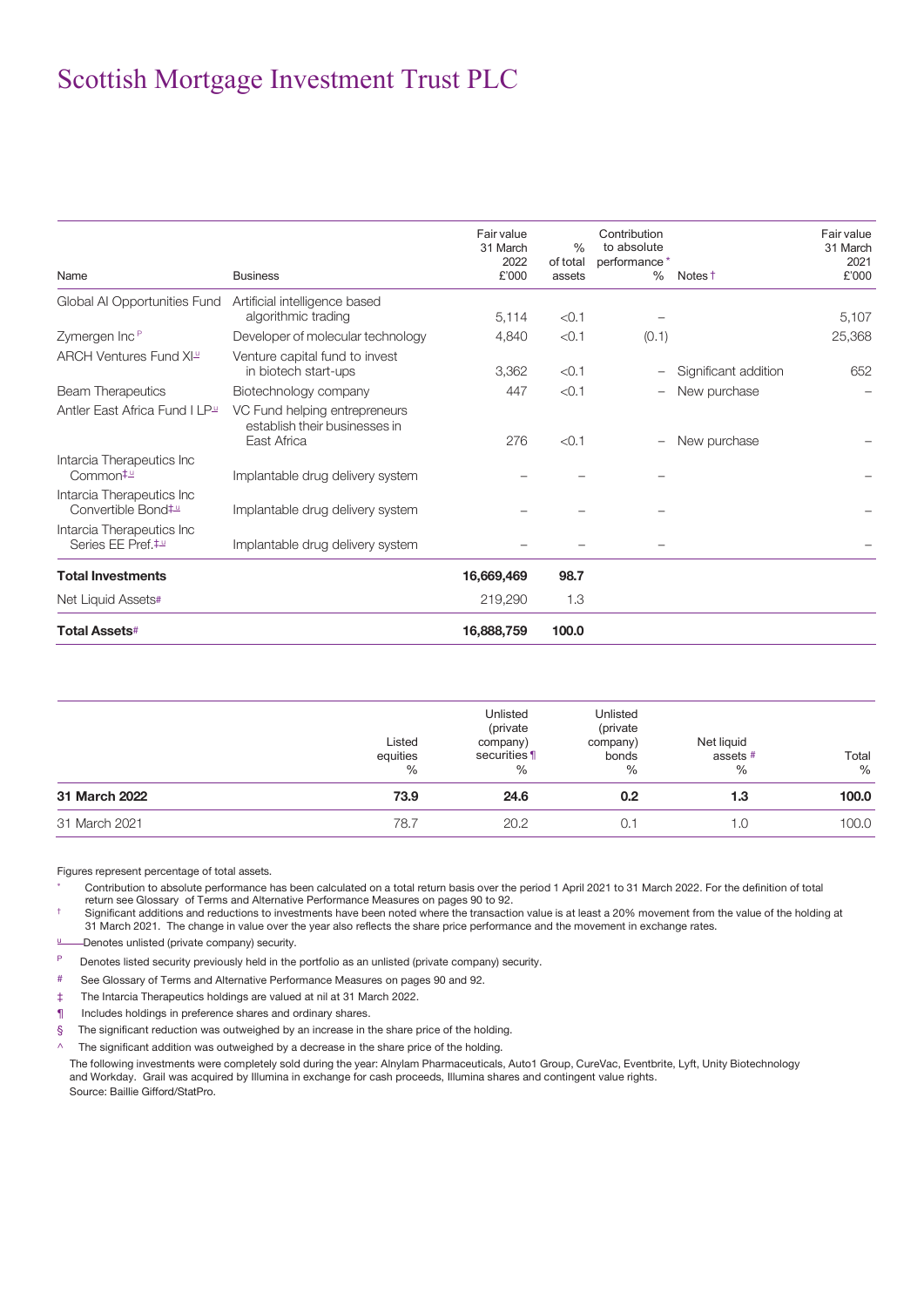### Absolute Performance to 31 March 2022

|                                          | Total return* (%)<br>for five years | Total return <sup>*</sup> (%)<br>for ten years | Total return <sup>*</sup> (%)<br>since inception <sup>†</sup> (2 June 2010) |
|------------------------------------------|-------------------------------------|------------------------------------------------|-----------------------------------------------------------------------------|
| Overall investment portfolio             | 194.7                               | 620.7                                          | 777.5                                                                       |
| Private and previously private companies | 123.3                               | 907.0                                          | 744.2                                                                       |
| FTSE All-World Index (in sterling terms) | 68.1                                | 231.7                                          | 287.7                                                                       |

\* For the definition of total return please see Glossary of Terms and Alternative Performance Measures at the end of this announcement.

† Date of investment in first private company security. Source: StatPro/Baillie Gifford and underlying index providers.

Past performance is not a guide to future performance

### Distribution of total assets<sup>†</sup>

|               |                             | At<br>31 March<br>2022<br>% | At<br>31 March<br>2021<br>% |
|---------------|-----------------------------|-----------------------------|-----------------------------|
| North America |                             | 59.7                        | 50.0                        |
|               | <b>United States</b>        | 58.5                        | 48.9                        |
|               | Canada                      | 1.2                         | 1.1                         |
| Europe        |                             | 21.9                        | 24.0                        |
|               | <b>United Kingdom</b>       | 2.0                         | 1.6                         |
|               | Eurozone                    | 15.5                        | 17.7                        |
|               | Developed Europe (non euro) | 4.4                         | 4.7                         |
| Asia          |                             | 16.4                        | 24.3                        |
|               | China                       | 15.8                        | 23.7                        |
|               | India                       | 0.6                         | 0.6                         |
| South America |                             | 2.0                         | 1.7                         |
|               | <b>Brazil</b>               | 2.0                         | 1.7                         |
|               |                             | 100.0                       | 100.0                       |

 $\dagger$  Total assets represent total net assets before deduction of all borrowings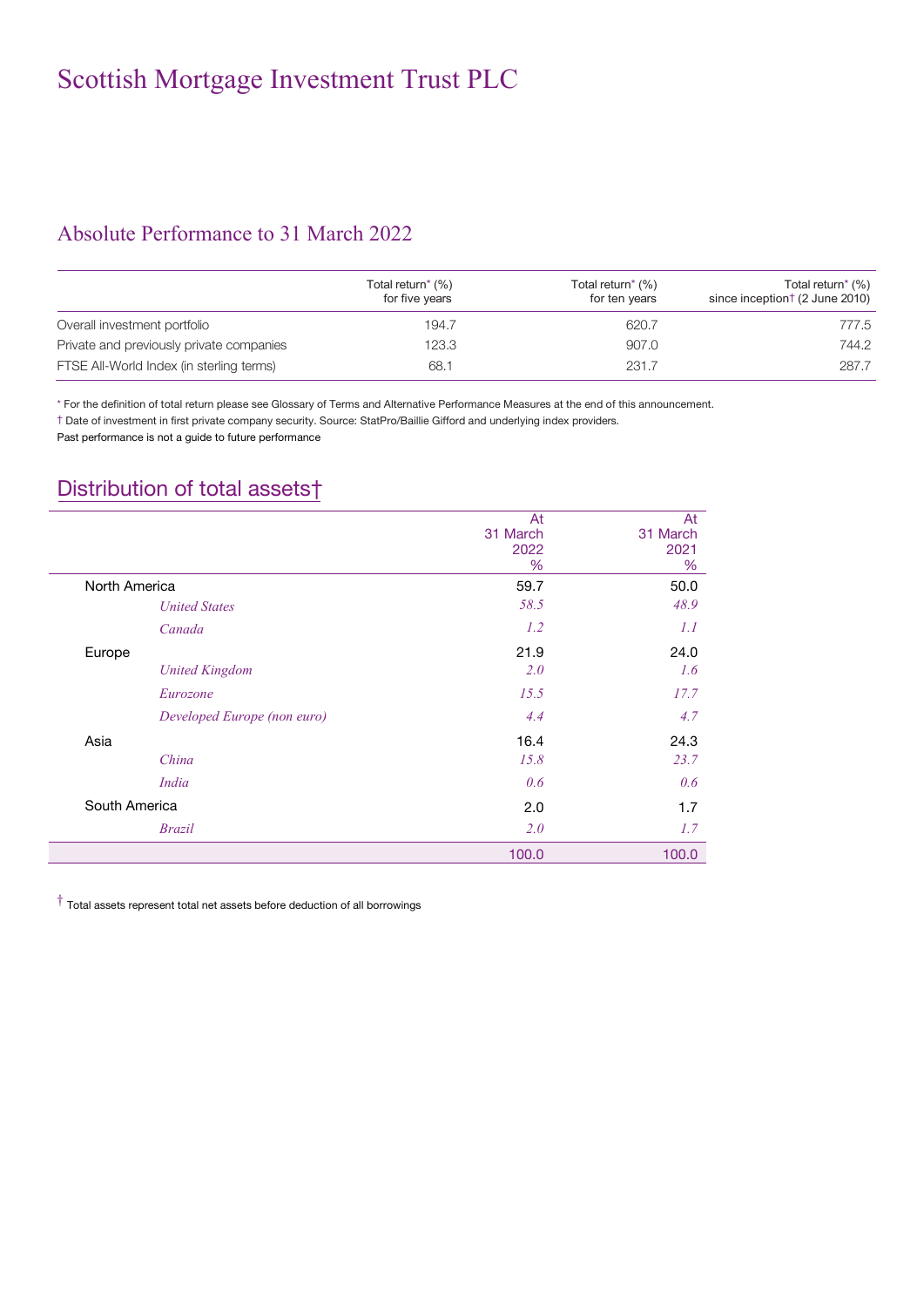## Notes to the financial statements

1. The Financial Statements for the year to 31 March 2022 have been prepared in accordance with FRS 102, 'The Financial Reporting Standard applicable in the UK and Republic of Ireland' and on the basis of the accounting policies set out in the Annual Report and Financial Statements which are unchanged from the prior year and have been applied consistently.

| Income                  | Year to  | Year to  |
|-------------------------|----------|----------|
|                         | 31 March | 31 March |
|                         | 2022     | 2021     |
|                         | £'000    | £'000    |
| Income from investments | 23,239   | 16,347   |
| Other income            | 23       | -        |
|                         | 23,262   | 16,347   |

3. Baillie Gifford & Co Limited, a wholly owned subsidiary of Baillie Gifford & Co, has been appointed as the Company's Alternative Investment Fund Manager ('AIFM') and Company Secretaries. Baillie Gifford & Co Limited has delegated portfolio management services to Baillie Gifford & Co. Dealing activity and transaction reporting has been further subdelegated to Baillie Gifford Overseas Limited and Baillie Gifford Asia (Hong Kong) Limited.

The Investment Management Agreement is terminable on not less than six months' notice. The annual management fee for the year to 31 March 2022 was 0.30% on the first £4 billion of total assets less current liabilities (excluding short term borrowings for investment purposes) and 0.25% on the remaining assets.

| Net Return per Ordinary Share                        | Year to       | Year to       |
|------------------------------------------------------|---------------|---------------|
|                                                      | 31 March      | 31 March      |
|                                                      | 2022          | 2021          |
|                                                      | £'000         | £'000         |
| Revenue return on ordinary activities after taxation | 16.581        | 9,069         |
| Capital return on ordinary activities after taxation | (2,560,930)   | 9,204,591     |
|                                                      | (2,544,349)   | 9,213,660     |
| Weighted average number of ordinary shares in issue  | 1,426,897,806 | 1,455,916,335 |

Net return per ordinary share figures are based on the above totals of revenue and capital and the weighted average number of ordinary shares (excluding treasury shares) in issue during the year. There are no dilutive or potentially dilutive shares in issue.

| <b>Ordinary Dividends</b>                        | 2022              | 2021              | 2022<br>£'000 | 2021<br>£'000 |
|--------------------------------------------------|-------------------|-------------------|---------------|---------------|
| Amounts recognised as distributions in the year: |                   |                   |               |               |
| Previous year's final (paid 1 July 2021)         | 1.97p             | 1.86p             | 27.984        | 27,306        |
| Interim (paid 3 December 2021)                   | 1.52p             | 1.45p             | 21.787        | 21.157        |
|                                                  | 3.49 <sub>p</sub> | 3.31 <sub>D</sub> | 49.771        | 48.463        |

Also set out below are the total dividends paid and proposed in respect of the financial year, which is the basis on which the requirements of section 1158 of the Corporation Tax Act 2010 are considered. The revenue available for distribution by way of dividend for the year is £16,581,000 (2021 – £9,069,000).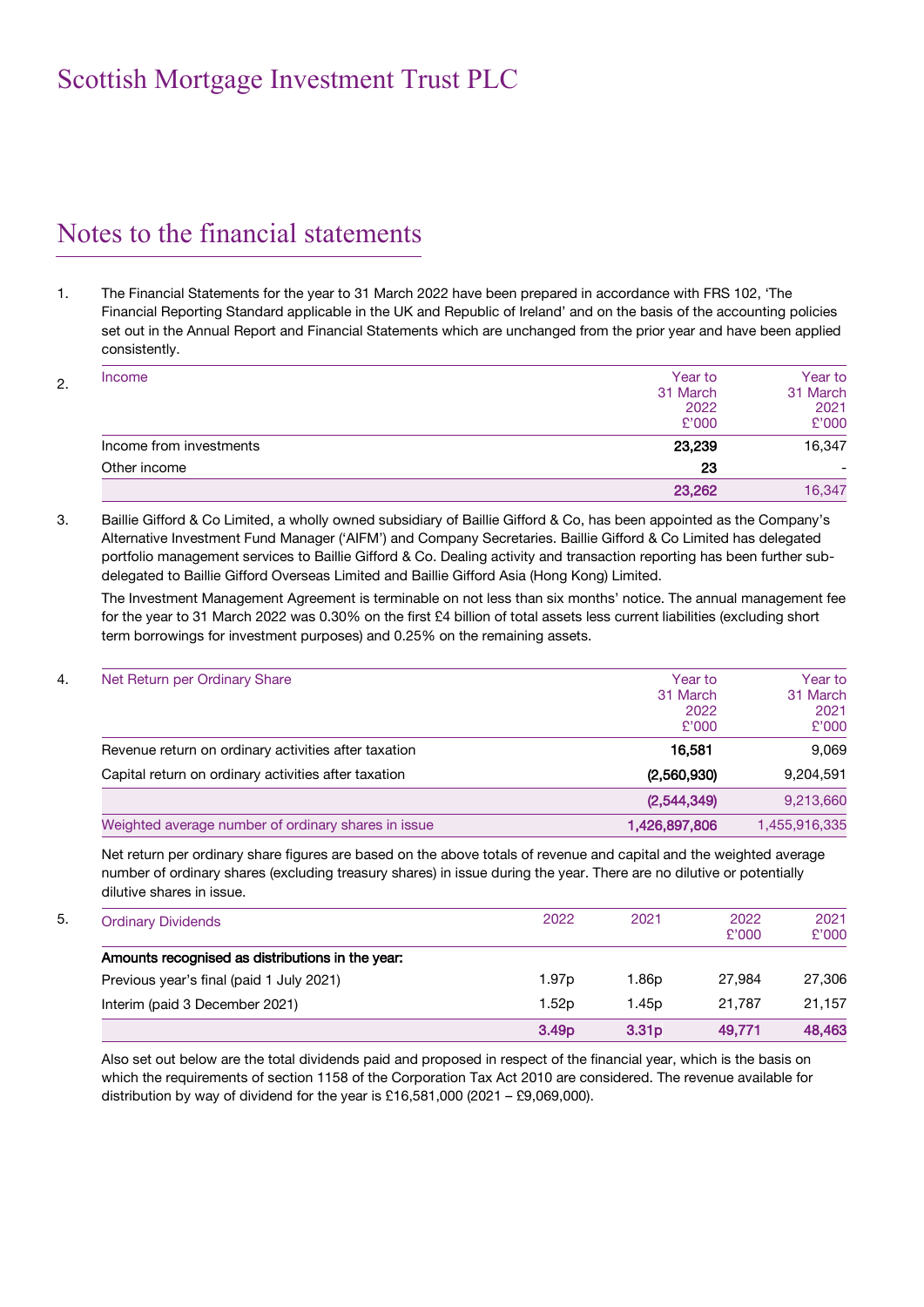## Notes to the financial statements (ctd)

### 5. Ordinary Dividends (Ctd)

 $6.$ 

| Ordinary Dividends (Ctd)                                         |                   |                   |        |        |
|------------------------------------------------------------------|-------------------|-------------------|--------|--------|
|                                                                  | 2022              | 2021              | 2022   | 2021   |
|                                                                  |                   |                   | £'000  | £'000  |
| Dividends paid and payable in respect of the year:               |                   |                   |        |        |
| Interim dividend per ordinary share (paid 3 December 2021)       | 1.52p             | 1.45p             | 21.787 | 21.157 |
| Proposed final dividend per ordinary share (payable 1 July 2022) | 2.07 <sub>D</sub> | 1.97 <sub>p</sub> | 29.894 | 28,006 |
|                                                                  | 3.59 <sub>D</sub> | 3.42 <sub>D</sub> | 51.681 | 49,163 |

If approved the final dividend will be paid on 1 July 2022 to all shareholders on the register at the close of business on 6 June 2022. The ex-dividend date is 1 June 2022. The Company's Registrars offer a Dividend Reinvestment Plan and the final date for elections for this dividend is 10 June 2022.

| As at                              | Level 1    | Level 2 | Level 3   | Total      |
|------------------------------------|------------|---------|-----------|------------|
| 31 March 2022                      | £'000      | £'000   | £'000     | £'000      |
| Equities/funds                     | 12,473,650 |         |           | 12,473,650 |
| Private Company ordinary shares    |            |         | 609,779   | 609,779    |
| Private Company preference shares+ |            | -       | 3,470,105 | 3,470,105  |
| Private Company convertible notes  |            |         | 38,853    | 38,853     |
| Limited Partnership Investments    | -          | -       | 77,082    | 77.082     |
| Total financial asset investments  | 12,473,650 | j       | 4,195,819 | 16,669,469 |
|                                    |            |         |           |            |

| As at<br>31 March 2021            | Level 1<br>£'000         | Level 2<br>£'000 | Level 3<br>£'000 | Total<br>£'000 |
|-----------------------------------|--------------------------|------------------|------------------|----------------|
| Equities/funds                    | 14,345,430               |                  |                  | 14,345,430     |
| Private Company ordinary shares   | ۰                        |                  | 597,839          | 597,839        |
| Private Company preference shares | $\overline{\phantom{a}}$ |                  | 3,004,792        | 3,004,792      |
| Private Company convertible notes | $\overline{\phantom{a}}$ |                  | 15,949           | 15,949         |
| Warrants                          | $\overline{\phantom{0}}$ |                  | 6,764            | 6,764          |
| Limited Partnership Investments   | $\overline{\phantom{a}}$ |                  | 71.914           | 71,914         |
| Total financial asset investments | 14,345,430               | <b>COL</b>       | 3,697,258        | 18,042,688     |

† The investments in preference shares are not classified as equity holdings as they include liquidation preference rights that determine the repayment (or multiple thereof) of the original investment in the event of a liquidation event such as a take-over.

Investments in securities are financial assets designated at fair value through profit or loss on initial recognition. In accordance with Financial Reporting Standard 102, the preceding tables provide an analysis of these investments based on the fair value hierarchy described below, which reflects the reliability and significance of the information used to measure their fair value.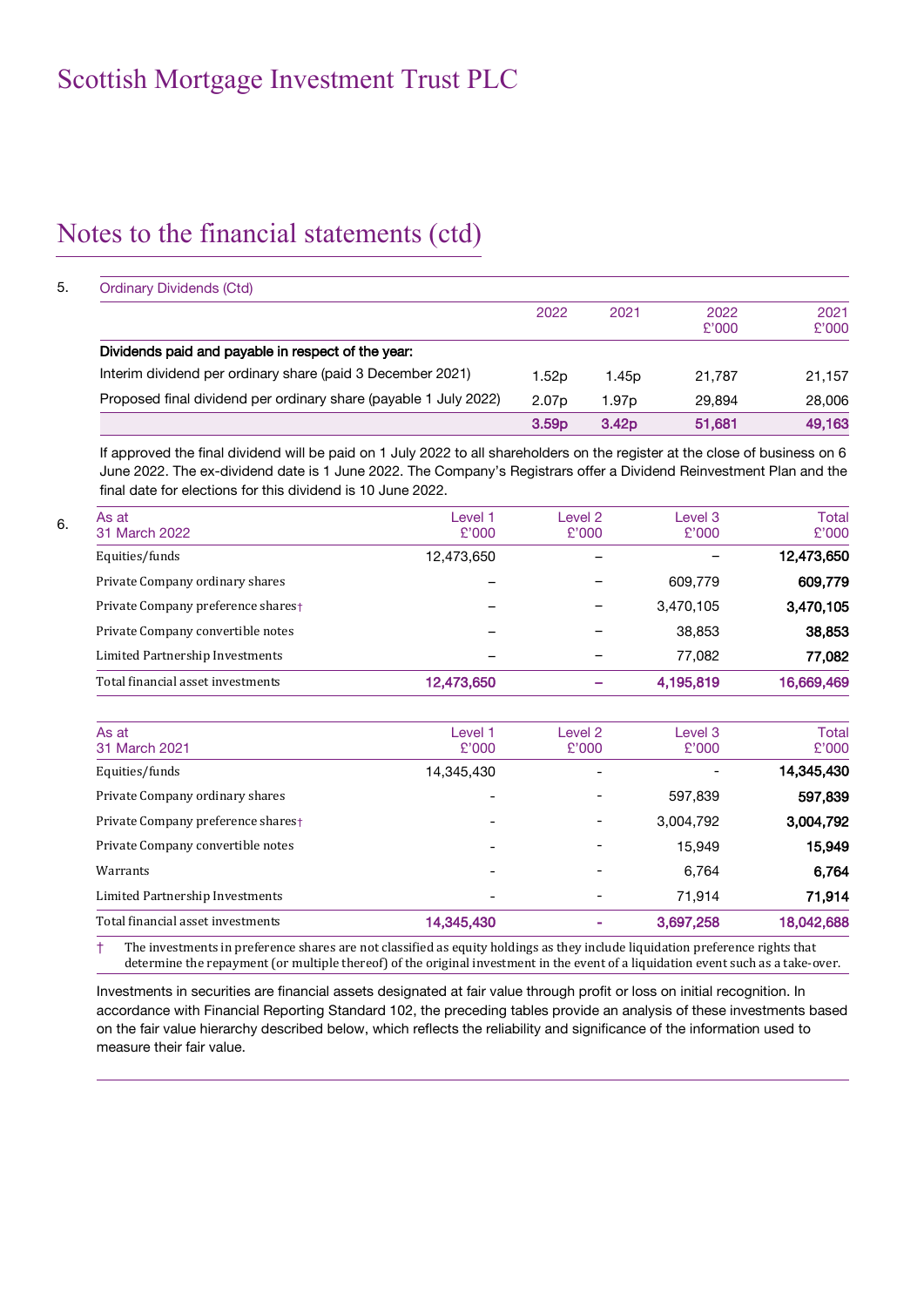#### 6. Fair Value Hierarchy

(Ctd) The fair value hierarchy used to analyse the fair values of financial assets is described below. The levels are determined by the lowest (that is the least reliable or least independently observable) level of input that is significant to the fair value measurement for the individual investment in its entirety as follows:

Level 1 – using unadjusted quoted prices for identical instruments in an active market;

Level 2 – using inputs, other than quoted prices included within Level 1, that are directly or indirectly observable (based on market data); and

Level 3 – using inputs that are unobservable (for which market data is unavailable).

#### Private Company Investments

Private company investments are valued at fair value by the Directors following a detailed review and appropriate challenge of the valuations proposed by the Managers. The Managers' private company investment policy applies techniques consistent with the International Private Equity and Venture Capital Valuation Guidelines 2018 ('IPEV'). The techniques applied are predominantly market- based approaches. The market-based approaches available under IPEV are set out below and are followed by an explanation of how they are applied to the Company's private company portfolio:

- Multiples;
- Industry Valuation Benchmarks; and
- Available Market Prices.

The nature of the private company portfolio currently will influence the valuation technique applied. The valuation approach recognises that, as stated in the IPEV Guidelines, the price of a recent investment, if resulting from an orderly transaction, generally represents fair value as at the transaction date and may be an appropriate starting point for estimating fair value at subsequent measurement dates. However, consideration is given to the facts and circumstances as at the subsequent measurement date, including changes in the market or performance of the investee company. Milestone analysis is used where appropriate to incorporate the operational progress of the investee company into the valuation. Additionally, the background to the transaction must be considered. As a result, various multiples-based techniques are employed to assess the valuations particularly in those companies with established revenues. Discounted cashflows are used where appropriate. An absence of relevant industry peers may preclude the application of the Industry Valuation Benchmarks technique and an absence of observable prices may preclude the Available Market Prices approach. All valuations are cross-checked for reasonableness by employing relevant alternative techniques.

The private company investments are valued according to a three monthly cycle of measurement dates. The fair value of the private company investments will be reviewed before the next scheduled three monthly measurement date on the following occasions:

- at the year end and half year end of the Company; and
- where there is an indication of a change in fair value as defined in the IPEV guidelines (commonly referred to as 'trigger' events).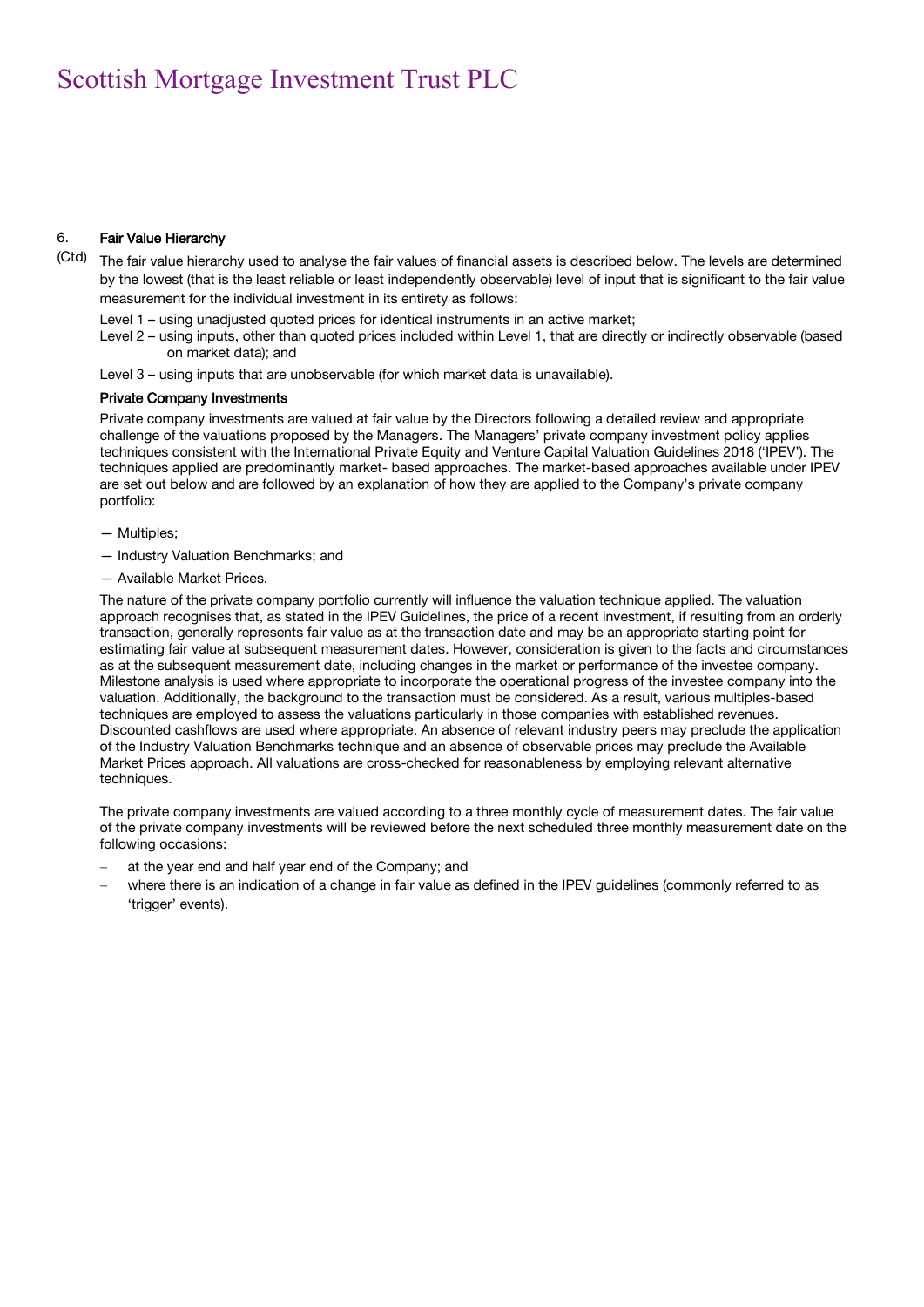7. Creditors falling due within one year include drawings under the following borrowing facilities:

#### Borrowing facilities at 31 March 2022

A 5 year US\$50 million revolving loan facility has been arranged with The Royal Bank of Scotland International Limited. A 3 year US\$391 million revolving loan facility has been arranged with National Australia Bank. A 3 year US\$100 million revolving loan facility has been arranged with Scotiabank. A 3 year US\$120 million revolving loan facility has been arranged with Industrial and Commercial Bank of China.

The revolving loan facilities are classified as due within one year due to the revolving nature of the facilities and the short draw down periods. The facilities are available until their termination dates which are in more than one year. The maturity table on page 74 of the Annual Report and Financial Statements reflects the termination dates of the revolving facilities.

#### At 31 March 2022 drawings were as follows:

The Royal Bank of Scotland International Limited US\$50 million (revolving facility expiring 27 August 2026) at an interest rate (at 31 March 2022) of 2.108% per annum

| National Australia Bank Limited                  |                                                                          | US\$391 million (revolving facility expiring 20 September 2024) at an |  |  |
|--------------------------------------------------|--------------------------------------------------------------------------|-----------------------------------------------------------------------|--|--|
|                                                  |                                                                          | interest rate (at 31 March 2022) of 2.184% per annum                  |  |  |
| Scotiabank                                       |                                                                          | US\$100 million (revolving facility expiring 17 December 2024) at an  |  |  |
|                                                  |                                                                          | interest rate (at 31 March 2022) of 1.401% per annum                  |  |  |
| Industrial and Commercial Bank of China          | US\$120 million loan (revolving facility expiring 12 October 2024) at an |                                                                       |  |  |
|                                                  |                                                                          | interest rate (at 31 March 2022) of 1.588% per annum                  |  |  |
| At 31 March 2021 drawings were as follows:       |                                                                          |                                                                       |  |  |
| The Royal Bank of Scotland International Limited |                                                                          | US\$80 million at an interest rate of 1.050% per annum                |  |  |
|                                                  |                                                                          | US\$85 million at an interest rate of 0.990% per annum                |  |  |
| National Australia Bank Limited                  |                                                                          | US\$200 million at an interest rate of 1.75% per annum                |  |  |
|                                                  |                                                                          |                                                                       |  |  |

During the period, the US\$200 million revolving 3 year loan with National Australia Bank Limited ('NAB') was refinanced with a US\$391 million revolving 3 year loan with NAB, the US\$80 million revolving 3 year loan with Royal Bank of Scotland International Limited ('RBSI') was refinanced on expiry with a US\$180 million 5 year fixed rate credit facility with RBSI and the US\$85 million revolving 2 year loan with RBSI was part refinanced with a US\$50 million revolving 5 year loan with RBSI.

Additionally, a US\$120 million revolving 3 year loan was drawn down from Industrial and Commercial Bank of China Limited ('ICBC') and a US\$100 million revolving 3 year loan was drawn down from Scotiabank.

The main covenants which are tested monthly are:

- (i) Total borrowings shall not exceed 35% of the Company's adjusted net asset value.
- (ii) Total borrowings shall not exceed 35% of the Company's adjusted total assets.
- (iii) The Company's minimum net asset value shall be £2,500 million.
- (iv) The Company shall not change the investment manager without prior written consent of the lenders.

Following the year end, on 1 April 2022 the US\$391 million revolving loan facility with NAB was reduced to a facility of US\$350 million under the terms of the facility agreement and the drawings were reduced accordingly by US\$41 million.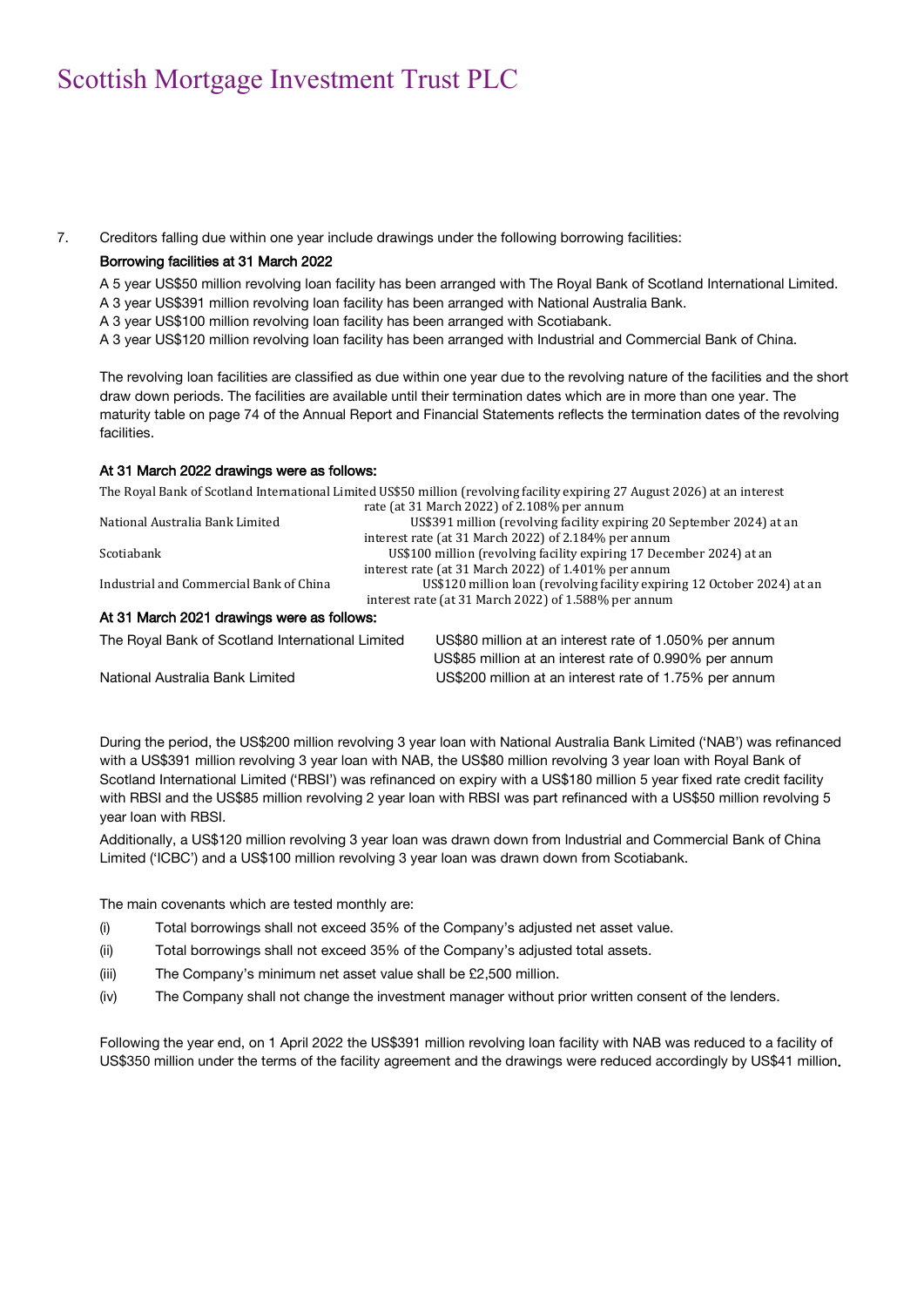7. (Ctd) Creditors falling due after more than one year:

|                                                         | Nominal rate % | Effective<br>rate% | 2022<br>£'000 | 2021<br>£'000 |
|---------------------------------------------------------|----------------|--------------------|---------------|---------------|
| <b>Debenture stocks:</b>                                |                |                    |               |               |
| £75 million 6.875% debenture stock 2023                 | 6.875          | 6.9                | 74,969        | 74,932        |
| £50 million 6-12% stepped interest debenture stock 2026 | 12.0           | 10.8               | 51,915        | 52,257        |
| £675,000 41/2% irredeemable debenture stock             |                |                    | 675           | 675           |
| Unsecured loan notes:                                   |                |                    |               |               |
| £30 million 2.91% 2038                                  | 2.91           | 2.91               | 29,967        | 29,964        |
| £150 million 2,30% 2040                                 | 2.30           | 2.30               | 149,821       | 149,811       |
| £50 million 2.94% 2041                                  | 2.94           | 2.94               | 49,942        | 49,939        |
| £45 million 3.05% 2042                                  | 3.05           | 3.05               | 44,908        | 44,904        |
| £30 million 3.30% 2044                                  | 3.30           | 3.30               | 29,938        | 29,935        |
| £20 million 3.65% 2044                                  | 3.65           | 3.65               | 19,970        | 19,969        |
| €18 million 1.65% 2045                                  | 1.65           | 1.65               | 15,192        | 15,314        |
| £30 million 3.12% 2047                                  | 3.12           | 3.12               | 29,936        | 29,934        |
| £90 million 2.96% 2048                                  | 2.96           | 2.96               | 89,892        | 89,888        |
| €27 million 1.77% 2050                                  | 1.77           | 1.77               | 22,788        | 22,971        |
| £100 million 2.03% 2036                                 | 2.03           | 2.03               | 99,922        |               |
| £100 million 2,30% 2046                                 | 2.30           | 2.30               | 99,920        |               |
| US\$175 million 2.99% 2052                              | 2.99           | 2.99               | 132,745       |               |
| US\$110 million 3.04% 2057                              | 3.04           | 3.04               | 83,440        |               |
| US\$115 million 3.09% 2062                              | 3.09           | 3.09               | 87,232        |               |
| Long term bank loans:                                   |                |                    |               |               |
| US\$180 million RBSI fixed rate loan 2026               |                |                    | 136,712       |               |
| US\$200 million RBSI fixed rate loan 2024               |                |                    | 151,901       | 144,959       |
| US\$300 million Scotiabank fixed rate loan 2026         |                |                    | 227,771       | 217,330       |
| Provision for deferred tax liability (see note below)   |                |                    | 1,172         | 2,459         |
|                                                         |                |                    | 1.630.728     | 975.241       |

#### **Debenture Stocks**

The debenture stocks are stated at the cumulative amount of net proceeds after issue, plus accrued finance costs attributable to the stepped interest debentures. The cumulative effect is to increase the carrying amount of borrowings by £1,884,000 (2021 – £2,189,000) over nominal value. The debenture stocks are secured by a floating charge over the assets of the Company.

#### **Unsecured Loan Notes**

During the period the Company arranged the following private placement unsecured loan notes:

- £100 million at a coupon of 2.03% maturing on 10 August 2036
- £100 million at a coupon of 2.30% maturing on 10 August 2046
- US\$175 million at a coupon of 2.99% maturing on 19 January 2052
- US\$110 million at a coupon of 3.04% maturing on 19 January in 2057
- US\$115 million at a coupon of 3.09% maturing on 19 January 2062.

The unsecured loan notes are stated at the cumulative amount of net proceeds after issue. The cumulative effect is to reduce the carrying amount of borrowing by £829,000 (2021 – £705,000).

#### **Long Term Bank Loans**

During the year, the Company arranged the following loan facilities:

— US\$180 million loan with The Royal Bank of Scotland International Limited at a rate of 2.601% maturing on 9 April 2026;

The long term bank loans are stated at the cumulative amount of net proceeds after issue. The cumulative effect is to reduce the carrying amount of borrowing by £76,000 (2021 – nil).

#### **Provision for Deferred Tax Liability**

The deferred tax liability provision at 31 March 2022 of £1,172,000 (31 March 2021 – £2,459,000) relates to a potential liability for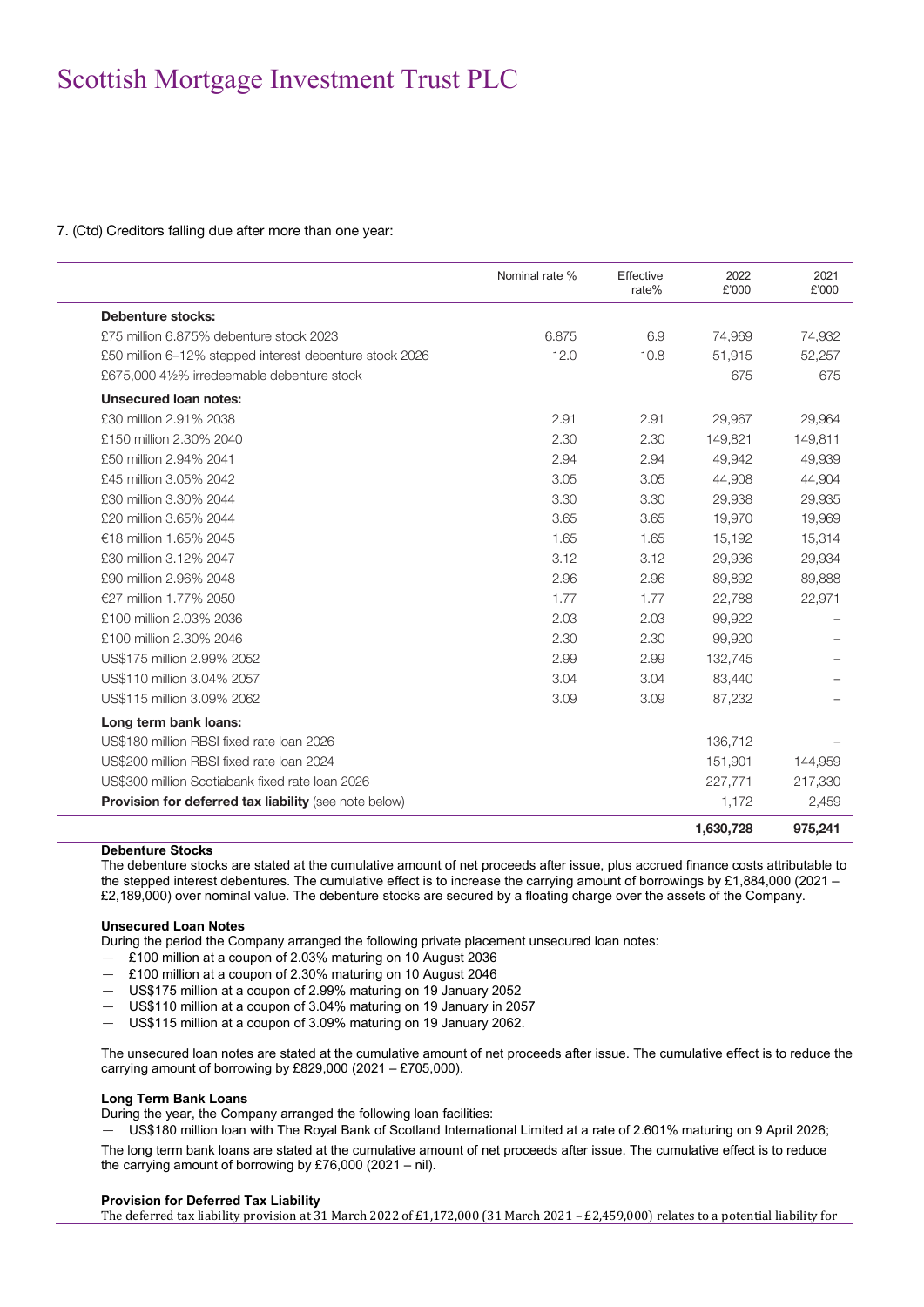Indian capital gains tax that may arise on the Company's Indian investment should it be sold in the future, based on the net unrealised taxable capital gain at the period end and on enacted Indian tax rates. The amount of any future tax amounts payable may differ from this provision, depending on the value and timing of any future sales of such investments and future Indian tax rates.

8. The fair value of borrowings at 31 March 2022 was £2,001,685,000 (2021 - £1,309,443,000). Net asset value per share (after deducting borrowings at fair value) was 1,030.8p (2021 – 1,190.0p).

|                                                     | 2022          | 2022   | 2021          | 2021   |
|-----------------------------------------------------|---------------|--------|---------------|--------|
|                                                     | <b>Number</b> | £'000  | <b>Number</b> | £'000  |
| Called up share capital: Ordinary shares of 5p each |               |        |               |        |
| Allotted, called up and fully paid                  | 1,444,131,650 | 72.207 | 1,421,618,969 | 71,081 |
| Treasury shares of 5p each                          | 40,649,230    | 2.032  | 63,161,911    | 3,158  |
| Total                                               | 1,484,780,880 | 74.239 | 1,484,780,880 | 74,239 |

The Company's authority permits it to hold shares bought back 'in treasury'. Such treasury shares may be subsequently either sold for cash (at, or at a premium to, net asset value per ordinary share) or cancelled. In the year to 31 March 2022, 12,437,319 shares with a nominal value of £621,000 were bought back at a total cost of £157,597,000 and held in treasury (2021 – 56,365,839 shares with a nominal value of £2,818,000 were bought back at a total cost of £613,920,000 and held in treasury). At 31 March 2022 the Company had authority to buy back 206,818,922 ordinary shares.

Under the provisions of the Company's Articles, the share buy-backs are funded from the capital reserve.

In the year to 31 March 2022, the Company sold from treasury 34,950,000 ordinary shares at a premium to net asset value, with a nominal value of £1,747,500 raising net proceeds of £518,246,000 (31 March 2021 – 24,725,000 ordinary shares at a premium to net asset value, with a nominal value of £1,236,250 raising net proceeds of £193,559,000). At 31 March 2022 the Company had authority to issue or sell from treasury a further 107,211,896 ordinary shares (40,649,230 shares were held in treasury at 31 March 2022).

- 10. Transaction costs on purchases amounted to £576,00 (2021 £2,661,000) and transaction costs on sales amounted to £209,000 (2021 - £430,000).
- 11. The financial information set out above does not constitute the Company's statutory accounts for the years ended 31 March 2022 or 2021 but is derived from those accounts. Statutory accounts for 2021 have been delivered to the Registrar of Companies, and those for 2022 will be delivered in due course. The auditor has reported on those accounts; the reports were (i) unqualified, (ii) did not include a reference to any matters to which the auditor drew attention by way of emphasis without qualifying their report and (iii) did not contain a statement under section 498 (2) or (3) of the Companies Act 2006.

#### 12. Related Parties and Transaction with the Manager

No Director has a contract of service with the Company. During the year no Director was interested in any contract or other matter requiring disclosure under section 412 of the Companies Act 2006.

The management fee payable for the year end and details of the management fee arrangements are included on note 3 above.

13. The Annual Report and Financial Statements will be available on the Managers' website [www.scottishmortgageit.com‡](http://www.scottishmortgageit.com/) on or around 26 May 2022.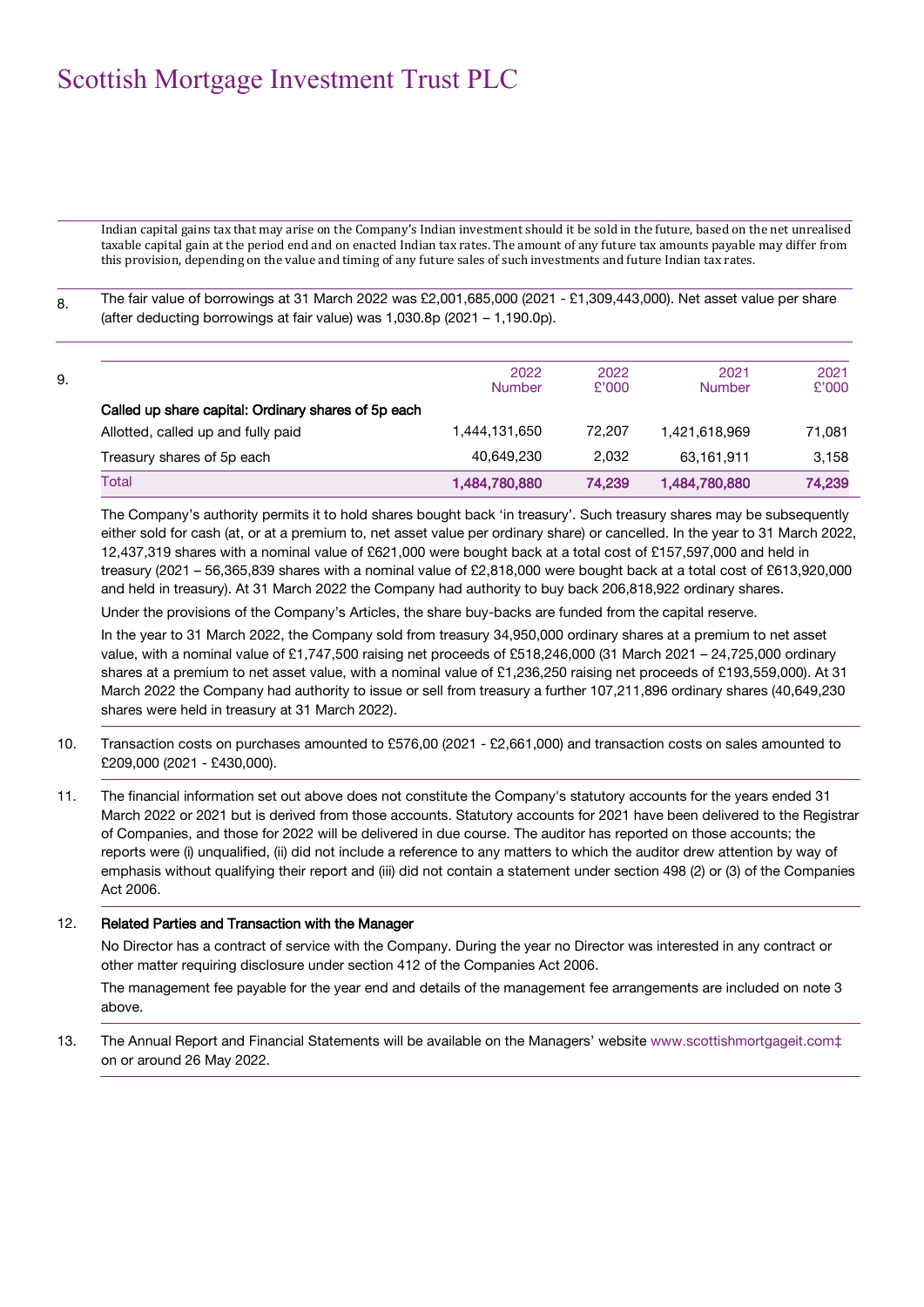#### Glossary of Terms and Alternative Performance Measures (APM)

An Alternative Performance Measure ('APM') is a financial measure of historical or future financial performance, financial position, or cashflows, other than a financial measured defined or specified in the applicable financial reporting framework. The APMs noted below are commonly used measures within the investment trust industry and served to improve comparability between investment trusts.

#### Total Assets

Total assets less current liabilities, before deduction of all borrowings.

#### Net Asset Value

Also described as shareholders' funds. Net Asset Value (NAV) is the value of total assets less liabilities (including borrowings). The Net Asset Value can be calculated on the basis of borrowings stated at book value, fair value and par value. An explanation of each basis is provided below. The NAV per share is calculated by dividing this amount by the number of ordinary shares in issue (excluding treasury shares).

Net Asset Value (Borrowings at Book)/Shareholders' Funds

Borrowings are valued at adjusted net issue proceeds.

#### Net Asset Value (Borrowings at Fair Value) (APM)

Borrowings are valued at an estimate of their market worth. A reconciliation to Net Asset Value with borrowings at book value is provided below.

|                                                               | 31 March 2022 | 31 March 2021   |
|---------------------------------------------------------------|---------------|-----------------|
| Net Asset Value per ordinary share (borrowings at book value) | 1,021.8p      | 1,195.1p        |
| Shareholders' funds (borrowings at book value)                | £14,755,999k  | £16,989,470k    |
| Add: book value of borrowings                                 | £2,131,588k   | £1,237,332k     |
| Less: fair value of borrowings                                | (E2,001,885k) | (E1, 309, 443k) |
| Net Asset Value (borrowings at fair value)                    | £14,885,702k  | £16,917,359k    |
| Shares in issue at year end (excluding treasury shares)       | 1,444,131,650 | 1,421,618,969   |
| Net Asset Value per ordinary share (borrowings at fair value) | 1,030.8p      | 1,190.0p        |

#### Net Asset Value (Borrowings at Par) (APM)

Borrowings are valued at their nominal par value. A reconciliation to Net Asset Value with borrowings at book value is provided below.

|                                                               | 31 March 2022 | 31 March 2021        |
|---------------------------------------------------------------|---------------|----------------------|
| Net Asset Value per ordinary share (borrowings at book value) | 1,021.8p      | 1,195.1 <sub>p</sub> |
| Shareholders' funds (borrowings at book value)                | £14,755,999k  | £16,989,470k         |
| Add: allocation of interest on borrowings                     | £2,207k       | £2,618k              |
| Less: expenses of debenture issue                             | (E1,228k)     | (E1, 135k)           |
| Net Asset Value (borrowings at par value)                     | £14,756,978k  | £16,990,953k         |
| Shares in issue at year end (excluding treasury shares)       | 1,444,131,650 | 1,421,618,969        |
| Net Asset Value per ordinary share (borrowings at par value)  | 1,021.9p      | 1,195.2p             |

#### Net Liquid Assets

Net liquid assets comprise current assets less current liabilities, excluding borrowings.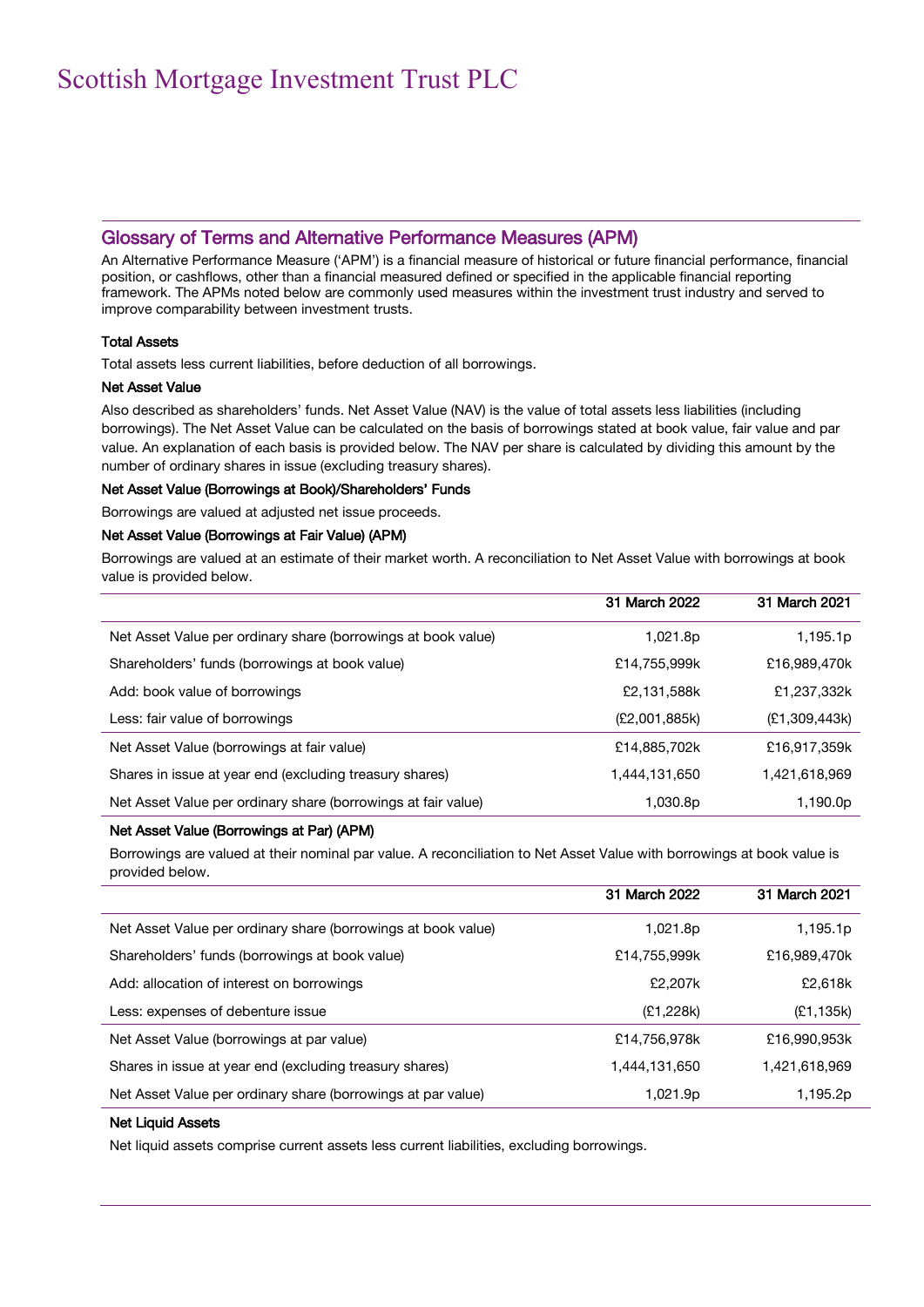#### Discount/Premium (APM)

As stockmarkets and share prices vary, an investment trust's share price is rarely the same as its NAV. When the share price is lower than the NAV per share it is said to be trading at a discount. The size of the discount is calculated by subtracting the share price from the NAV per share and is usually expressed as a percentage of the NAV per share. If the share price is higher than the NAV per share, it is said to be trading at a premium.

|                       | 2022       | 2022       | 2021                 | 2021       |
|-----------------------|------------|------------|----------------------|------------|
|                       | NAV (book) | NAV (fair) | <b>NAV</b><br>(book) | NAV (fair) |
| Closing NAV per share | 1,021.8p   | 1,030.8p   | 1,195.1p             | 1,190.0p   |
| Closing share price   | 1,026p     | 1,026p     | 1,137.0p             | 1,137.0p   |
| (Discount)/premium    | 0.4%       | (0.5%)     | (4.9%)               | (4.5%)     |

#### Ongoing Charges Ratio (APM)

The total expenses (excluding borrowing costs) incurred by the Company as a percentage of the average net asset value (with debt at fair value). The ongoing charges have been calculated on the basis prescribed by the Association of Investment Companies.

A reconciliation from the expenses detailed in the Income Statement is provided below.

|                                                                  |     | 2022         | 2021         |
|------------------------------------------------------------------|-----|--------------|--------------|
| Investment management fee                                        |     | £51,647k     | £42,197k     |
| Other administrative expenses                                    |     | £6.818k      | £6,302k      |
| Total expenses                                                   | (a) | £58,465k     | £48.499k     |
| Average net asset value (with borrowings deducted at fair value) | (b) | £18,094,508k | £14,224,915k |
| Ongoing charges ((a) $\div$ (b) expressed as a percentage)       |     | 0.32%        | 0.34%        |

#### Gearing (APM)

At its simplest, gearing is borrowing. Just like any other public company, an investment trust can borrow money to invest in additional investments for its portfolio. The effect of the borrowing on the shareholders' assets is called 'gearing'. If the Company's assets grow, the shareholders' assets grow proportionately more because the debt remains the same. But if the value of the Company's assets falls, the situation is reversed. Gearing can therefore enhance performance in rising markets but can adversely impact performance in falling markets.

Gearing represents borrowings at book value less cash and cash equivalents (including any outstanding trade settlements) expressed as a percentage of shareholders' funds.

|                                          |     | 31 March 2022 | 31 March 2021 |
|------------------------------------------|-----|---------------|---------------|
| Borrowings (at book value)               |     | £2,131,588k   | £1,237,332k   |
| Less: cash and cash equivalents          |     | (£229,962k)   | (E212, 128k)  |
| Less: sales for subsequent settlement    |     | (E6, 450k)    | (E19,610k)    |
| Add: purchases for subsequent settlement |     |               |               |
| Adjusted borrowings                      | (a) | £1,895,176k   | £1,005,594k   |
| Shareholders' funds                      | (b) | £14,755,999k  | £16,989,470k  |
| Gearing: (a) as a percentage of (b)      |     | 13%           | 6%            |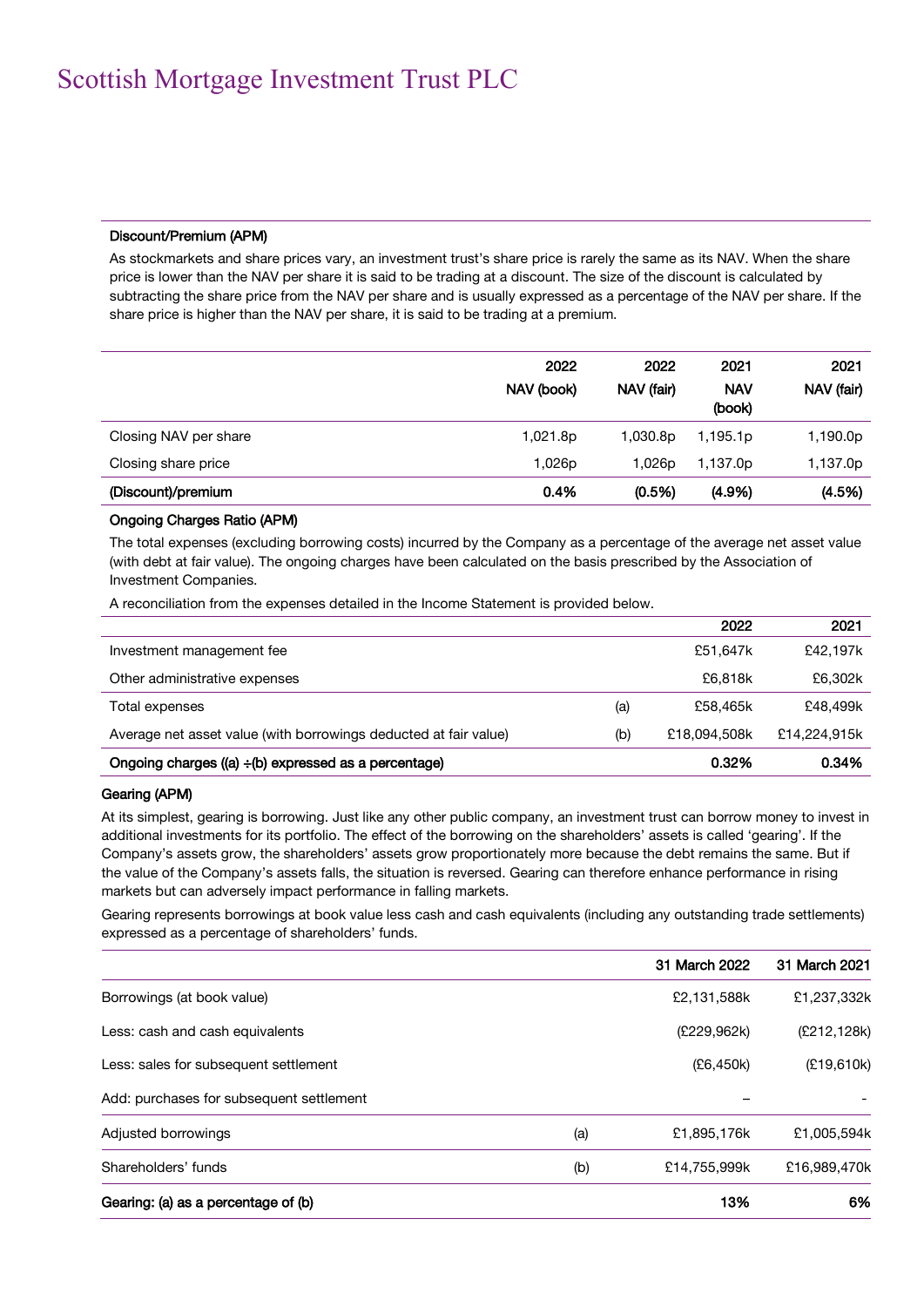Potential gearing is the Company's borrowings expressed as a percentage of shareholders' funds.

|     | 31 March 2022 | 31 March 2021 |
|-----|---------------|---------------|
| (a) | £2,131,588k   | £1,237,332k   |
| (b) | £14,755,999k  | £16,989,470k  |
|     | 14%           | 7%            |
|     |               |               |

#### Leverage (APM)

For the purposes of the UK Alternative Investment Fund Managers (AIFM) Regulations, leverage is any method which increases the Company's exposure, including the borrowing of cash and the use of derivatives. It is expressed as a ratio between the Company's exposure and its net asset value and can be calculated on a gross and a commitment method. Under the gross method, exposure represents the sum of the Company's positions after the deduction of sterling cash balances, without taking into account any hedging and netting arrangements. Under the commitment method, exposure is calculated without the deduction of sterling cash balances and after certain hedging and netting positions are offset against each other.

#### Turnover (APM)

Annual turnover is calculated on a rolling 12 month basis. The lower of purchases and sales for the 12 months is divided by the average assets, with average assets being calculated on assets as at each month's end.

#### Active Share (APM)

Active share, a measure of how actively a portfolio is managed, is the percentage of the portfolio that differs from its comparative index. It is calculated by deducting from 100 the percentage of the portfolio that overlaps with the comparative index. An active share of 100 indicates no overlap with the index and an active share of zero indicates a portfolio that tracks the index.

#### Total Return (APM)

The total return is the return to shareholders after reinvesting the net dividend on the date that the share price goes exdividend.

|                                            |                    | 2022<br><b>NAV</b><br>(book) | 2022<br><b>NAV</b><br>(fair) | 2022<br>Share<br>Price                                 | 2021<br><b>NAV</b><br>(book) | 2021<br><b>NAV</b><br>(fair) | 2021<br>Share<br>Price |
|--------------------------------------------|--------------------|------------------------------|------------------------------|--------------------------------------------------------|------------------------------|------------------------------|------------------------|
| Closing NAV per share/share price          | (a)                |                              |                              | 1,021.8p  1,030.8p  1,026.0p1,195.1p  1,190.0p1,137.0p |                              |                              |                        |
| Dividend adjustment factor*                | (b)                | 1.0026                       | 1.0026                       | 1.0039                                                 | 1.0039                       | 1.0040                       | 1.0038                 |
| Adjusted closing NAV per share/share price | $(c = a \times b)$ |                              |                              | 1,024.2p 1,033.5p 1,030.0p1,199.8p 1,194.8p1,141.3p    |                              |                              |                        |
| Opening NAV per share/share price          | (d)                |                              |                              | 1,195.1p 1,190.0p 1,137.0p 567.3p                      |                              |                              | 565.7p 573.5p          |
| <b>Total return</b>                        | $(c \div d) - 1$   | (14.3%)                      | (13.1%)                      |                                                        | $(9.5\%)$ 111.5%             | 111.2%                       | 99%                    |

The dividend adjustment factor is calculated on the assumption that the dividends of  $3.49p$  (2021 –  $3.31p$ ) paid by the Company during the year were reinvested into shares of the Company at the cum income NAV per share/share price, as appropriate, at the ex-dividend date.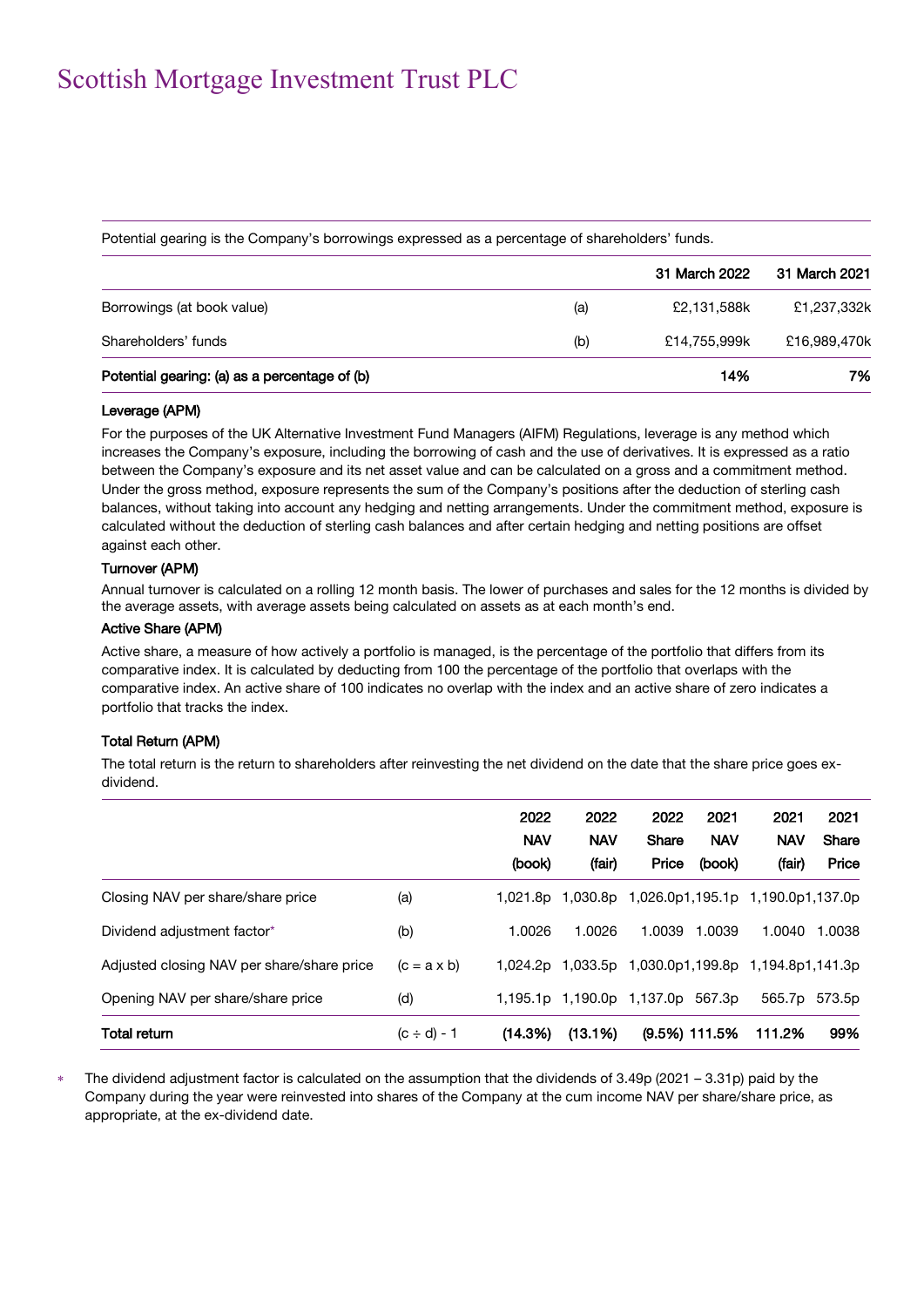None of the views expressed in this document should be construed as advice to buy or sell a particular investment.

Scottish Mortgage is a low cost investment trust that aims to maximise total return over the long term from a high conviction and actively managed portfolio. It invests globally, looking for strong businesses with above-average returns.

You can find up to date performance information about Scottish Mortgage on the Scottish Mortgage page of the Managers' website at www.scottishmortgageit.com<sup>‡</sup>

Scottish Mortgage is managed by Baillie Gifford, the Edinburgh based fund management group with around £239 billion under management and advice in active equity and bond portfolios for clients in the UK and throughout the world (as at 16 May 2022).

Investment Trusts are UK public limited companies and are not authorised or regulated by the Financial Conduct Authority.

‡ Neither the contents of the Managers' website nor the contents of any website accessible from hyperlinks on the Managers' website (or any other website) is incorporated into, or forms part of, this announcement.

*Past performance is not a guide to future performance. The value of an investment and any income from it is not guaranteed and may go down as well as up and investors may not get back the amount invested. This is because the share price is determined by the changing conditions in the relevant stock markets in which the Company invests and by the supply and demand for the Company's shares.*

18 May 2022

For further information please contact:

Stewart Heggie, Baillie Gifford & Co Tel: 0131 275 5117

Jonathan Atkins, Four Communications Tel: 0203 920 0555 or 07872 495396

### Third party data provider disclaimer

No third party data provider ('Provider') makes any warranty, express or implied, as to the accuracy, completeness or timeliness of the data contained herewith nor as to the results to be obtained by recipients of the data. No Provider shall in any way be liable to any recipient of the data for any inaccuracies, errors or omissions in the index data included in this document, regardless of cause, or for any damages (whether direct or indirect) resulting therefrom.

No Provider has any obligation to update, modify or amend the data or to otherwise notify a recipient thereof in the event that any matter stated herein changes or subsequently becomes inaccurate.

Without limiting the foregoing, no Provider shall have any liability whatsoever to you, whether in contract (including under an indemnity), in tort (including negligence), under a warranty, under statute or otherwise, in respect of any loss or damage suffered by you as a result of or in connection with any opinions, recommendations,